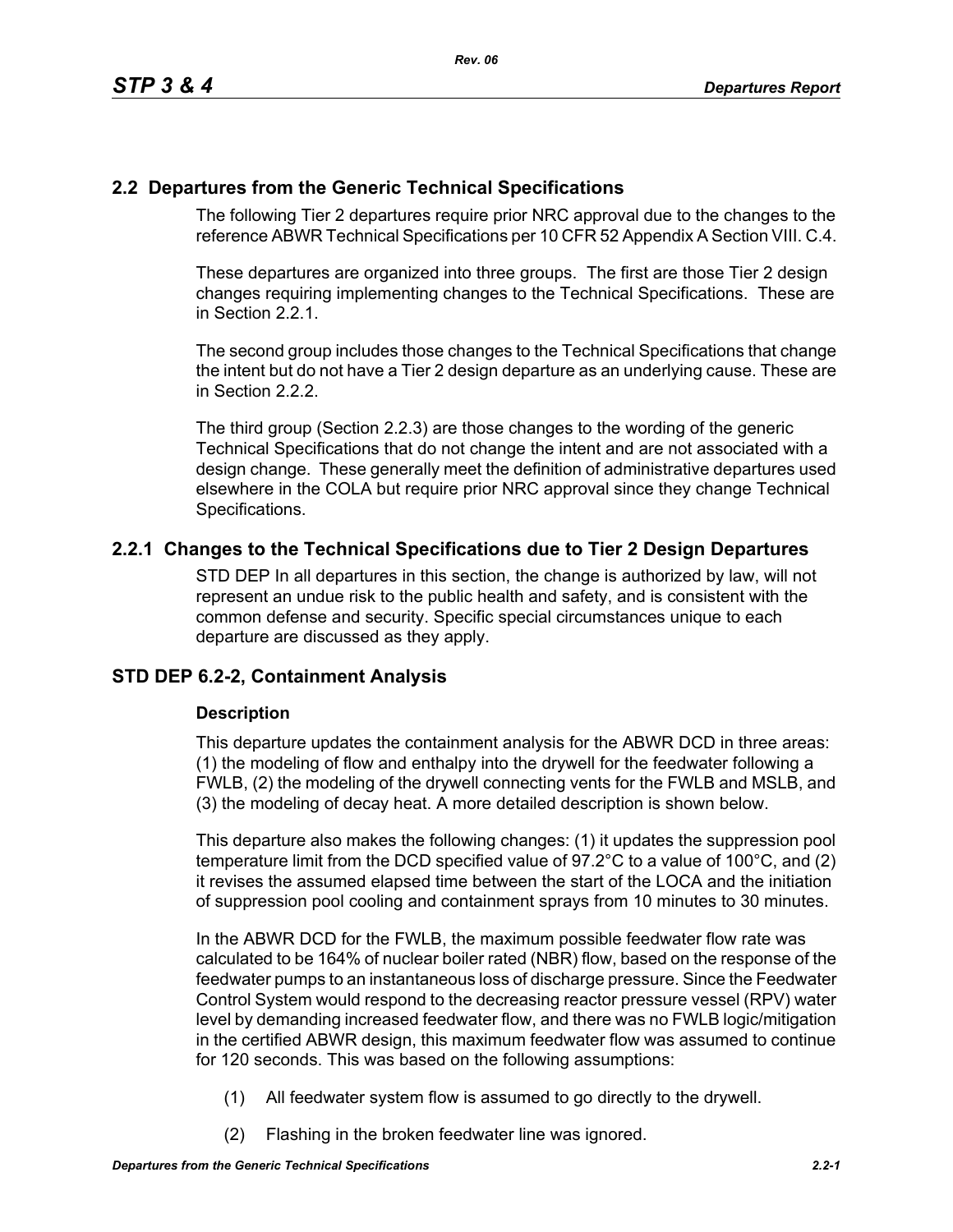- (3) Initial feedwater flow was assumed to be 105% NBR.
- (4) The feedwater pump discharge flow will coast down as the feedwater system pumps trip due to low suction pressure. During the inventory depletion period, the flow rate is less than 164% because of the highly subcooled blowdown. A feedwater line length of 100 meters was assumed on the feedwater system side.

Subsequent to certification, analysis for plant-specific ABWRs revealed that these assumptions were non-conservative.

For the containment analysis, the feedwater system side of the FWLB has been changed using a revised time variant feedwater mass flow rate and enthalpy directly to the drywell airspace. The time histories of the mass flow and enthalpy have been determined from the predicted characteristics of a typical feedwater system. The conservatism of the assumed mass flow and enthalpies will be confirmed based on the containment analyses to be performed for ITAAC Item No. 4 in Part 2, Tier 1, Table 2.14.1, which will reflect the as-built condensate and feedwater piping configuration, pipe lengths, and pump characteristics. In addition, to provide added assurance of acceptable results, safety related FWLB mitigation has been added to the STP 3 & 4 ABWR design which adds safety related instrumentation to sense and confirm a FWLB based on high differential pressure between feedwater lines coincident with high drywell pressure to trip the condensate pumps (Ref. STD DEP T1 2.4-2). This automated condensate pump trip is not credited in the containment analysis.

The analysis is further revised to reflect the characteristics of the horizontal vents configuration that had not been modeled in the DCD. The certified DCD model did not properly simulate the horizontal vent portion of the vent system and incorrectly modeled the vent clearing time. The revised STP 3 & 4 ABWR containment analysis has been performed using the drywell connecting vent (DCV) loss coefficients and considering the horizontal vents. The total DCV loss coefficient is based on a summation of losses.

Further analysis done based on ANSI/ANS-5.1 (1994), including the 2-sigma uncertainty, has determined that the decay heat curves used in the DCD based on best estimate ANSI/ANS-5.1 (1979) were non-conservative for long-term analysis. To address this, the decay heat curves used in the revised containment analysis were revised to reflect the ANSI/ANS-5.1 (1979) with 2-sigma uncertainty included.

The revised containment analysis uses the GOTHIC code and is documented in WCAP-17058. The analysis uses the same assumptions and inputs that were used in the DCD with consideration of the revised modeling as noted above. The report describes all input assumptions, baselining of the GOTHIC code results to those used in the DCD and all containment time-dependent pressure and temperature results. The report also evaluates the impact on the analysis results of the few unavoidable modeling differences due to certain features in the GOTHIC code.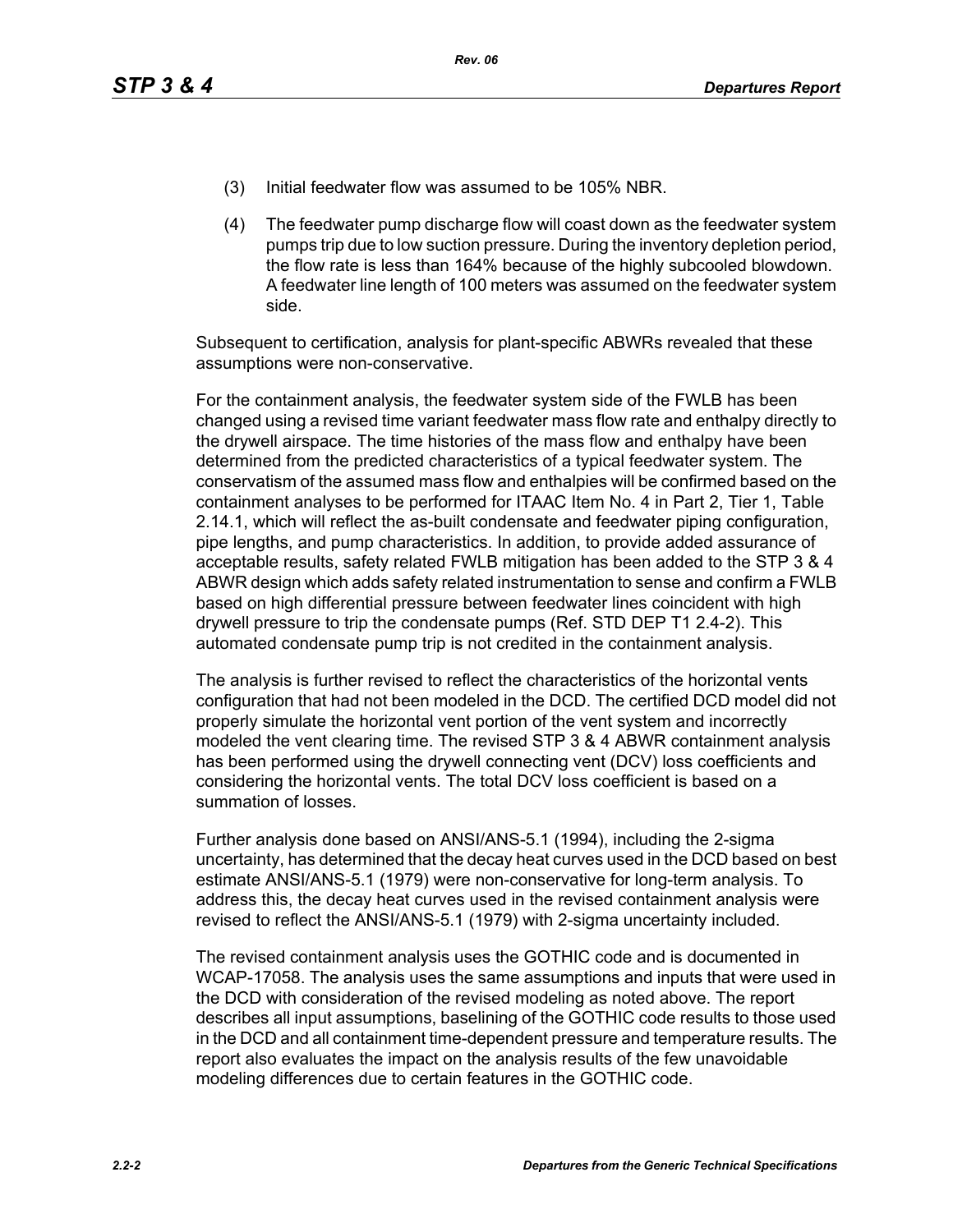The impact of the revised pressure and temperature results on pool swell velocity and height described in Appendix 3B is evaluated in a new departure which is STD DEP 3B-2.

Technical Specification 3.6.1.1, 3.6.1.2, and 3.6.1.4 Bases (Applicable Safety Analyses) are changed based upon the containment analysis. These changes show the peak containment pressure  $(P_a)$  from the containment analysis.

### **Evaluation Summary**

This departure which updates the containment analysis for STP 3 & 4 does not affect Tier 1, Tier 2\*, or any operational requirements. However, it does affect the Bases for Technical Specifications 3.6.1.1, 3.6.1.2, and 3.6.1.4 and therefore requires NRC approval.

There is no impact on environmental qualification of equipment due to the higher predicted drywell temperatures and pressures. The qualification of equipment is based on the containment design pressures and temperatures. The calculated containment pressure and temperature for both the FWLB and MSLB remain below the design values except for a two second period when the drywell temperature exceeds the design temperature by 2.1°C for the MSLB. Due to thermal inertia, components in the drywell would not have sufficient time to reach the design limit temperature in such a short time.

The change in the design suppression pool temperature limit is to align the limit with the NPSH calculation assumptions to determine that adequate NPSH exists for the **ECCSHPCF and RHR pumps. These calculations represent the limiting condition for** determining maximum allowable suppression pool temperature. These calculations use a suppression pool temperature of 100°C. Therefore, the allowable design limit for the peak suppression pool temperature is being changed to 100°C.

The change in the assumed elapsed time between start of LOCA and initiation of suppression pool cooling and containment sprays from 10 minutes to 30 minutes is conservative relative to the DCD as heat removal from these systems is not credited until later in the accident sequence. This also brings the assumption for operator action into alignment with current safety analysis practices.

This departure was evaluated per Section VIII.C.4 of Appendix A to 10CFR part 52 and:

(1) This exemption is not inconsistent with the Atomic Energy Act or any other statute and therefore is authorized by law. The design change and revised containment analysis represents an improvement and therefore will not present an undue risk to the public health and safety. The change does not relate to security and does not otherwise pertain to the common defense and security.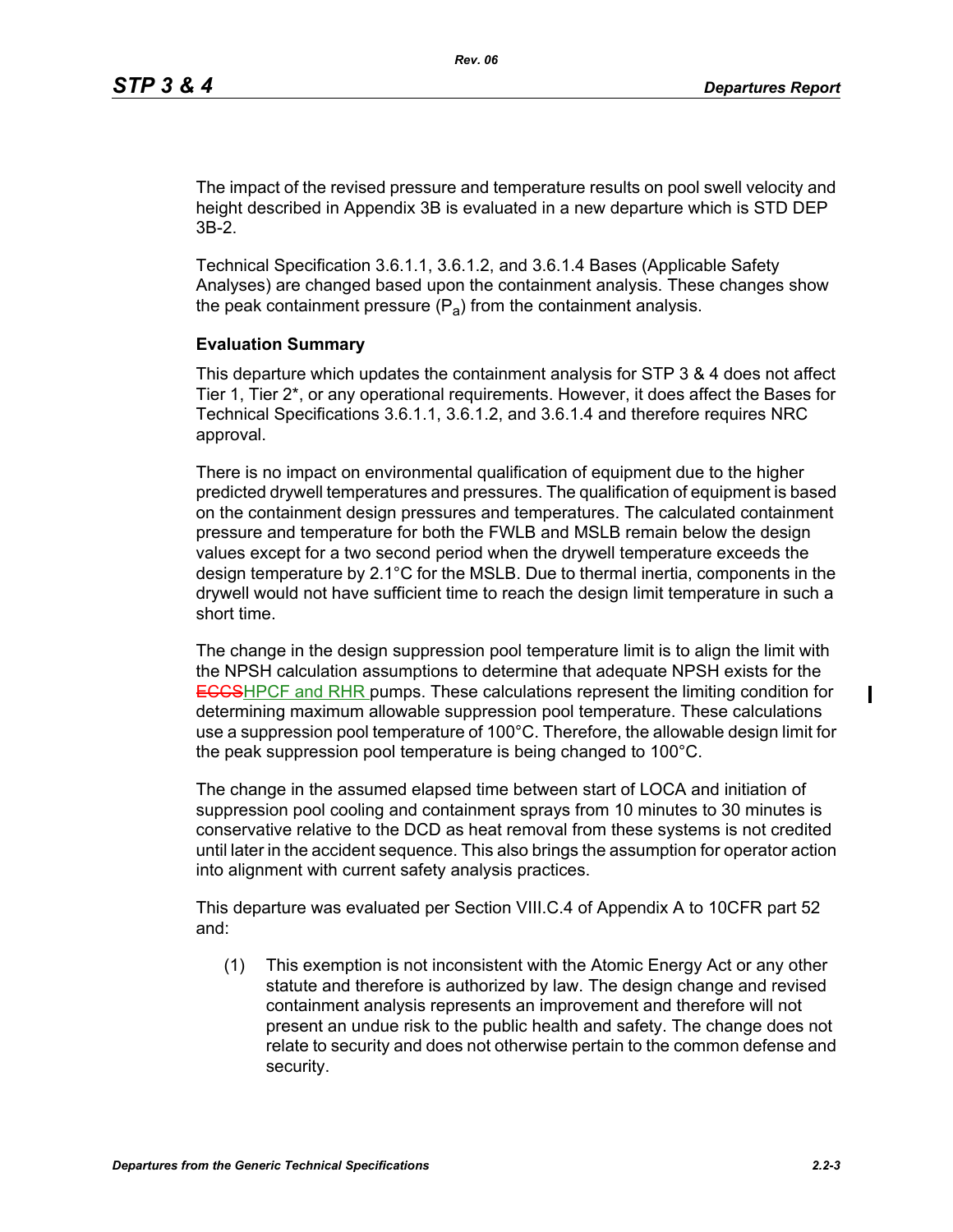(2) Special circumstance (iv) applies in that this represents a benefit in public health and safety. The incorporation of these modeling changes as well as the use of an analysis method which has been baselined to the certified DCD analysis method provide a more accurate prediction of peak containment conditions post-accident. These results show that the peak containment pressure and temperature conditions calculated following an accident based on these improved analyses are acceptable.The FWLB mitigation to the ABWR design will provide added assurance that the revised containment analysis results will remain conservative when detailed feedwater and condensate system design and procurement work is completed.

As discussed above, the change satisfies the exemption criteria per the requirements in 10 CFR 52 Appendix A Section VIII.C.4.

# **STD DEP 7.3-7, Automatic Depressurization Subsystem (ADS) Manual Operation**

This departure summary is relocated to Part 7, Section 3.0.

# **STD DEP 7.3-12, Leak Detection and Isolation System Sump Monitoring**

### **Description**

Subsection 7.3.1.1.2(m) of the reference ABWR DCD provides alarm setpoints (nominal values) to support Technical Specification limits for Reactor Coolant Pressure Boundary Leakage. The leakage rate values are also discussed in Subsections 5.2.5.4.1, 5.2.5.5.1, 5.2.5.5.2 and 5.2.5.9. The original values were based on a leakbefore-break option (not used on STP 3 & 4) that allowed the use of a lower unidentified leakage limit. In lieu of providing a plant-specific Leak Before Break analysis, drywell leakage rate limits are provided as follows:

- **Total leakage averaged over the previous 24-hour period is changed from 95 L/min** to 114 L/min
- Unidentified leakage is changed from 3.785 L/min to 19 L/min

The 8 L/min increase in 4 hours is a plant computer based control room alarm that will provide an early warning to control room operators so they can take action well below the Technical Specification limit for unidentified leakage of 19 L/min. This alarm initiates on an increase in leakage above normal leakage values.

Technical Specification LCO 3.4.3 and its associated Bases are changed to show the revised leakage limits.

### **Evaluation Summary**

This departure changes the Technical Specification 3.4.3 LCO and associated Bases, but does not change the intent of the generic Technical Specification. However since it affects a Technical Specification it requires prior NRC approval. This departure was evaluated per Section VIII.C.4 of Appendix A to 10CFR part 52 and: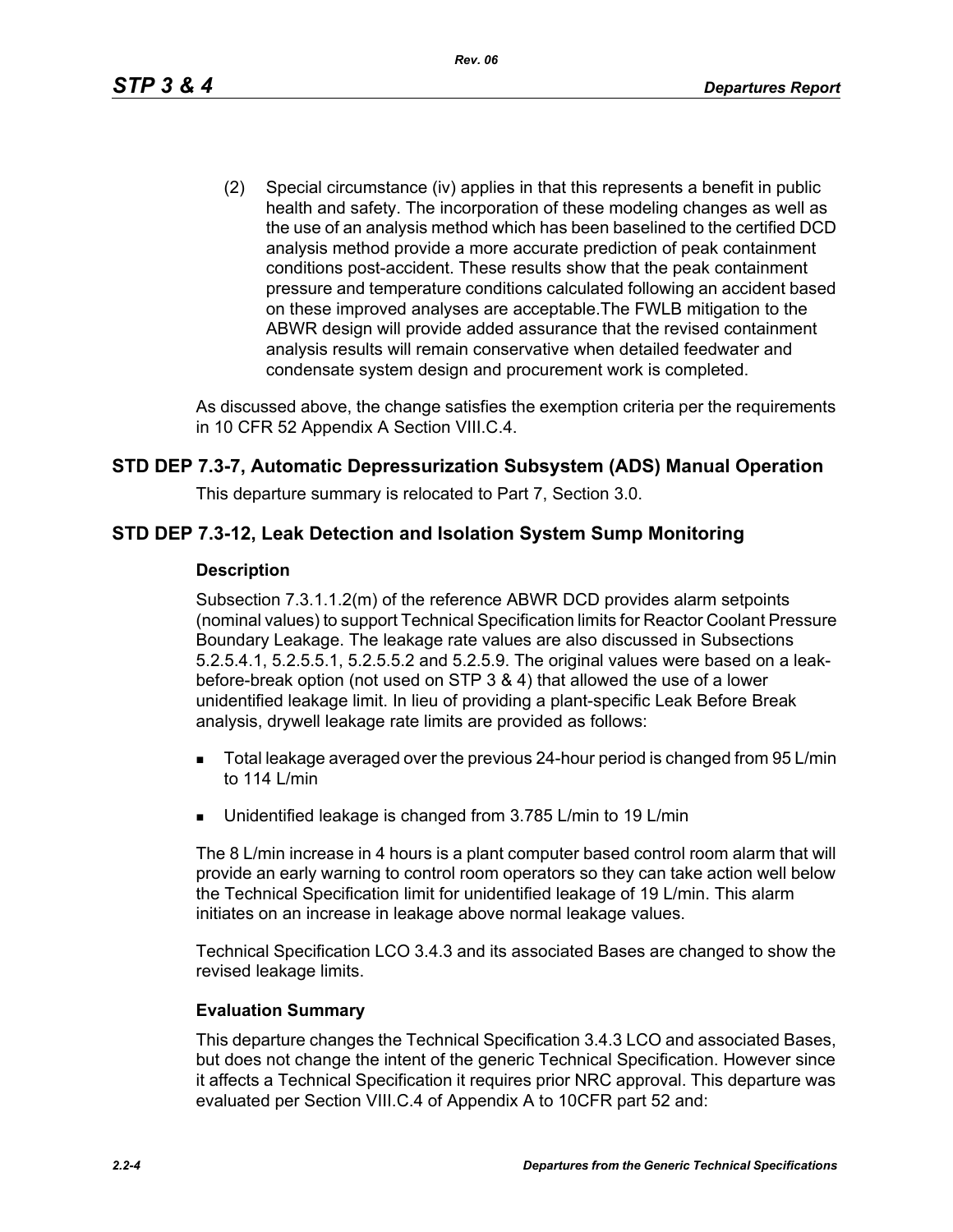Special circumstance (iv) of 10 CFR 50.12(a)(2) applies in that substituting the operationally proven leakage limits was judged to be more conservative than applying the Leak Before Break criteria so that a net benefit to public health and safety results.

This exemption is not inconsistent with the Atomic Energy Act or any other statute and therefore is authorized by law. As discussed above, the design change represents an improvement and therefore will not present an undue risk to the public health and safety. The design change does not relate to security and does not otherwise pertain to the common defense and security.

# **STD DEP 7.3-17, Automatic Depressurization System (ADS) Electrical Interface**

### **Description**

Subsection 7.3.2.1.2 (3e) of the reference ABWR DCD describes compliance with RG 1.75. The following information has been added to provide a more complete description of ECCS compliance with this RG:

"Sensor input signals are in Division I, II, III and IV. Control logic is performed in Divisions I, II and III."

These words are added to clarify that control logic is only in Div I, II and III to conform to the three divisions of ECCS. However, sensor signals come from all four electrical Divisions.

Technical Specification 3.3.1.4 Bases (Background) is changed to show that there are three divisions of ESF logic (Divisions I, II, and III), not four.

### **Evaluation Summary**

This departure changes Technical Specification 3.3.1.4 Bases but does not change the intent of the generic Technical Specification. However, since it is a change to the Technical Specification it requires prior NRC approval. This departure was evaluated per Section VIII.C.4 of Appendix A to 10CFR part 52 and:

Special circumstances are present as specified in 10 CFR 50.12(a)(2). Special circumstance (ii) applies in that the departure represents no change in the underlying purpose of the design but clarifies the Technical Specifications and conforms them to the standard design.

This exemption is not inconsistent with the Atomic Energy Act or any other statute and therefore is authorized by law. As discussed above, the change represents an improvement to the Technical Specification and therefore will not present an undue risk to the public health and safety. The design change does not relate to security and does not otherwise pertain to the common defense and security. As demonstrated above, the exemption complies with the requirements in Section VIII.C.4.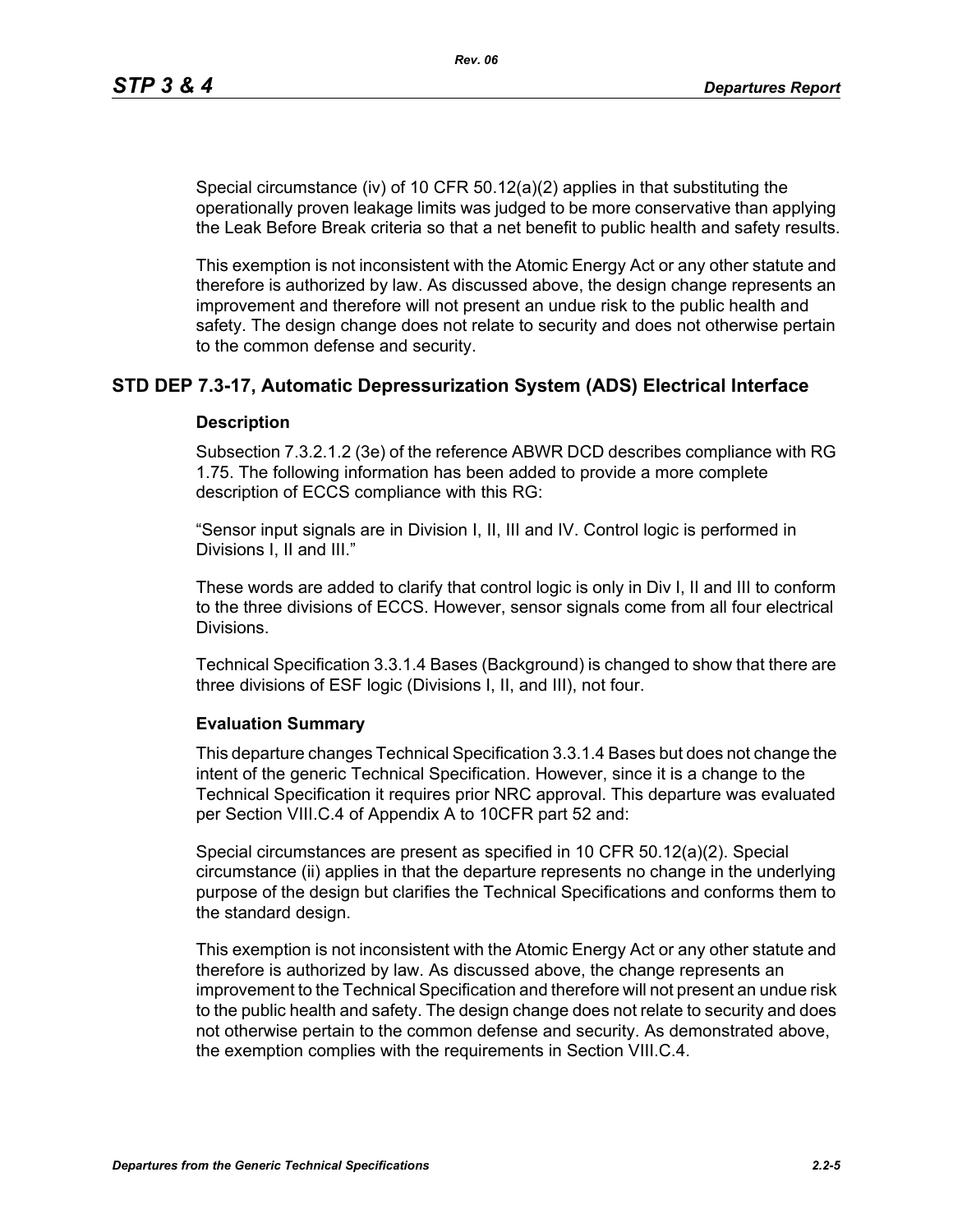# **STD DEP 7.5-1, Post-Accident Monitoring (Drywell Pressure) Description**

The following changes are to assure the system designs meet the post-accident monitoring (PAM) design requirements of RG 1.97.

- **Add variable Type A classification to the Drywell Pressure in Subsection 7.5.2.1.** This information is to be used by the control room operator in determining an initiation of the drywell spray to maintain the reinforced concrete containment vessel below temperature limits under a LOCA condition. Table 7.5-3 has also been revised to add drywell pressure as a Type A variable.
- **Correct the variable ranges for the Drywell Pressure and Meteorological Data in** Table 7.5-2.
- **Delete the Secondary Containment Air Temperature from the list of PAM variables** in Table 7.5-2.
- Add Suppression Chamber (Wetwell) Spray Flow, variable Type D. Category 2, to the list of PAM variables in Table 7.5-2.
- Add the Type A wetwell pressure parameter to the large display panel in Subsection 18.4.2.11 to be used by the control room operator in determining a manual initiation of the wetwell spray to limit the bypass leakage.
- Add additional event items to Table 7.5-4 to align it with DCD Table 15A-9.

TS Bases B3.3.6.1 (LCO discussion for Function 5.a) is changed to show that Drywell Pressure and Wetwell Pressure are Type A Instruments (post-accident monitoring variables), and to show that Wetwell Atmosphere Temperature is a Category I variable and is a required function for post-accident monitoring. The Bases are also changed to provide a discussion for Wetwell Atmosphere Temperature (Function 13) and to show the correct reference to Wetwell Pressure, rather than Containment Wide Range Pressure.

TS Table 3.3.6.1-1 is changed so that Function 5.b shows Wetwell Pressure instead of Containment Wide Range Pressure, and Wetwell Atmosphere Temperature is added to that Table as Function 13.

# **Evaluation Summary**

The PAM design requirements were updated to more closely follow the guidance of RG 1.97, BTP HICB-10 and TMI-related criteria 10 CFR 50.34. The identified changes are requirements that were exempted in the reference ABWR DCD but are now redesigned to better comply with RG 1.97.

From RG 1.97, Type A variables provide the primary information required to permit the control room operator to take the specified manually controlled actions for which no automatic control is provided and that are required for safety systems to accomplish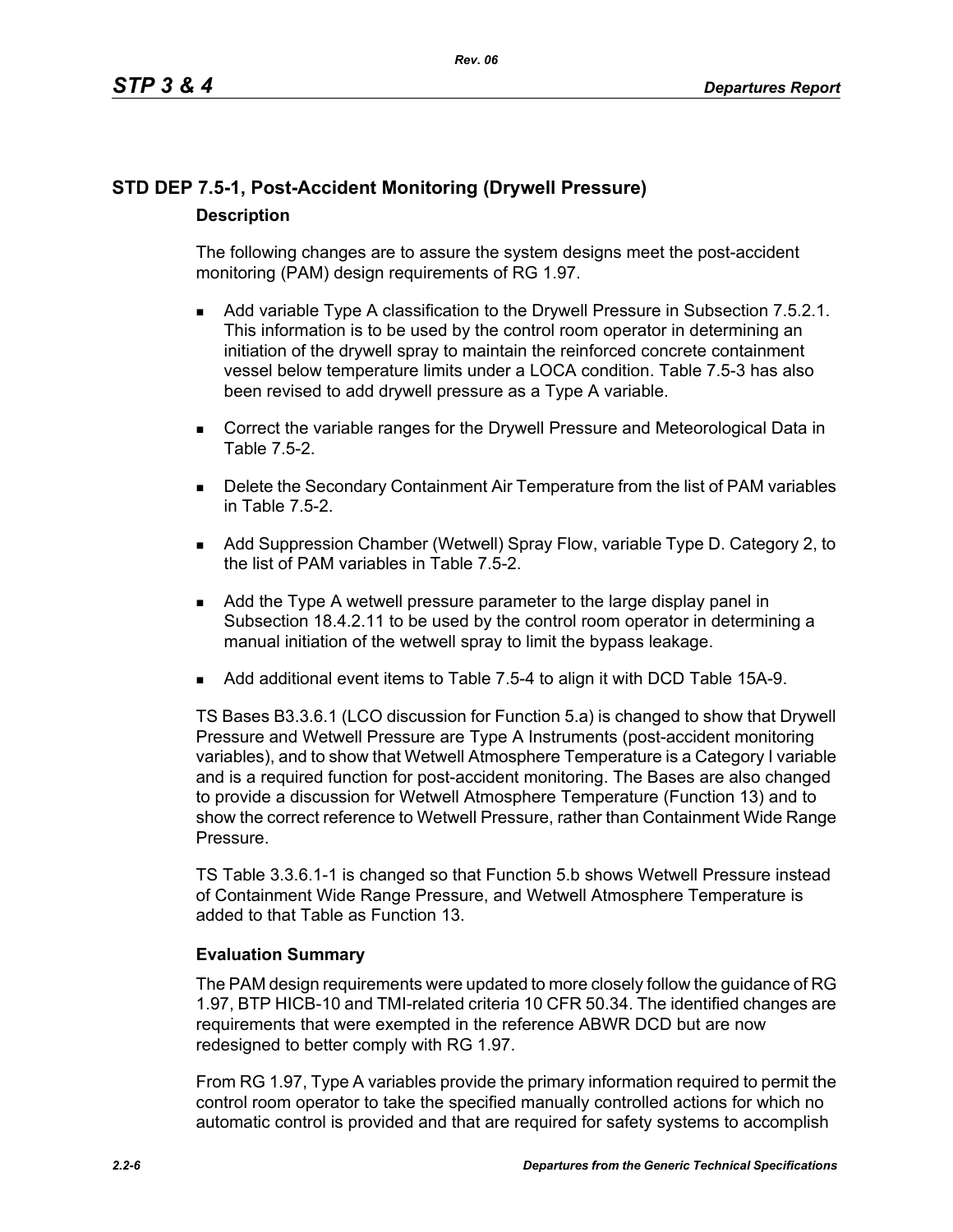*Rev. 06*

their safety function for design basis accident events. Based on that, the drywell and wetwell pressure readings are categorized as Type A variables as they are used by the operator to determine whether to initiate drywell or wetwell sprays to protect primary containment from exceeding pressure or temperature limits. Secondary containment air temperature is deleted as a PAM variable as it is not a required PAM variable in Table 2 of RG 1.97 or in 10 CFR 50.34.

Special circumstance (iv) applies in that the departure represents a net benefit to the public health and safety by providing a set of instruments for post-accident monitoring that are more closely in adherence with regulatory guidance. These include additional areas monitored for radiation, high profile display of containment conditions important to post-accident response, and modified instrument ranges to better bracket expected parameters post-accident.

This exemption is not inconsistent with the Atomic Energy Act or any other statute and therefore is authorized by law. As discussed above, the design change represents an improvement and therefore will not present an undue risk to the public health and safety. The design change does not relate to security and does not otherwise pertain to the common defense and security.

# **STD DEP 7.7-10, Control Rod Drive Control System Interfaces**

### **Description**

Subsection 7.7.1.2.1 of the reference ABWR DCD provides the Rod Control and Information System (RCIS) interfaces with the Control Rod Drive (CRD) Control System for Single Rod Movement (Subsection 7.7.1.2.1(1)), Withdrawal Cycle (Subsection 7.7.1.2.1(2)), Insert Cycle (Subsection 7.7.1.2.1(3)), and Ganged Rod Motion (Subsection 7.7.1.2.1(4)). This COLA change implements the following revisions in the listed DCD subsections:

- **The Performance and Monitoring Control System (PMCS) normal operational** manual mode CRT display is replaced with the RCIS Dedicated Operator Interface on the Main Control Room Panel.
- The description of allowed operator single and ganged rod movement manual commands is revised.
- The name of the subsection "Introduction" is changed to "Single Rod Movement."
- A discussion of the Rod Action and Position Information (RAPI) rod block operations is added.
- **The description of RAPI normal rod movement operations is revised. The revised** text includes description of operation of the Rod Server Modules (RSMs), the Rod Brake Controllers (RBCs), the Synchro-to-Digital Converters (SDCs), and the Fine Motion Control Rod Drives (FMCRDs).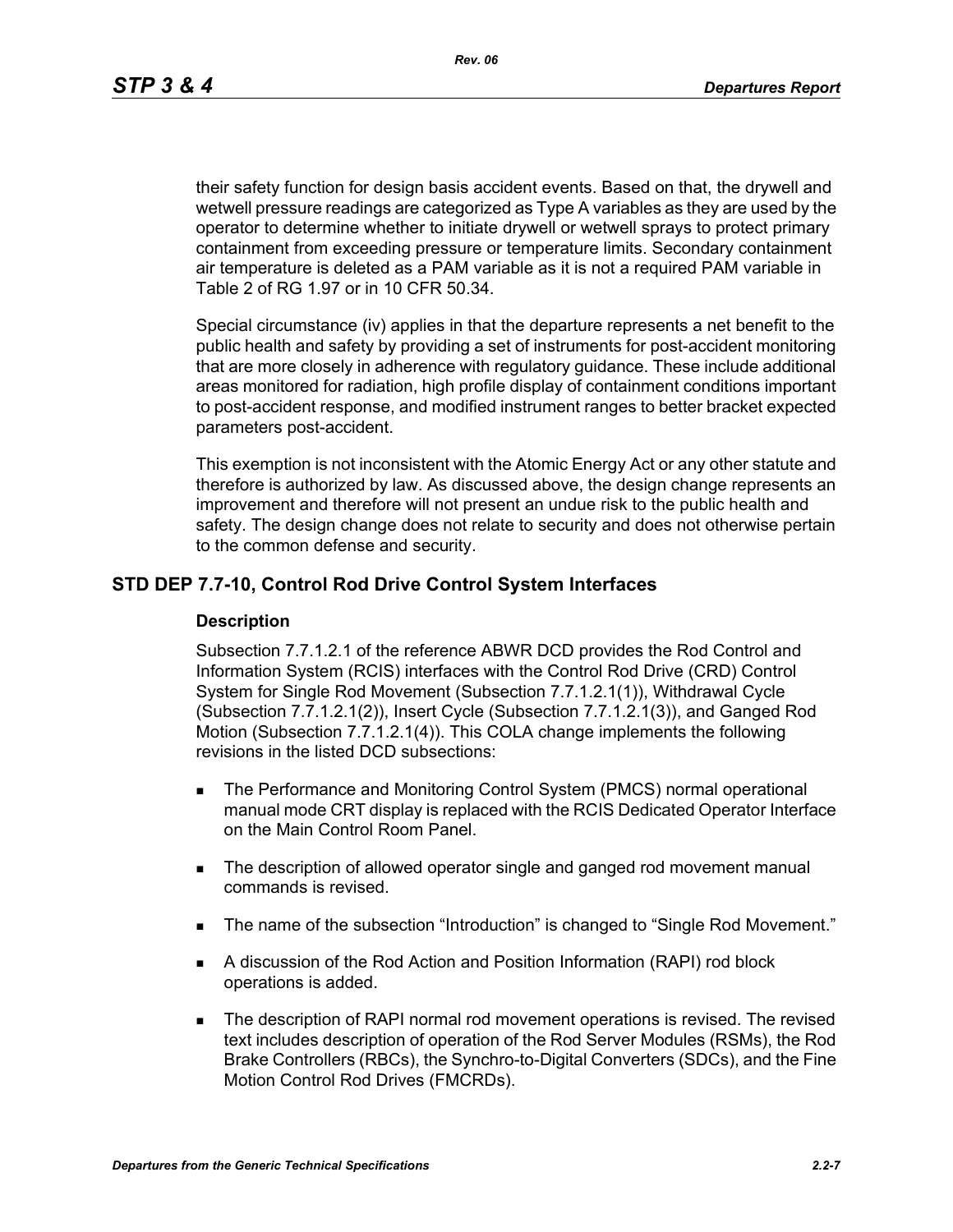- The name of the subsection "Ganged Rod Motion" is changed to "Ganged Rod Movement."
- The description of ganged rod movement interface is revised.

Subsection B 3.9.4, "Bases," of Section 16.0, "Technical Specifications" of ABWR DCD, Rev. 0, describes "Actions" to take to bypass an inoperable full-in position indication channel of the RCIS to allow refueling operations to proceed. The actions include identifying an alternate method to use to ensure the affected control rod is fully inserted. A possible option is described which uses the synchros of the affected FMCRD to verify rod full-in position. This COLA change implements a revision to the specific method described in Subsection B 3.9.4 to use the synchros to verify rod fullin position.

# **Evaluation Summary**

This proposed change provides a more clear and complete description of this nonsafety RCIS design implementation and operation. These RCIS changes are a result of ABWR DCD I&C design evolution based on multiple years of operating experience at a Japanese ABWRs. The approved ABWR DCD design and functional requirements still are satisfied with improved, state-of-the-art, I&C equipment systems.

# **STD DEP 7.7-18, Rod Control and Information System Operator Information**

# **Description**

Subsection 7.7.1.2.3 of the reference ABWR DCD provides the Rod Control and Information System (RCIS) Reactor Operator Information. This COLA change implements the following revisions in Subsection 7.7.1.2.3:

- **The list of RCIS annunciation activations at the main control panel is revised to be** consistent with the current RCIS design.
- The list of RCIS status information provided on the RCIS dedicated operators interface on the main control panel is revised to be consistent with the current RCIS design.
- The list of RCIS operator functions allowed through the RCIS dedicated operators interface panel, and related RCIS displays, indications and associated controls provided on the main control room panel and on the RCIS cabinets and panels, is revised to be consistent with the current RCIS design.
- The list of RCIS related information displayed for the operator by main control room equipment other than the RCIS dedicated operator interface is revised to be consistent with the current RCIS design.

Bases Subsections B 3.9.3, "Background", B 3.10.3, "Background" and "Applicable Safety Analyses", B 3.10.4, "Background" and "Applicable Safety Analyses", and B 3.10.5, "Background" and "Applicable Safety Analyses" of Section 16.0, "Technical Specifications" of the DCD reference use of an RCIS "Rod Test Switch" to allow two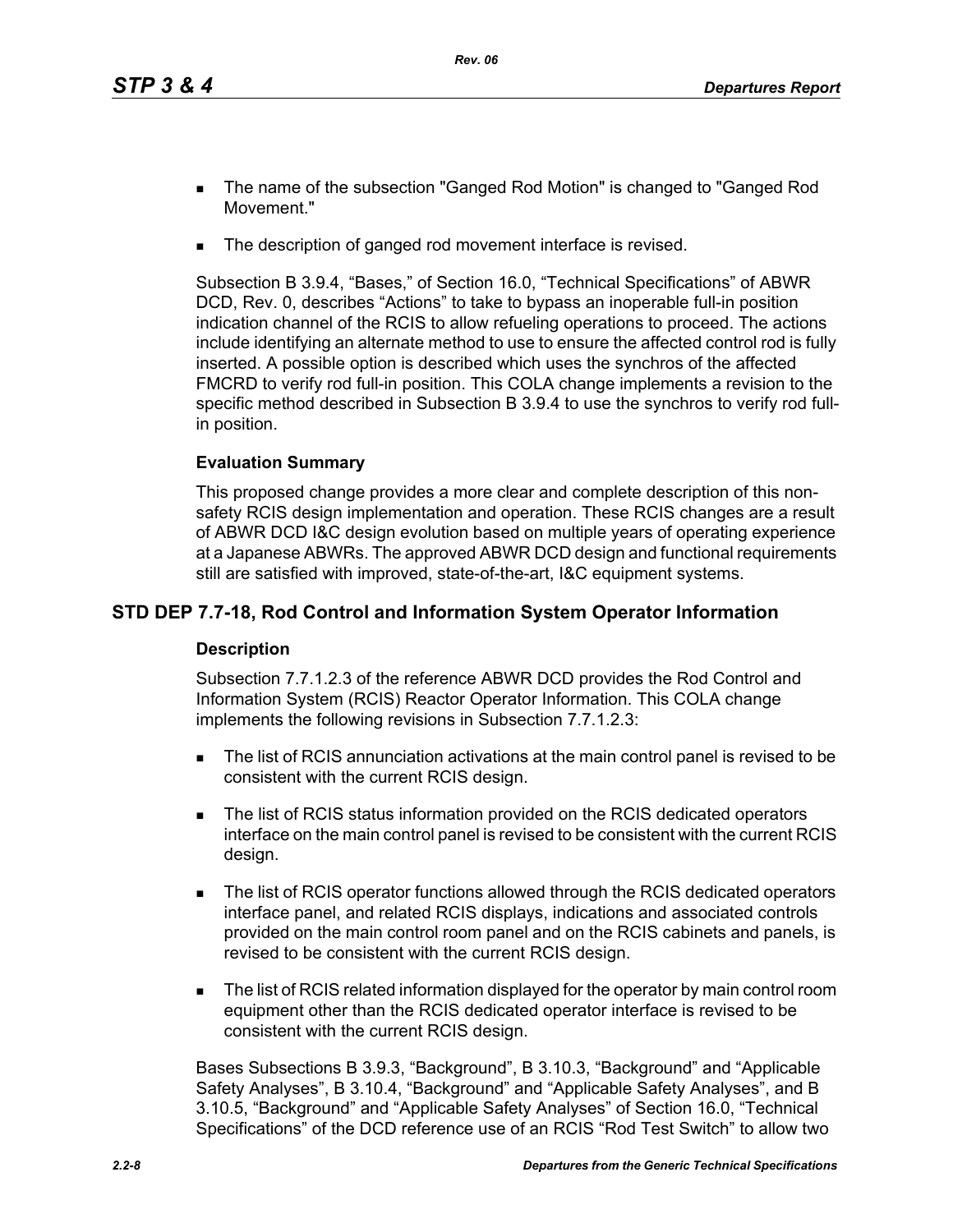*Rev. 06*

control rods to be withdrawn for scram testing. This "Rod Test Switch" is placed in Scram Test Mode through use of the RCIS Dedicated Operators Interface (DOI) panel (i.e., the switch is now a touch panel button). This COLA change implements a revision to Subsections B 3.9.3, B 3.10.3, B 3.10.4 and B 3.10.5 of the Technical Specifications to revise the manner in which the RCIS is placed in Scram Test Mode.

# **Evaluation Summary**

This proposed change does not affect Tier 1 or Tier 2\* information, however it does affect the bases of Technical Specifications 3.9.3, 3.10.3, 3.10.4 and 3.10.5 and therefore requires prior NRC approval. This proposed change was evaluated per Section VIII.C.4 of Appendix A to 10CFR part 52 and:

- (1) This proposed change is not inconsistent with the Atomic Energy Act or any other statute and therefore is authorized by law. This proposed change consists only of rewording for clarification and editorial correction with no change to the meaning or intent of the original bases of Technical Specifications 3.9.3, 3.10.3, 3.10.4 and 3.10.5 and therefore will not present an undue risk to the public health and safety. This proposed change does not pertain to the common defense and security.
- (2) Special circumstances are present as specified in 10 CFR 50.12 (a) (2) which states, "Application of the regulation in the particular circumstances would not serve the underlying purpose of the rule or is not necessary to achieve the underlying purpose of the rule."

The description of the manner in which the RCIS is placed in Scram Test Mode requires revision in order to be consistent with the current design. Application of the regulation as stated in the Bases for Technical Specifications 3.9.3, 3.10.3, 3.10.4 and 3.10.5 is not necessary to serve the underlying purpose of the rule because the proposed change consists only of rewording for clarification and editorial correction with no change to the meaning or intent of the original bases of Technical Specifications.

As demonstrated above, the exemption complies with the requirements in Section VIII.C.4.

# **STD DEP 8.3-1, Plant Medium Voltage Electrical System Design**

# **Description**

The ABWR DCD provided a single 6.9 kV electrical system. This departure changes the medium-voltage electrical distribution system to a dual voltage system consisting of 13.8 kV and 4.16 kV. This departure will change the following:

- Medium voltage rating of the Power Generation (PG) buses increased to 13.8 kV,
- Medium voltage rating of the Plant Investment Protection (PIP) buses decreased to 4.16 kV,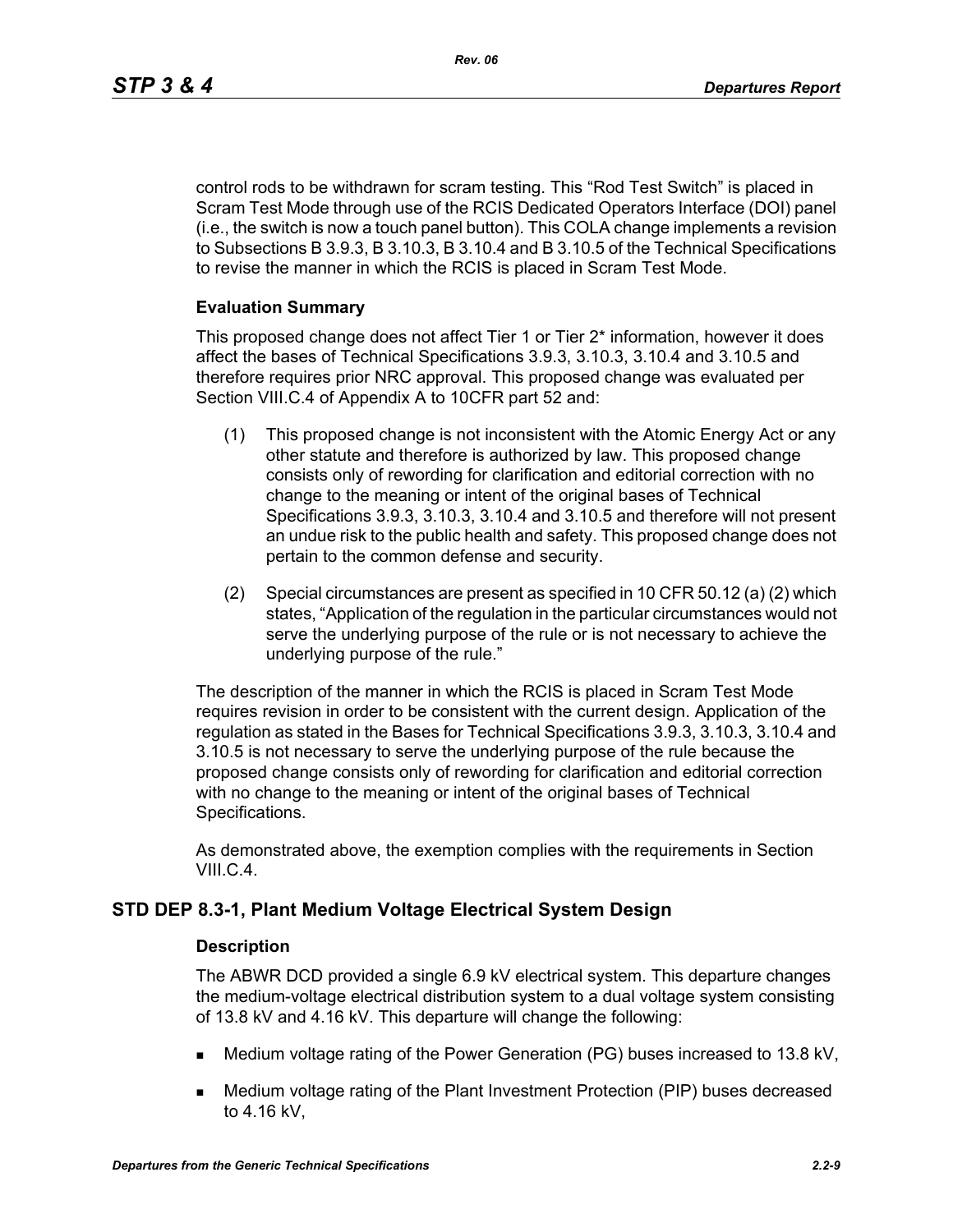П

- Medium voltage rating of the Class 1E buses decreased to 4.16 kV,
- EDG ratings increased to 7200 kW and 4.16 kV,
- Combustion turbine generator (CTG) ratings increased to 13.8 kV and at least 20 MWe,
- **Time required for CTG to start and achieve steady state voltage and frequency** increased from two minutes to "less than 10 minutes" as required by RG 1.155 for a Station Blackout (SBO) alternate AC source.
- Addition of a second reserve auxiliary transformer from offsite power.

The 13.8 kV PG buses are nonsafety-related while the three emergency diesel generators provide power to divisional 4.16 kV safety buses for a more typical US practice. The change is necessary to allow the plant electrical distribution system to be designed and built using commercially available equipment. This will allow higher voltage (13.8 kV) to supply pumps at a greater distance, which will reduce starting impact on voltage regulation. Stub buses to the 4.16 kV will be included to accommodate the NRC required "direct connect to transformers" and to provide transformer differential current protection. An additional reserve auxiliary transformer from off-site power will be included.

10 CFR 50.63 states that if the CTG (alternate AC source) is available to power the Class 1E buses within 10 minutes of the onset of an SBO, then no coping analysis is required. The change in CTG startup time from two to < 10 minutes does not affect plant safety in the station blackout event since the CTG is not required to provide immediate core inventory or reactor pressure control.

As a result of this design change, Technical Specifications 3.3.1.4 (Table 3.3.1.4-1), and Bases 3.3.1.1 (Background) and 3.3.1.4 (Applicable Safety Analysis, LCO, and Applicability, Actions) are changed to show the medium voltage is 4.16 kV, not 6.9 kV.

Technical Specifications 3.5.1 (Actions), 3.8.1 (Actions, Surveillance Requirements), 3.8.4 (Actions), 3.8.9 (Actions), 3.8.11 (Actions) are changed to show electrical operating requirements changes for the CTG and DGs.

Technical Specifications Bases 3.8.1 (Background, Applicable Safety Analysis, LCO, Actions, Surveillance Requirements), 3.8.2 (LCO), 3.8.7 (LCO), 3.8.8 (LCO), 3.8.9 (Background, LCO, Table B 3.8.9-1), 3.8.11 (LCO, Actions), are changed to show electrical operating requirements changes for the offsite power sources, CTG and DGs.

The capability to power the FMCRDs directly from a PIP bus and the direct transfer capability is changed to occur at the 480 volt level. These changes are reflected in FSAR Sections 8.3.1.1.1, Figures 8.3-1, Sheet 1, 3 and 4 and FSAR Table 9A.6-2 Fire Hazard Analysis.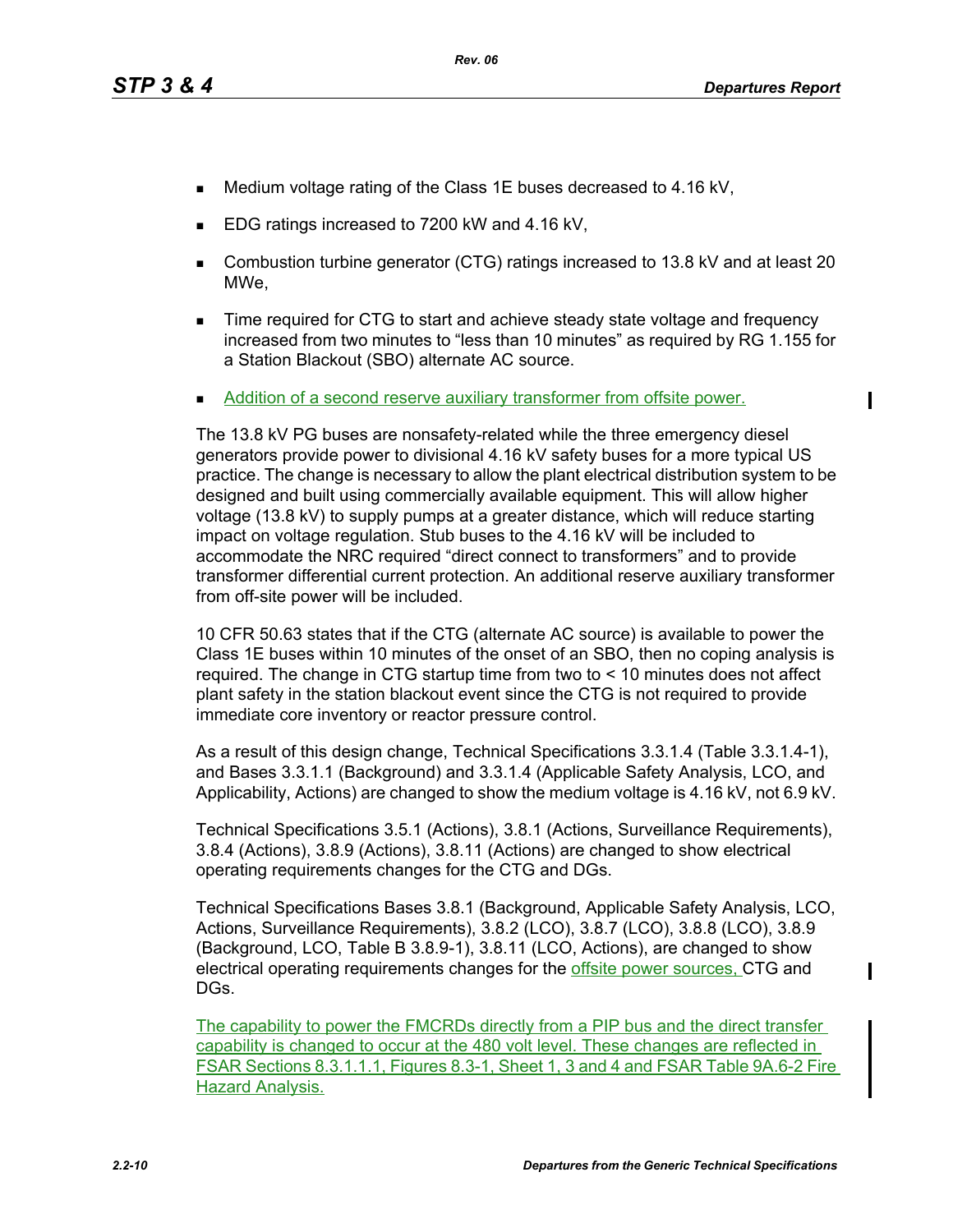Power supplies to the FMCRD power distribution panels A-1, A-2, B-1, B-2, C-1 and C-2 and transfer switches have been re-classified as non-Class 1E. This change requires revisions to FSAR sections 7.4.2.1.2, 8.3.1.1.1, 8.3.1.2(2)(f), and 8.3.3.5.1, 8.3.3.6.2.2.4 and 8.3.4.29.

Isolation between Class 1E bus and non-Class 1E FMCRD loads is provided by two Class 1E protective devices in series. The Class 1E breaker trip prior to upstream breaker trip is assured by circuit protection coordination and testing of breakers. The zone selective interlock feature requirement is removed. This change requires revision to FSAR sections 7.4.2.1.2, 8.3.1.1.1, 8.3.1.2(2)(f), 8.3.4.29 and 19B.2.9 A-25.

### **Evaluation Summary**

This departure does not affect any Tier 1 or Tier 2\* DCD. This design change results in changes to the Technical Specifications and their Bases as listed above but does not change the intent of the generic Technical Specifications. However since it affects Technical Specifications it requires prior NRC approval. This departure was evaluated per Section VIII.C.4 of Appendix A to 10CFR part 52 and:

- (1) This departure is not inconsistent with the Atomic Energy Act or any other statute and therefore is authorized by law. The departure will not present an undue risk to the public health and safety, and the departure does not relate to security and does not otherwise pertain to the common defense and security.
- (2) Special circumstances are present as specified in 10 CFR 50.12(a)(2).

Special circumstance (iv) applies in that the departure represents a net benefit to the public health and safety by:

- **The proposed design improves reliability with divisional and safety/non-safety** isolation and independence increased through the use of stub buses
- The dual voltage design will provide greater flexibility for maintenance, surveillance, and inspection
- Increased availability of multiple sources of power to the various buses in the proposed design and the ability to isolate the buses individually, if needed.

As discussed above, the exemption complies with the requirements in Section VIII.C.4; therefore, STP requests approval.

# **STP DEP 8.3-3, Electrical Site Specific Power and Other Changes**

### **Description**

The associated standard departure STD DEP 8.3-1 revised the medium voltage electrical distribution system. Site specific changes per this departure are required to accommodate the new arrangements and electrical loads. These changes include diesel generator loading and other drawing changes listed below.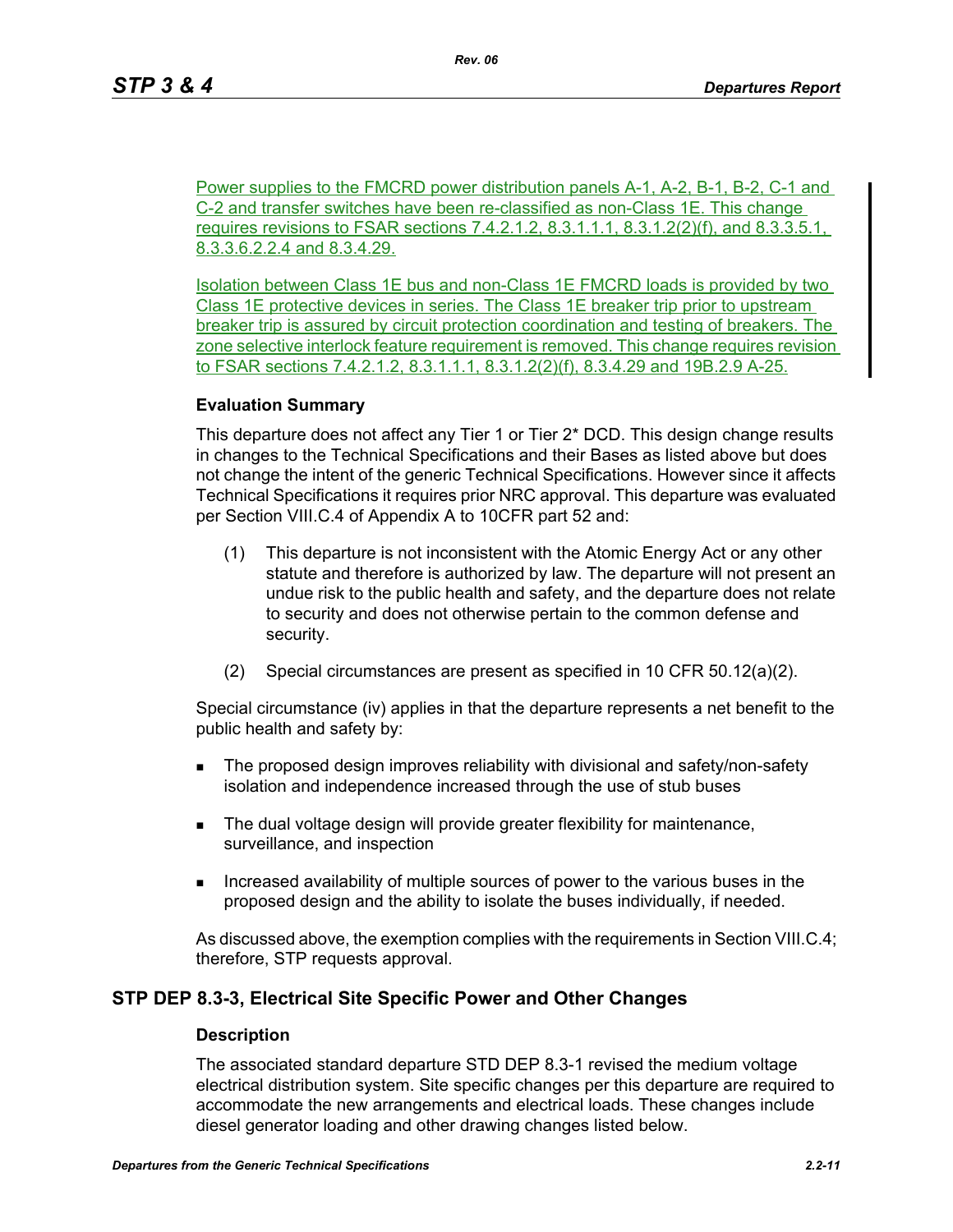*Rev. 06*

- Table 8.3-1 was updated to identify the site-specific changes (i.e., CT Fans, UHS, HECW Refrigerators, MCCs) as a result of performing load study calculations, diesel generator sizing and CTG sizing calculations.
- Figure 8.3-1, Sheets 1-4, were revised to incorporate site-specific load changes which were identified during the process of performing load study calculations, diesel generator sizing and CTG sizing calculations.

As a result of this design change, Technical Specifications Bases 3.8.9 (Table B 3.8.9- 1 "AC, DC, and AC Vital Bus Electrical Power Distribution System") is changed to show the AC Bus changes, i.e., MCC changes.

# **Evaluation Summary**

This departure does not affect any Tier 1 or Tier 2\* information. This design change results in changes to the Technical Specification Bases as listed above but does not change the intent of the generic Technical Specifications. However since it affects Technical Specifications it requires prior NRC approval. This departure was evaluated per Section VIII.C.4 of Appendix A to 10CFR part 52 and:

- (1) This departure is not inconsistent with the Atomic Energy Act or any other statute and therefore is authorized by law. This departure will not present an undue risk to the public health and safety, and the departure does not relate to security and does not otherwise pertain to the common defense and security.
- (2) Special circumstances are present as specified in 10 CFR 50.12(a)(2). Special circumstance (ii) applies to this exemption in that application of the Technical Specification Bases information from the reference ABWR DCD is not necessary to serve the underlying purpose of the rule as follows:
	- *(a)* This departure revises EDG loads within allowable total capacity and changes electrical bus arrangements to support site-specific features.
	- *(b)* The load study calculations for the site-specific loads on the EDGs and CTG for STP 3&4 have been performed and the results validate the loads included in updated Table 8.3-1 and Figure 8.3-1 and show that the EDGs retain sufficient operating margin to meet NRC regulatory position in RG 1.09, Rev. 4.

As discussed above, the exemption complies with the requirements in Section VIII.C.4; therefore, STP requests approval.

# **STD DEP 10.4-5, Condensate and Feedwater System**

# **Description (Technical Specification Affected)**

Technical Specification 3.3.4.2 Bases (Background) is changed to show that there are four feedwater pumps which requires four feedwater pump Adjustable Speed Drives (ASDs). The reference ABWR DCD specified two feedwater pump ASDs.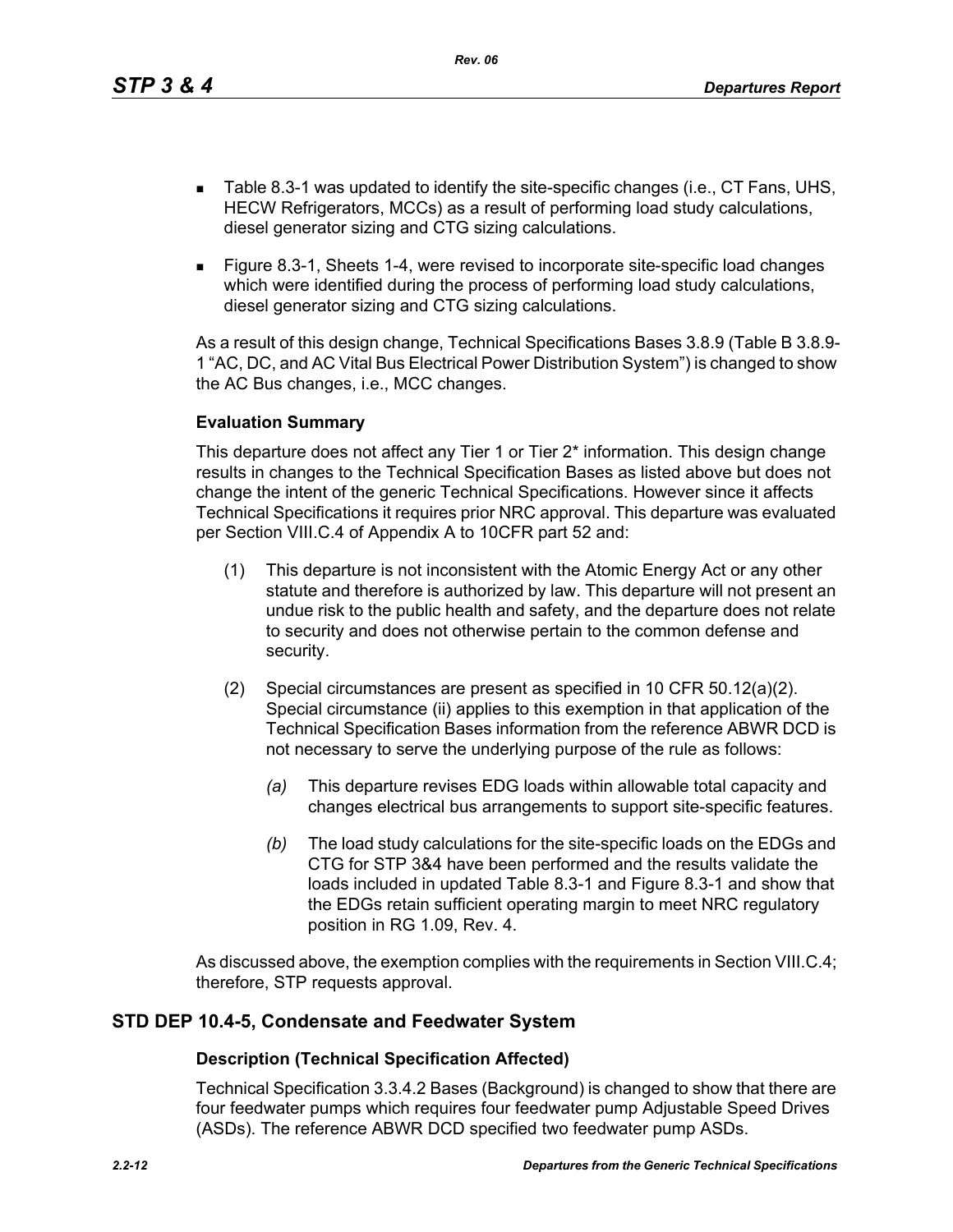# **Evaluation Summary (Technical Specification Affected)**

Special circumstance as defined in 10CFR50.12 (ii) applies in that the original DCD design is not necessary to achieve the underlying purpose of the rule. The departure represents an equal or better alternative in that feedwater flows are controlled via variable speed drives, reducing energy loss at part throttle, additional redundancy exists with additional spare pumps, and critical components like demineralizers can operate at lower pressure.

This exemption is not inconsistent with the Atomic Energy Act or any other statute and therefore is authorized by law. As discussed above, the design change represents an improvement and therefore will not present an undue risk to the public health and safety. The design change does not relate to security and does not otherwise pertain to the common defense and security.

The remaining changes associated with this departure are described and evaluated in the following sections.

# **Description (Technical Specification Not Affected)**

The reference ABWR DCD and the updated plant configuration based on departures from the reference ABWR DCD are compared in the table below:

- **Four condensate pumps**
- Three reactor feed pumps
- Two heater drain pumps
- One or more heater drain tanks
- A feed pump bypass valve controls FW during plant startup
- Two offgas recombiner condensers cooled by the condensate system

# **Reference ABWR DCD Reference ABWR DCD with Departures**

- Four condensate pumps
- Four condensate booster pumps
- **Four reactor feed pumps**
- Four heater drain pumps
- One high pressure heater drain tank
- Three low pressure heater drain tanks
- One low flow control valve in feed pump discharge header for startup
- One bypass valve used for bypassing HP heaters
- Two offgas recombiner condensers cooled by the turbine building cooling water system

The addition of condensate booster pumps eliminates the necessity to design condensate pumps with high discharge head and the necessity to design the equipment downstream of the condensate pumps (filter/demineralizers, auxiliary equipment coolers) for high pressure application. The addition of the booster pumps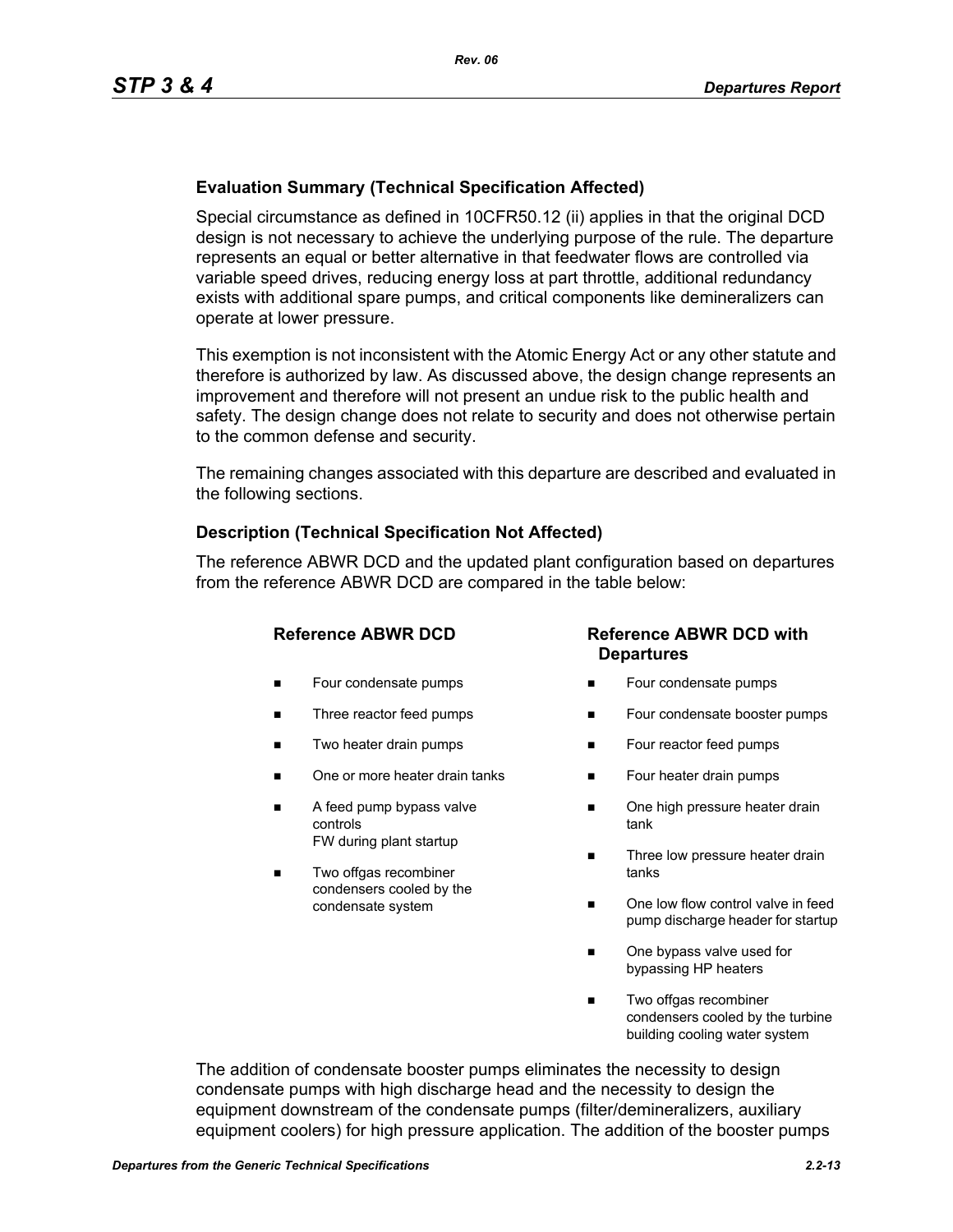allows the design of the condensate pumps to have low discharge head. The condensate and condensate booster pumps provide the necessary NPSH to the reactor feed pump suction.

The addition of one reactor feed pump and two heater drain pumps improves plant availability. If one of these pumps trip during normal operation, the standby pump starts automatically to maintain rated power operation. The use of four booster pumps allow three to be in operation, and the automatic startup of the standby pump as needed to support full power operation.

The four heater drain pumps take suction from one common heater drain tank, which collects drains from the high pressure feedwater heaters and the moisture separator drain tanks. The use of one heater drain tank is based upon equipment arrangement consideration in the Turbine Building.

Three low-pressure drain tanks have been added and each drain tank is located downstream of the corresponding Nos. 1 and 2 heaters. For example, low pressure drain tank A is common to 1A and 2A heaters. This configuration eliminates the condition of drain choking if the differential pressure between No. 1 heater drain cooler and the main condenser becomes insufficient.

The offgas recombiner condensers are changed from being cooled by condensate to being cooled by the turbine building cooling water system to ensure the operating temperature does not exceed the limit for the offgas system.

One low-flow control valve is added to meet the low flow condition during plant startup. A bypass valve used for bypassing the high pressure feedwater heaters is added to provide an additional operation mode when one high pressure heater is not in operation.

### **Evaluation Summary (Technical Specification Not Affected)**

The changes described above are limited to the equipment addition and removal of non-safety-related equipment, and the changes do not affect any safety-related SSC, or SSC important to safety. Therefore, the changes described in this departure other than those specifically described above as affecting the Technical Specifications do not affect the safety analyses , have no impact on any safety function or any SSC used to mitigate the consequences of an accident, and do not increase the consequences of a malfunction of an SSC important to safety. Furthermore, there is no impact on the probability or consequences of an accident or malfunction of an SSC important to safety, and the departure will not result in any accident of a different type than previously evaluated in the referenced DCD.

The changes described in this departure other than those specifically described above as affecting the Technical Specifications have been evaluated pursuant to the requirements in 10CFR52, Appendix A, Section VIII.B.5. There is no impact on any Tier 1 or Tier 2\* DCD, Technical Specifications, Bases for Technical Specifications or operational requirements as a result of these changes.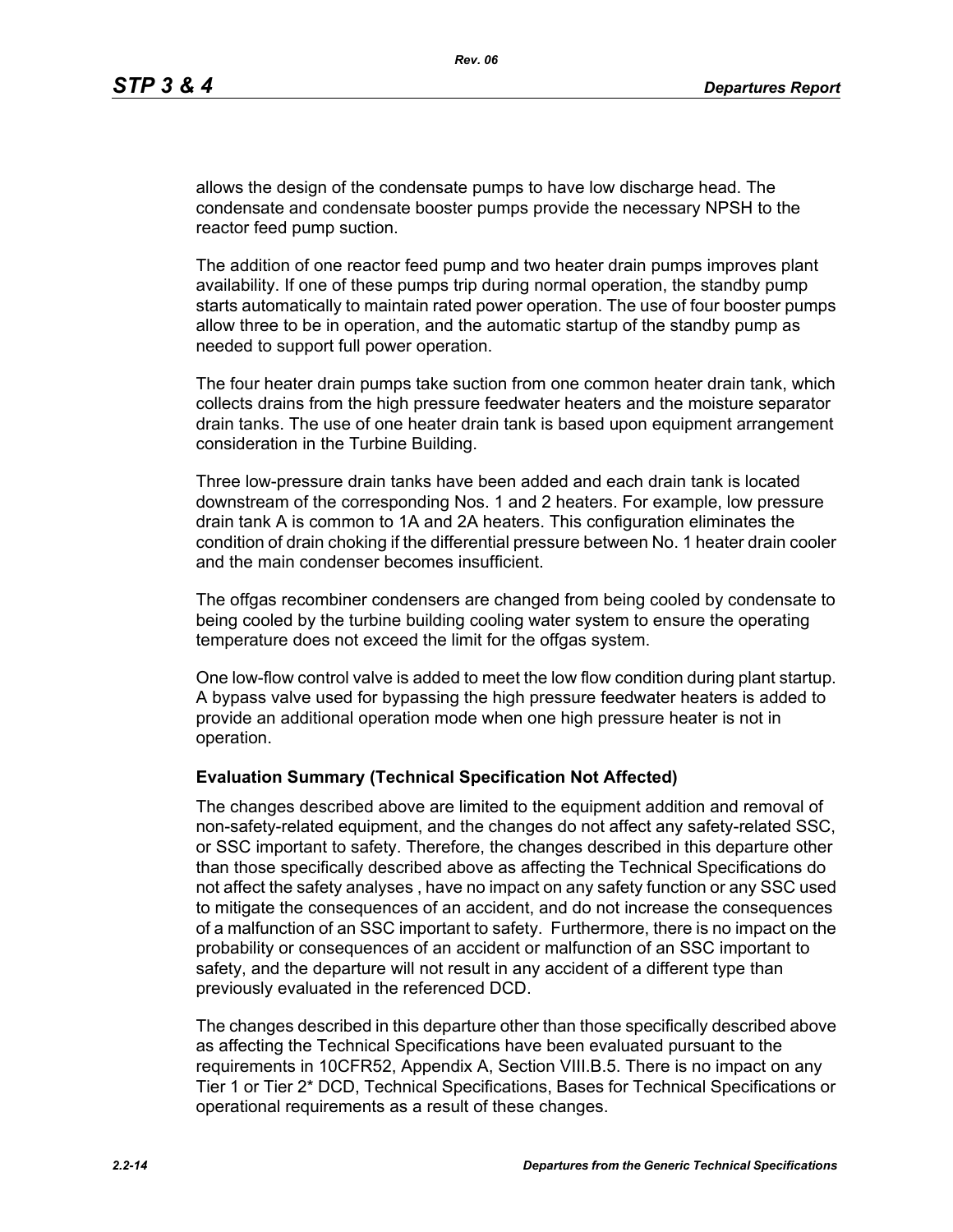# **2.2.2 STD DEP Changes of Intent to the Technical Specifications**

The following departures change the wording and the intent of the referenced ABWR DCD Technical Specifications. None of these changes is caused by nor are the departures related to changes to an underlying design.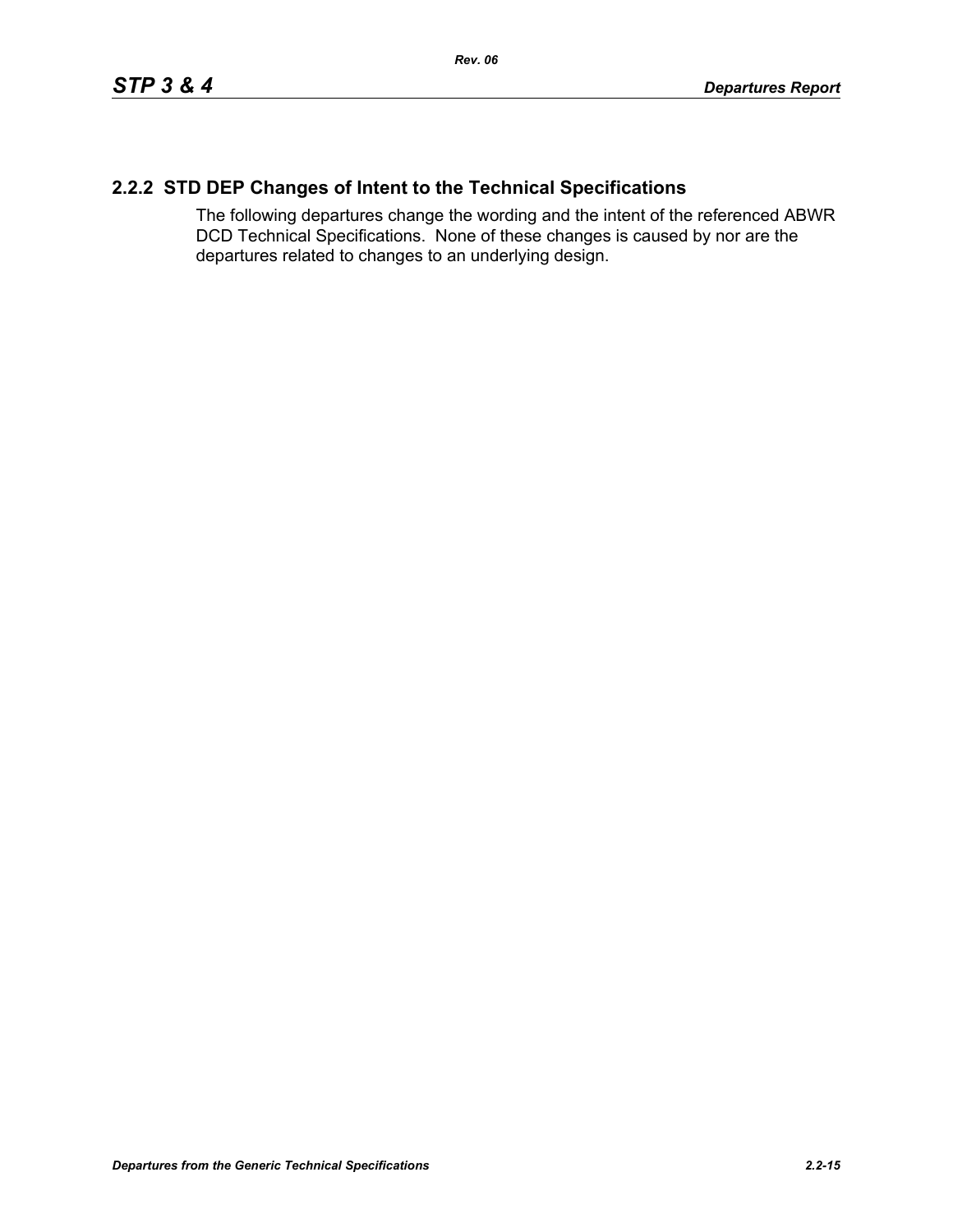# **STD DEP 16.2-1, Safety Limit Violation**

# **Description**

The following Generic Technical Specifications and the associated Bases related to Safety Limits have been deleted:

- Specification 2.2.1 requiring NRC notification within 1 hour of any Safety Limit violation;
- Specification 2.2.3 requiring notification of the General Manager Nuclear Plant, Vice President - Operations, and Offsite Reviewers as specified in Specification 5.5.2 within 24 hours of a violation;
- Specification 2.2.4 requiring the submittal of a Licensee Event Report within 30 days to the NRC of a Safety Limit Violation; and,
- **Specification 2.2.5 requiring NRC authorization to resume unit operation.**

Specifications 2.2.1, 2.2.4 and 2.2.5 are duplicative of the requirements found in 10 CFR 50.72, 10 CFR 50.73, and 10 CFR 50.36(d)(1), respectively and thus do not belong in Technical Specifications. Specification 2.2.3 does not meet the criteria for inclusion in Technical Specifications and is being relocated to a conduct of operationstype procedure developed in accordance with the procedures development plan.

### **Evaluation Summary**

This departure was evaluated per Section VIII.C.4 of Appendix A to 10 CFR Part 52, which requires that 1) the exemption is authorized by law, will not present an undue risk to the public health and safety, and is consistent with the common defense and security; and 2) special circumstances are present as specified in 10 CFR 50.12(a)(2); As shown below, both of these two criteria are satisfied.

- **The exemption is not inconsistent with the Atomic Energy Act or any other statute** and therefore is authorized by law. As discussed above, the actions in question are required by regulations or plant documents and therefore the deletions of the actions from the Technical Specifications will not present an undue risk to the public health and safety, and the departure does not relate to security and does not otherwise pertain to the common defense and security.
- Special circumstances are present as specified in 10 CFR 50.12(a)(2). Specifically, special circumstance (ii) is present, since it is unnecessary to include the deleted provisions in the Technical Specifications in order to ensure that the actions are accomplished.

As demonstrated above, this exemption complies with the requirements in Section VIII.C.4 of Appendix A to 10 CFR Part 52. Therefore, STPNOC requests that the NRC approve this exemption.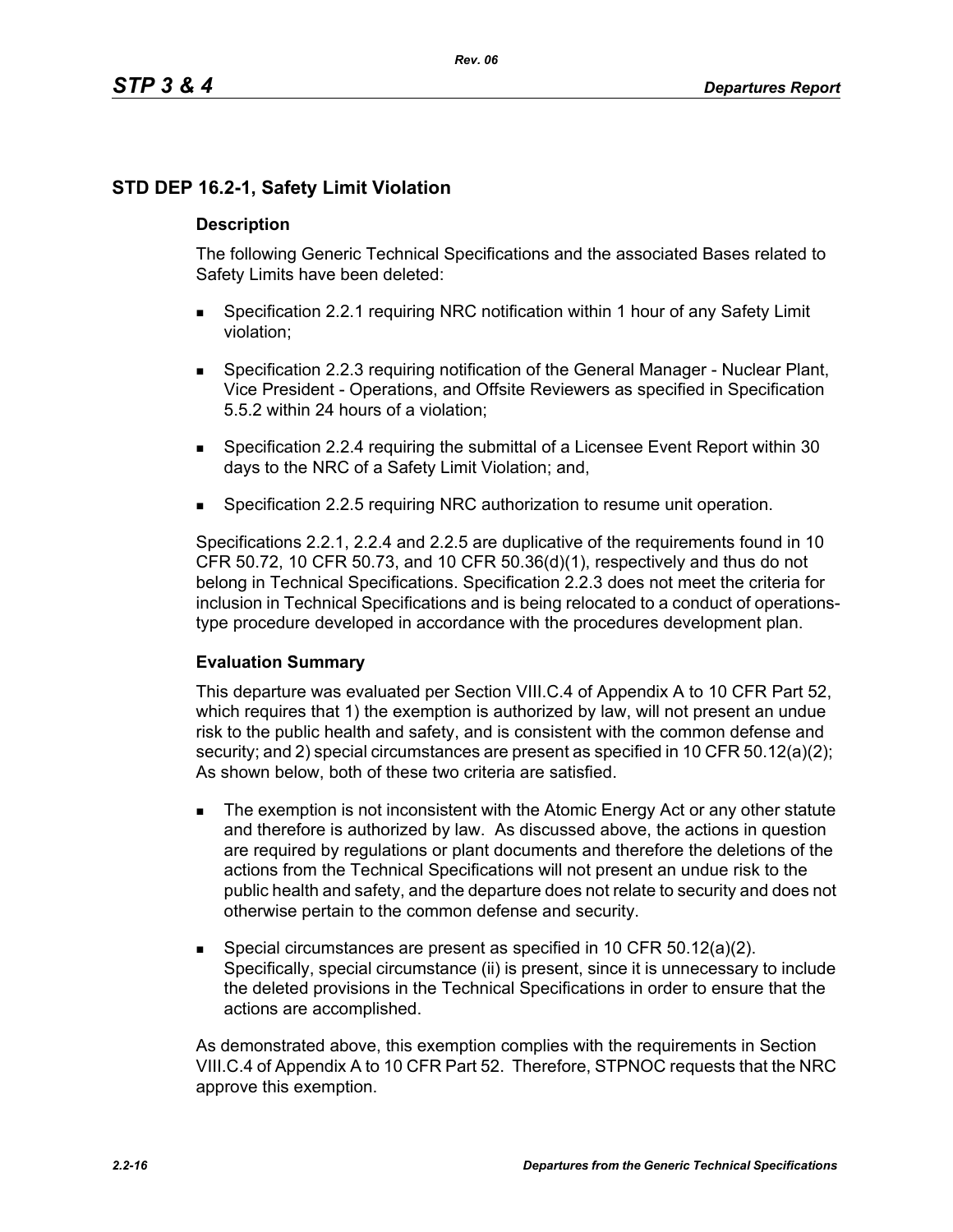### **References**

- (1) 10 CFR 50.36, Technical Specifications
- (2) 10 CFR 50.12, Specific Exemptions

# **STD DEP 16.3-78, LCO 3.3.6.1, Post Accident Monitoring (PAM) Instrumentation**

### **Description**

The containment water level parameter has been removed from Post Accident Monitor technical specifications. The instrumentation does not meet the criteria for inclusion (i.e., Drywell water level is classified as Cat. 2 and sump level is classified as Cat 3). The reference ABWR DCD Subsection 7.5.2.1(2)(e) provides justification for Drywell Sump Level being classified as a Category 3 variable. DCD Subsection 7.5.2.1(2)(o) provides a description of instrumentation for monitoring of containment water level, referred to as Drywell Water Level monitoring. Drywell Water Level monitoring consists of separate instrumentation for monitoring the wetwell water level (suppression pool water level) and the upper drywell water level. The suppression pool water level is a Category I variable, and is included in Technical Specification LCO 3.3.6.1. DCD Chapter 7, Table 7.5-2 ABWR PAM Variable List, indicates that Drywell Water Level is classified as Category 2. Therefore, in accordance with RG 1.97 Rev. 3, Drywell Sump Level and Drywell Water Level are not required to be included in Technical Specification LCO 3.3.6.1 because these variables are not Category I or Category I non-Type A variables.

# **Evaluation Summary**

This departure was evaluated per Section VIII.C.4 of Appendix A to 10 CFR Part 52, which requires that 1) the exemption is authorized by law, will not present an undue risk to the public health and safety, and is consistent with the common defense and security; and 2) special circumstances are present as specified in 10 CFR 50.12(a)(2); As shown below, both of these two criteria are satisfied.

- The exemption is not inconsistent with the Atomic Energy Act or any other statute and therefore is authorized by law. As discussed above, the Bases only require that Post-Accident Monitoring instruments that are classified as Type A or Category I be included and so will not present an undue risk to the public health and safety, and the departure does not relate to security and does not otherwise pertain to the common defense and security.
- Special circumstances are present as specified in 10 CFR 50.12(a)(2). Specifically, special circumstance (ii) is present, since it is unnecessary to include the deleted provisions in the Technical Specifications in order to ensure that they reflect DCD design and regulatory guidance.

As demonstrated above, this exemption complies with the requirements in Section VIII.C.4 of Appendix A to 10 CFR Part 52. Therefore, STPNOC requests that the NRC approve this exemption.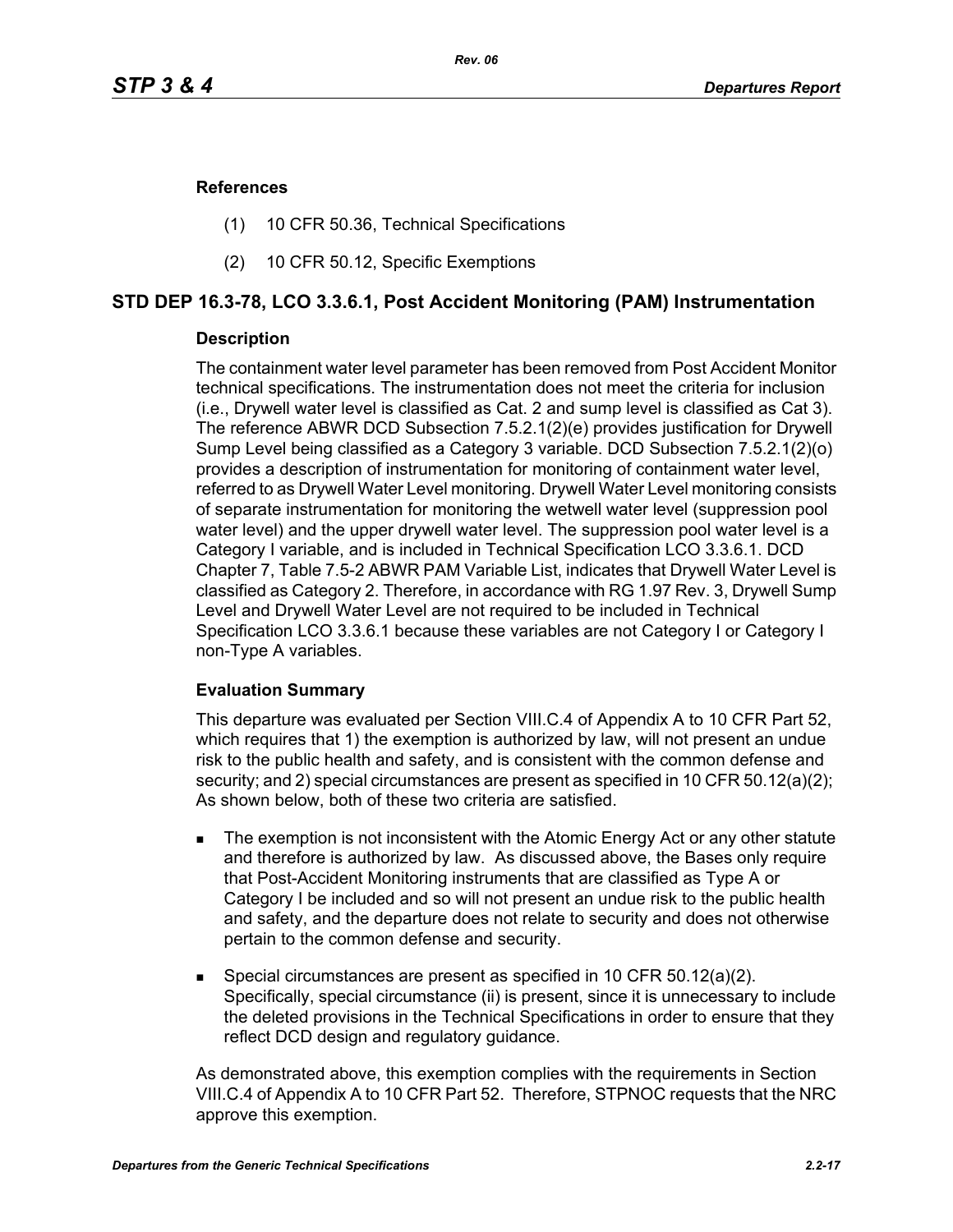# **STD DEP 16.5-1, Unit Responsibility**

### **Description**

Technical Specification 5.1.2 states: "During any absence of the [SS] Shift Supervisor/Manager from the control room while the unit is in MODE 1, 2, 3, or 4, an individual with an active Senior Reactor Operator (SRO) license shall be designated to assume the control room command function. During any absence of the [SS] Shift Supervisor/Manager from the control room while the unit is in MODE 5, an individual with an active SRO license or Reactor Operator license shall be designated to assume the control room command function."

Technical Specification 5.1.2 is being changed as follows: "During any absence of the [SS] Shift Supervisor/Manager from the control room while the unit is in MODE 1, 2, or 3, an individual with an active Senior Reactor Operator (SRO) license shall be designated to assume the control room command function. During any absence of the [SS] Shift Supervisor/Manager from the control room while the unit is in MODE 4 or 5, an individual with an active SRO license or Reactor Operator license shall be designated to assume the control room command function."

10 CFR 50.54 (m) (2) (iii) states, "When a nuclear power unit is in an operational mode other than cold shutdown or refueling, as defined by the unit's technical specifications, each licensee shall have a person holding a senior operator license for the nuclear power unit in the control room at all times. In addition to this senior operator, for each fueled nuclear power unit, a licensed operator or senior operator shall be present at the controls at all times."

MODE 4 is being deleted from the first statement and added to the second statement. MODE 4 is defined as cold shutdown and does not require an SRO to assume control room command function, but allows this individual to be an RO or SRO. This change is consistent with the requirements as stated in 10 CFR 50.54 (m) (2) (iii).

# **Evaluation Summary**

This departure was evaluated per Section VIII.C.4 of Appendix A to 10 CFR Part 52, which requires that 1) the exemption is authorized by law, will not present an undue risk to the public health and safety, and is consistent with the common defense and security; and 2) special circumstances are present as specified in 10 CFR 50.12(a)(2). As shown below, both of these two criteria are satisfied.

(1) The exemption is not inconsistent with the Atomic Energy Act or any other statute and therefore is authorized by law. As discussed above, the will not present an undue risk to the public health and safety, and the departure does not relate to security and does not otherwise pertain to the common defense and security.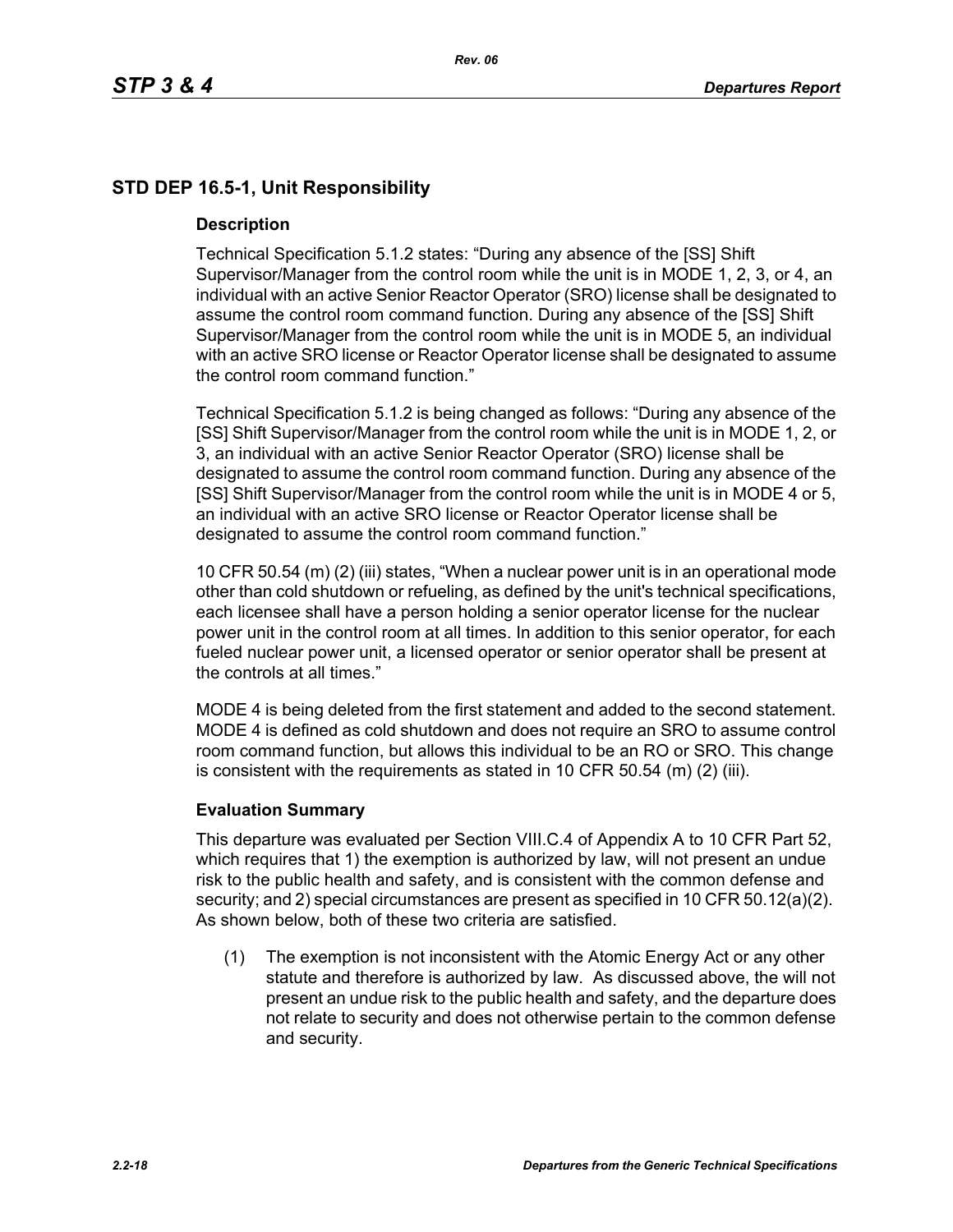(2) Special circumstances are present as specified in 10 CFR 50.12(a)(2). Specifically, special circumstance (ii) is present, since the departure represents a clarification of an acceptable process of compliance with current regulatory requirements and therefore will result in a benefit to the public health and safety.

As demonstrated above, this exemption complies with the requirements in Section VIII.C.4 of Appendix A to 10 CFR Part 52. Therefore, STPNOC requests that the NRC approve this exemption.

### **References**

(1) 10 CFR 50.54 (m) (2) (iii)

# **STD DEP 16.5-2, Unit Staff**

Technical Specification 5.2.2.a, "Unit Staff" states: "An auxiliary operator shall be assigned to each reactor containing fuel and an additional auxiliary operator shall be assigned for each control room from which a reactor is operating." Technical Specification 5.2.2.a, Note 1, states: "Two unit sites with both units shutdown or defueled require a total of three auxiliary operators for the two units." Technical Specification 5.2.2.d states: "Administrative procedures shall be developed and implemented to limit the working hours of unit staff who perform safety related functions (e.g., licensed SROs, licensed ROs, health physicists, auxiliary operators and key maintenance personnel)."

In all three instances in Technical Specification 5.2.2, "Unit staff," the term "auxiliary operator" is changed to "non-licensed operator." This administrative change is modifying the Technical Specification to be consistent with industry terminology.

# **STD DEP 16.5-3, Technical Specification Bases Control Program**

### **Description**

Technical Specification 5.4.2.b states: "A change to the site-specific portion of the FSAR that involves an unreviewed safety question as defined in 10 CFR 50.59, or a change to Tier 2 of the plant-specific DCD that involves an unreviewed safety question as defined in the design certification rule for the ABWR (Appendix A to 10 CFR 52)."

Technical Specification 5.4.2.b is being changed to: "A change to the site-specific portion of the FSAR or Bases that requires NRC approval pursuant to 10 CFR 50.59, or the design certification rule for the ABWR (Appendix A to 10 CFR 52)."

This change is being made to properly define the Technical Specification Bases Control Program process for operation of the units after the license is approved.

# **Evaluation Summary**

This departure was evaluated per Section VIII.C.4 of Appendix A to 10 CFR Part 52, which requires that 1) the exemption is authorized by law, will not present an undue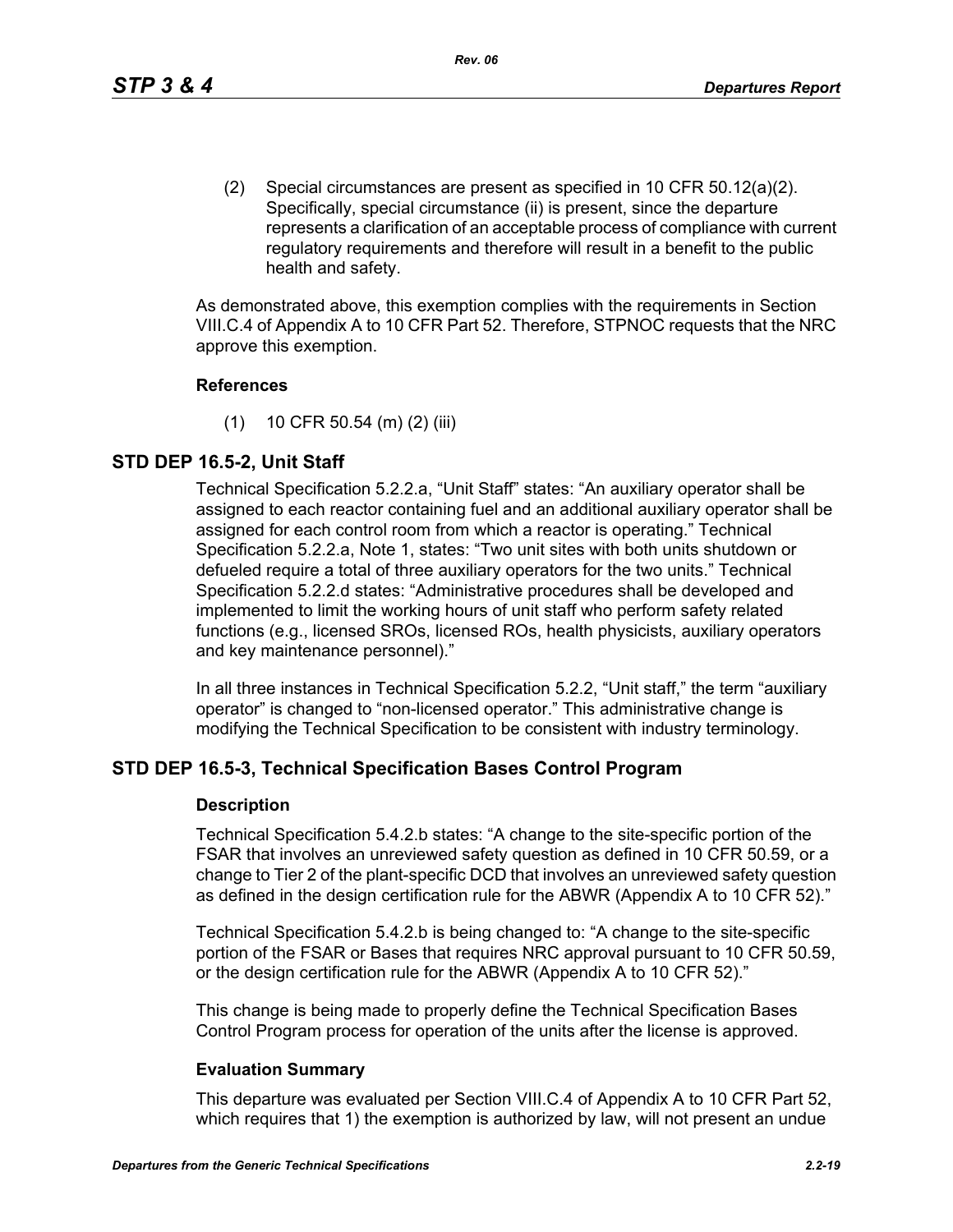risk to the public health and safety, and is consistent with the common defense and security; and 2) special circumstances are present as specified in 10 CFR 50.12(a)(2). As shown below, both of these two criteria are satisfied.

- (1) The exemption is not inconsistent with the Atomic Energy Act or any other statute and therefore is authorized by law. As discussed above, the departure is a clarification of an acceptable process for compliance with current regulatory requirements and therefore will not present an undue risk to the public health and safety, and the departure does not relate to security and does not otherwise pertain to the common defense and security.
- (2) Special circumstances are present as specified in 10 CFR 50.12(a)(2). Specifically, special circumstance (ii) is present, since change is to bring this section into agreement with 10 CFR 52.

As demonstrated above, this exemption complies with the requirements in Section VIII.C.4 of Appendix A to 10 CFR Part 52. Therefore, STPNOC requests that the NRC approve this exemption.

# **STD DEP 16.5-4, Reporting Requirements**

#### **Description**

Technical Specification 5.7.1.1 states: "Annual Reports covering the activities of the unit as described below for the previous calendar year shall be submitted by March 31 of each year. The initial report shall be submitted by March 31 of the year following initial criticality."

Technical Specification 5.7.1.1 will be changed to state: "Annual Reports covering the activities of the unit as described below for the previous calendar year shall be submitted by April 30 of each year. The initial report shall be submitted by April 30 of the year following initial criticality."

10 CFR 20.2206 requires this due date by April 30 of each year, this change is necessary to be consistent with the CFR.

#### **Evaluation Summary**

This departure was evaluated per Section VIII.C.4 of Appendix A to 10 CFR Part 52, which requires that 1) the exemption is authorized by law, will not present an undue risk to the public health and safety, and is consistent with the common defense and security; and 2) special circumstances are present as specified in 10 CFR 50.12(a)(2). As shown below, both of these two criteria are satisfied.

(1) The exemption is not inconsistent with the Atomic Energy Act or any other statute and therefore is authorized by law. As discussed above, the departure is a clarification of an acceptable process for compliance with current regulatory requirements and therefore will not present an undue risk to the public health and safety, and the departure does not relate to security and does not otherwise pertain to the common defense and security.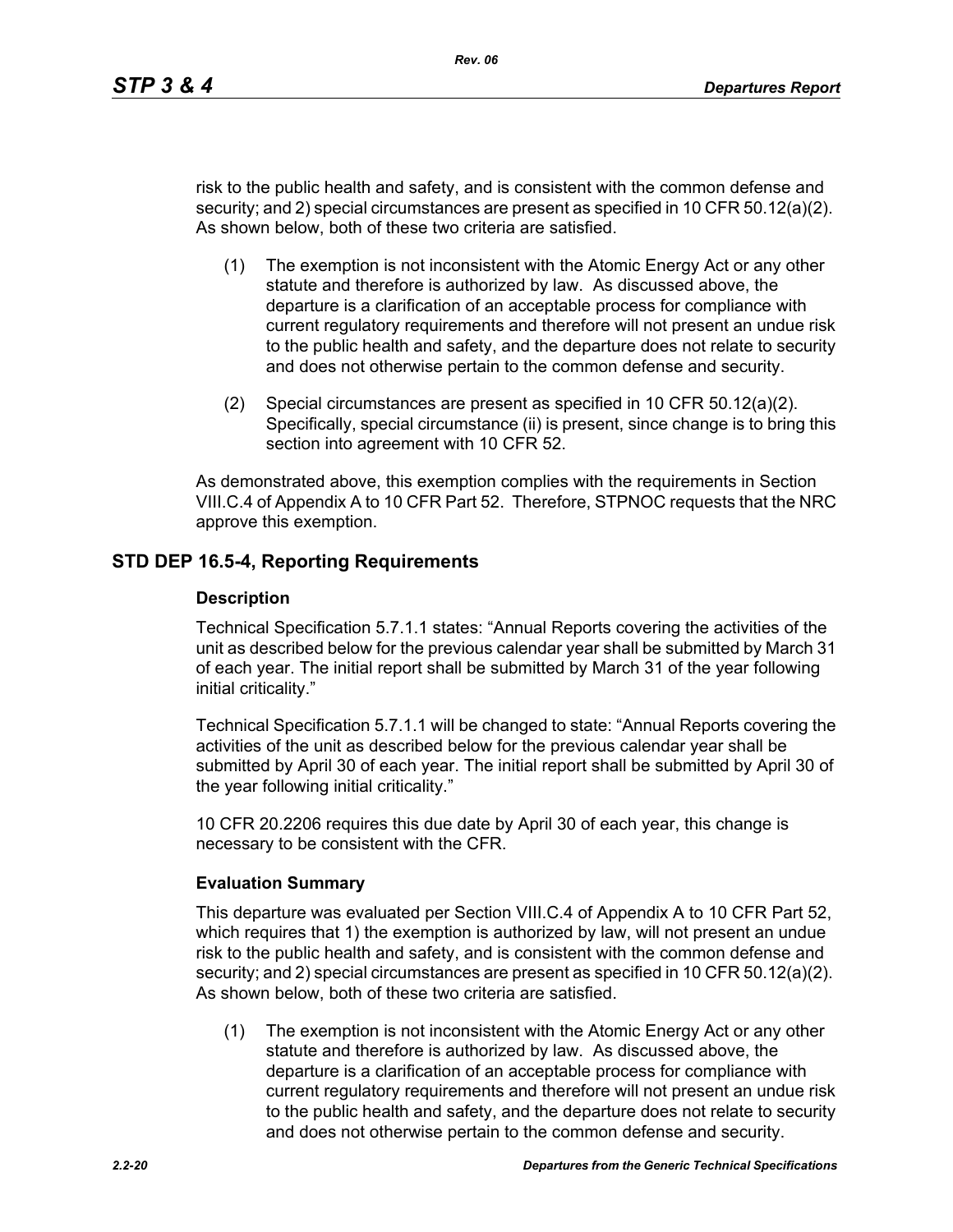(2) Special circumstances are present as specified in 10 CFR 50.12(a)(2). Specifically, special circumstance (ii) is present, since this change is to bring this section into agreement with 10 CFR 52.

As demonstrated above, this exemption complies with the requirements in Section VIII.C.4 of Appendix A to 10 CFR Part 52. Therefore, STPNOC requests that the NRC approve this exemption.

### **References**

(1) 10 CFR 20.2206 Reports of Individual Monitoring

# **STD DEP 16.5-5, TS 5.2.2 Unit Staff - Working Hours**

### **Description**

The proposed change removes working hour limits imposed in the Technical Specifications in order to support compliance with 10 CFR Part 26, Subpart I, Managing Fatigue. Work hour controls and fatigue management requirements have been incorporated into the NRC's regulations; therefore, it is unnecessary to have work hour control requirements in the Technical Specifications.

Technical Specification 5.2.2.d requires administrative procedures to be developed and implemented to limit the working hours of personnel who perform safety related functions. This change proposes to eliminate these Technical Specification requirements because they are superseded by the requirements in 10 CFR Part 26, and to renumber paragraphs 5.2.2.e and 5.2.2.f accordingly.

On April 17, 2007, the NRC Commissioners approved a final rule amending Title 10, Part 26, of the Code of Federal Regulations (CFR) which, among other changes, established requirements for managing worker fatigue at operating nuclear power plants. Subpart I specifically addresses managing worker fatigue by designating individual break requirements, work hour limits, and annual reporting requirements. Subpart I was published in the Federal Register on March 31, 2008 (73 FR 16966) and Notice of Availability was given in the Federal Register on December 30, 2008 (73 FR 79923) to remove this subsection from Technical Specifications through TSTF-511, "Eliminate Working Hour Restrictions from TS 5.2.2 to Support Compliance with 10 CFR Part 26."

### **Evaluation Summary**

This departure was evaluated per Section VIII.C.4 of Appendix A to 10 CFR Part 52, which requires that 1) the exemption is authorized by law, will not present an undue risk to the public health and safety, and is consistent with the common defense and security; and 2) special circumstances are present as specified in 10 CFR 50.12(a)(2).

As shown below, both of these two criteria are satisfied.

The exemption is not inconsistent with the Atomic Energy Act or any other statute and therefore is authorized by law. As discussed above, the actions in question are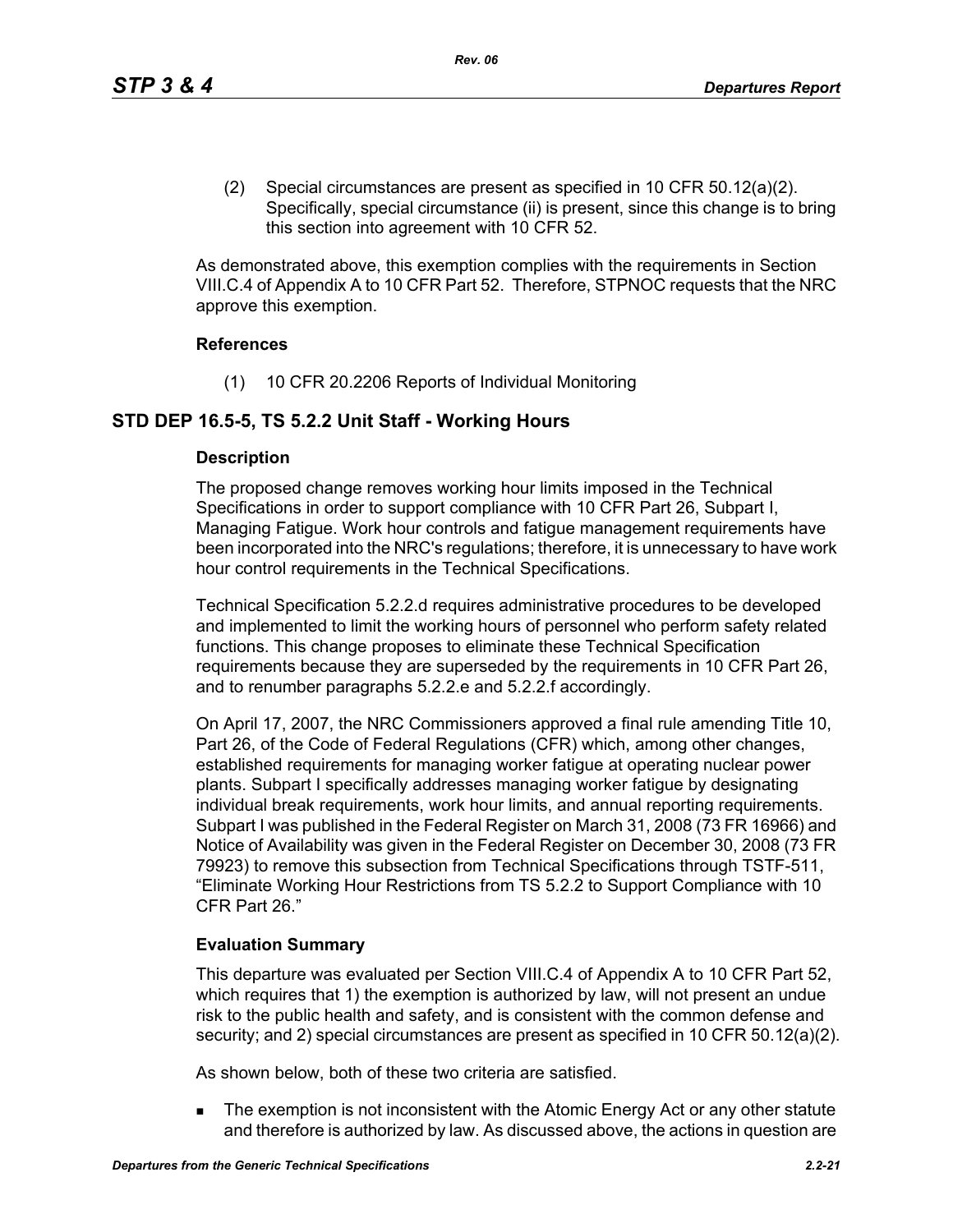*Rev. 06*

required by regulations or plant documents and therefore the deletions of the actions from the Technical Specifications will not present an undue risk to the public health and safety, and the departure does not relate to security and does not otherwise pertain to the common defense and security.

**Special circumstances are present as specified in 10 CFR 50.12(a)(2). Specifically,** special circumstance (ii) is present, since it is unnecessary to include the deleted provisions in the Technical Specifications in order to ensure that the actions are accomplished.

As demonstrated above, this exemption complies with the requirements in Section VIII.C.4 of Appendix A to 10 CFR Part 52. Therefore, STPNOC requests that the NRC approve this exemption.

# **STD DEP 16.5-6, TS 5.5.2.6 - Inservice Testing Program**

### **Description**

The IST Program is categorized as an operational program per the guidance in Commission Paper SECY-05-0197 and Regulatory Guide 1.206. Based on this guidance, a COL Applicant is expected to provide a full description of operational programs for NRC review in support of its COL application. The current NRC regulations in 10 CFR 50.55a incorporate by reference the ASME Code for Operation and Maintenance of Nuclear Power Plants (OM Code) with certain modifications to supersede Section XI of the ASME BPV Code for the development of IST Programs for new nuclear power plants and as operating plants update their IST Programs in accordance with the regulations. Further, NUREG-1434, "Standard Technical Specifications for General Electric Plants, BWR/6," Revision 3.1, dated December 1, 2005, specify the use of the ASME OM Code for development of the IST Programs for these plants.

The proposed change updates PTS 5.5.2.6 in Part 4, and in Chapter 16 of Part 2, "Final Safety Analysis Report," of the STP 3&4 COL application, to reference the ASME OM Code, consistent with the full description of the IST Program and in accordance with the guidance in NRC Standard Review Plan Section 3.9.6, "Functional Design, Qualification, and Inservice Testing Programs for Pumps, Valves, and Dynamic Restraints."

# **Evaluation Summary**

This departure was evaluated per Section VIII.C.4 of Appendix A to 10 CFR Part 52, which requires that 1) the exemption is authorized by law, will not present an undue risk to the public health and safety, and is consistent with the common defense and security; and 2) special circumstances are present as specified in 10 CFR 50.12(a)(2). As shown below, both of these two criteria are satisfied.

(1) The exemption is not inconsistent with the Atomic Energy Act or any other statute and therefore is authorized by law. As discussed above, the departure is a clarification of an acceptable process for compliance with current regulatory requirements and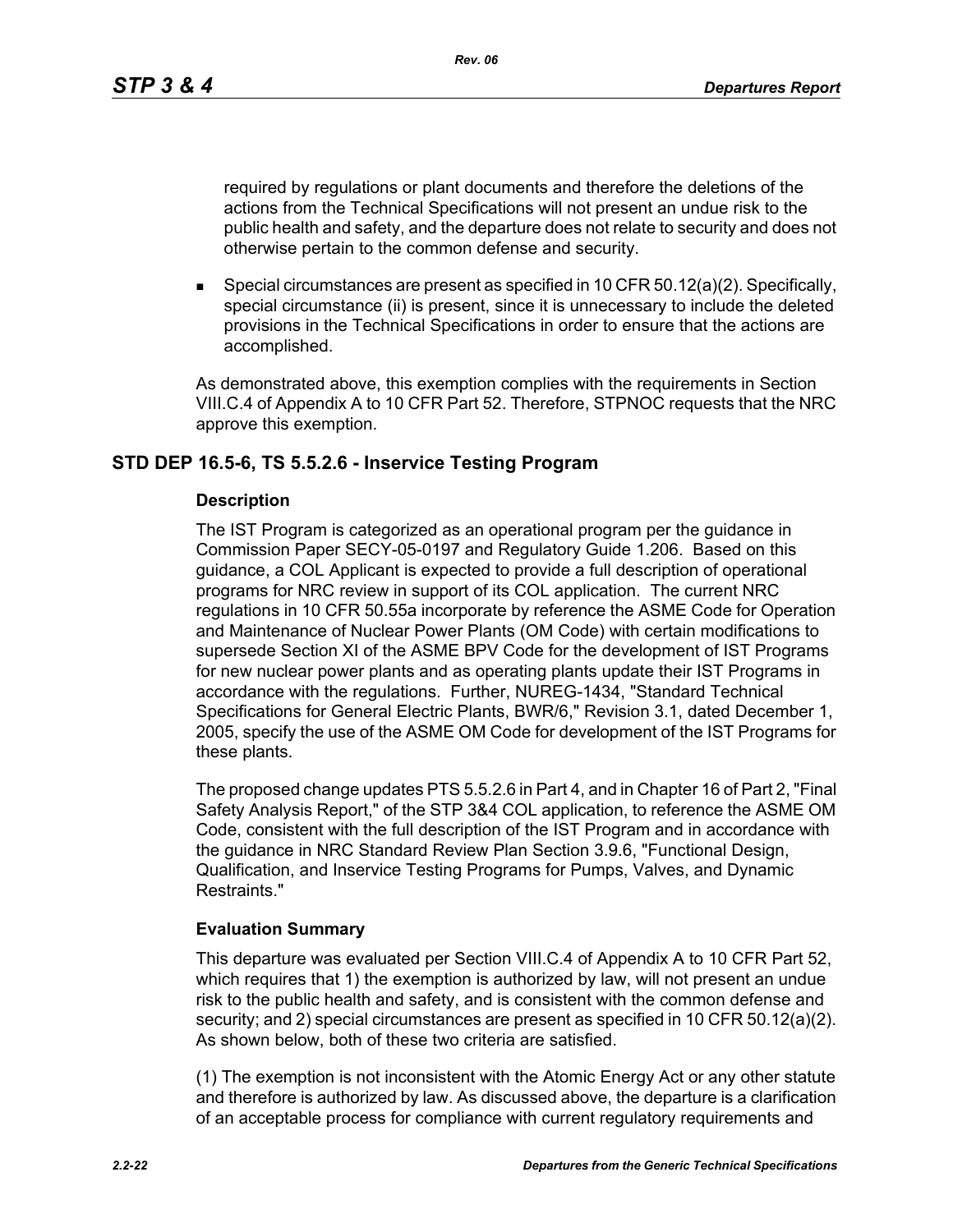therefore will not present an undue risk to the public health and safety, and the departure does not relate to security and does not otherwise pertain to the common defense and security.

(2) Special circumstances are present as specified in 10 CFR 50.12(a)(2). Specifically, special circumstance (ii) is present, since change is to bring this section into agreement with 10 CFR 52.

As demonstrated above, this exemption complies with the requirements in Section VIII.C.4 of Appendix A to 10 CFR Part 52. Therefore, STPNOC requests that the NRC approve this exemption.

### **2.2.3 STD DEP Technical Specifications Editorial Revisions and Clarifications**

The following departures change the Technical Specification wording but neither change nor are caused by an underlying design departure and do not change the intent of the generic Technical Specifications.

These departures are included here and not in Sections 2.2.1 or 2.2.2 above as they meet the general rules for administrative departures as defined in section 1.0. Since they affect Technical Specifications, they require prior NRC approval and are included in this section rather than Section 4.0.

These departures were evaluated per Section VIII.C.4 of Appendix A to 10 CFR Part 52, which requires that 1) the exemption is authorized by law, will not present an undue risk to the public health and safety, and is consistent with the common defense and security; and 2) special circumstances are present as specified in 10 CFR 50.12(a)(2). As shown below, each of these criteria are satisfied.

- (1) These exemptions are not inconsistent with the Atomic Energy Act or any other statute and therefore are authorized by law. As discussed above, the departures are administrative and therefore will not present an undue risk to the public health and safety, and the departures do not relate to security and do not otherwise pertain to the common defense and security.
- (2) Special circumstances are present as specified in 10 CFR 50.12(a)(2). Special circumstance (ii) applies to these exemptions in that the application of the generic Technical Specifications without these changes would not serve their underlying purpose.

As demonstrated above, these exemptions comply with the requirements in Section VIII.C.4 of Appendix A to 10 CFR Part 52. Therefore, STPNOC requests that the NRC approve these exemptions.

### **STD DEP 16.2-2, Safety Limits**

The BWR designs prior to the ABWR had reactor coolant pumps external to the reactor vessel. In the ABWR design the reactor coolant pumps are an internal design. The Technical Specification as written is based on external reactor coolant pumps. The limits for suction and discharge piping are being eliminated for the ABWR Specification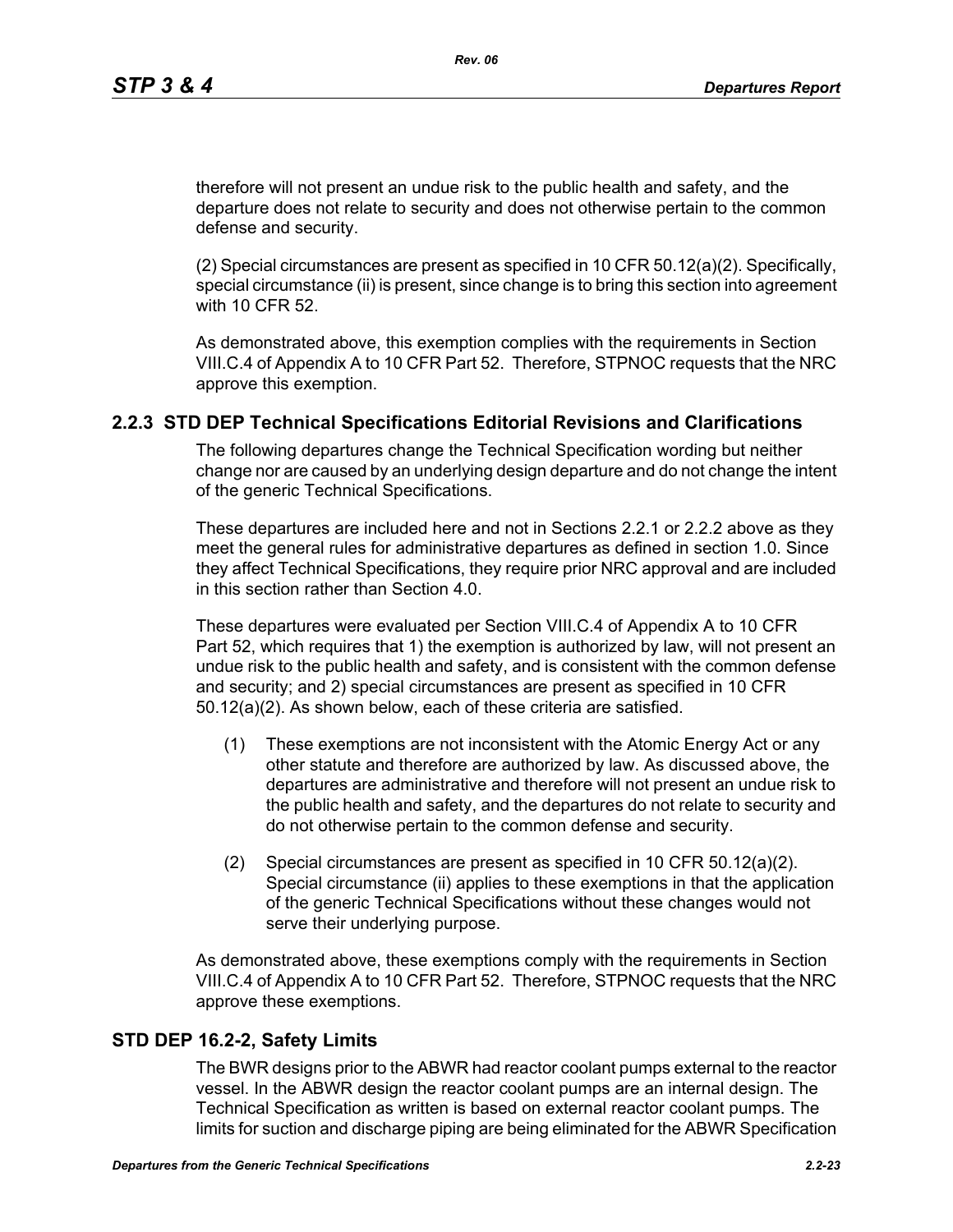to reflect the current design, since the pumps are internal, there are no external pump piping. As cited in DCD Section 5.4.1, all ten recirculation pumps are located inside the reactor coolant pressure boundary. Therefore, the safety limits on pressure for the suction and discharge piping are deleted.

During the design detailing stage of the ABWR development and DCD review, this change was noted and the Technical Specifications updated to reflect the current design. This change to the reference ABWR DCD Technical Specifications is intended to maintain consistency between the design description and the Technical Specifications.

# **STD DEP 16.3-1, 3.0, Limiting Condition for Operation (LCO) Applicability**

LCO 3.0.6 references the Specification 5.8 for the Safety Function Determination Program. The actual Specification number for the Safety Function Determination Program is Specification 5.6. Therefore, the Specification number has been corrected in both the Specification and Bases.

# **STD DEP 16.3-2, LCO 3.0 and Surveillance Requirements (SRs)**

The Bases for SR 3.0.1 state that the high pressure core flooder (HPCF) System requires a functional test to be performed at a specified reactor pressure. The HPCF System does not require reactor steam to operate because it utilizes electrical power. The statement is incorrect. The Reactor Core Isolation Cooling System is the appropriate system that should have been referenced. Therefore, high pressure core flooder has been replaced by the Reactor Core Isolation Cooling System.

The Bases for SR 3.0.1 also refers to control rod maintenance during refueling as an example for mode applicability of surveillance requirements. Two errors are corrected in this paragraph. First, the Bases for SR 3.0.1 refers to SR 3.1.3.4 for scram time testing. The appropriate SR is SR 3.1.4.3. SR 3.1.4.3 is the Surveillance performed at lower reactor pressures and is appropriate for this Bases discussion. Second, this Bases section also indicates that the control rod drive scram time testing should be performed at reactor steam dome pressures greater than 5.51 MPaG. However per Technical Specification 3.1.4 SR 3.1.4.1, SR 3.1.4.2, and SR 3.1.4.4 this testing should be performed at reactor steam dome pressures greater than or equal to 6.55 MPaG. The pressure listed in the description for the Bases for SR 3.0.1 is revised accordingly.

# **STD DEP 16.3-3, Not Used**

# **STD DEP 16.3-4, LCO 3.1.1, Shutdown Margin (SDM)**

The Bases of SR 3.1.1.1 states, "Local critical tests require the withdrawal of out of sequence control rods. This testing would therefore require bypassing of the Rod Worth Minimizer to allow the out of sequence withdrawal, and therefore additional requirements must be met (see LCO 3.10.7, "Control Rod Testing-Operating")." This statement has been replaced with, "This testing is performed in accordance with LCO 3.10.7, "Control Rod Testing-Operating" or LCO 3.10.8, "SDM Test-Refueling" where additional requirements are required to be met." This change is made to be consistent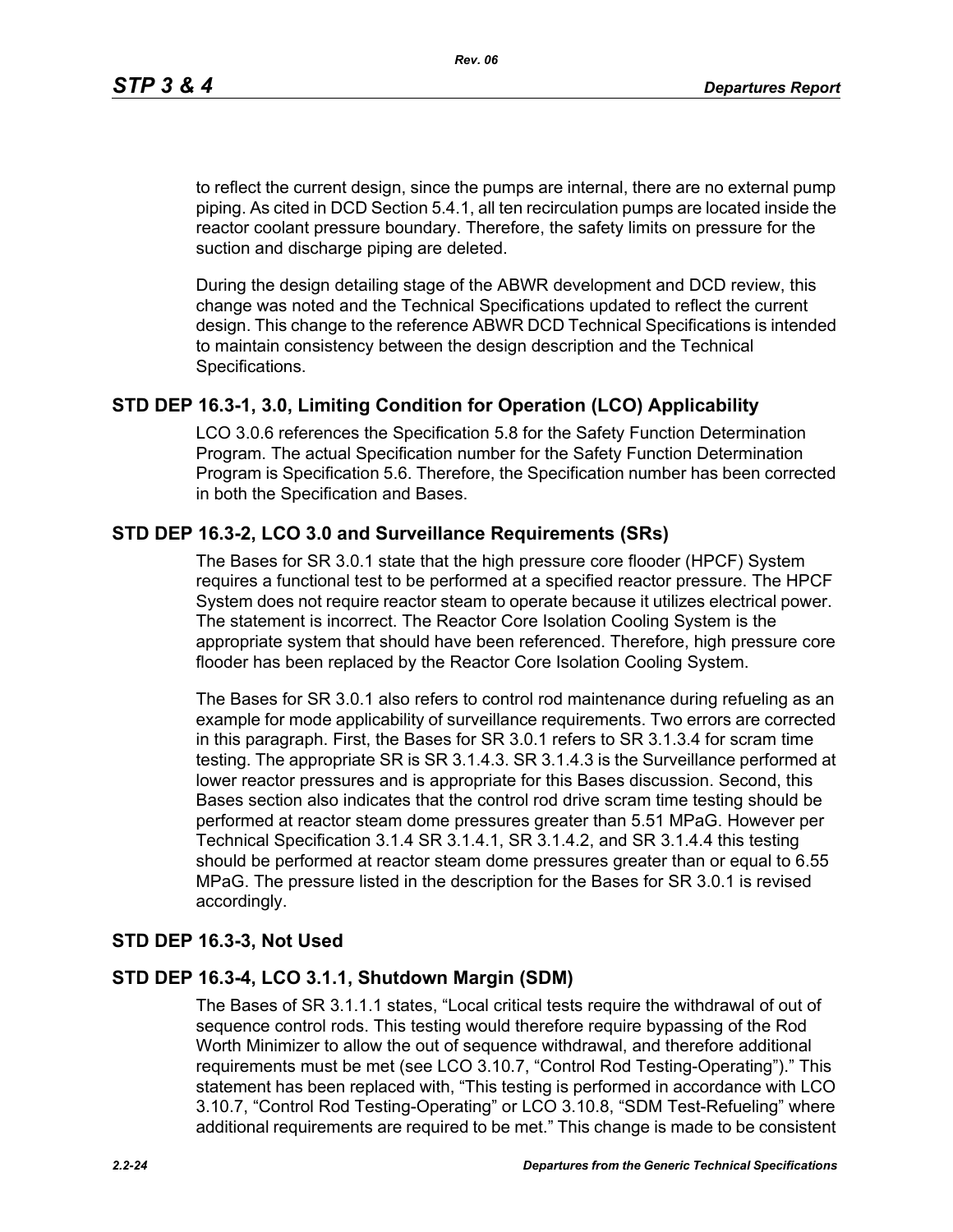with the Specifications in the Special Operations LCO section of the Technical Specifications.

LCO 3.10.7 states, "The requirements of LCO 3.1.6, "Rod Pattern Control," may be suspended and control rods bypassed in the Rod Action and Position Information (RAPI) Subsystem as allowed by SR 3.3.5.1.7, to allow performance of SDM demonstrations, control rod scram time testing, control rod friction testing, and the Startup Test Program, provided conformance to the approved control rod sequence for the specified test is verified by a second licensed operator or other qualified member of the technical staff." This has been replaced with the requirements of LCO 3.1.6 - "Rod Pattern Control" - may be suspended to allow performance of SDM demonstrations, control rod scram time testing, control rod friction testing, and the Startup Test Program, provided LCO 3.3.5.1 - "Control Rod Block Instrumentation" for Function 1.b of Table 3.3.5.1-1 is met with the approved control rod sequence or conformance to the approved control rod sequence for the specified test is verified by a second licensed operator or other qualified member of the technical staff." Consistent changes have also been made to the Bases and surveillances have been modified to ensure the LCO is met depending on the option taken. These changes are made to be consistent with the allowances in LCO 3.10.8 that either requires the LCO 3.3.5.1, "Control Rod Block Instrumentation," MODE 2 requirements for Function 1.b of Table 3.3.5.1-1 or conformance to the approved control rod sequence for the SDM test is verified by a second licensed operator or other qualified member of the technical staff.

# **STD DEP 16.3-5, LCO 3.4.1, Reactor Internal Pumps (RIPs)-Operating**

The LCO 3.4.1 requires the reactor internal pumps to be "operating." SR 3.4.1.1 requires the reactor internal pumps to be OPERABLE. SR 3.4.1.1 has been revised to be consistent with the LCO. Therefore, the SR is modified to require the pumps to be operating. The same change has been made to the Bases of SR 3.4.1.1.

# **STD DEP 16.3-6, LCO 3.4.1, Reactor Internal Pumps (RIPs)-Operating**

The Bases Background section of LCO 3.4.1 states that, "The reason for having variable recirculation flow is to compensate for reactivity effects of boiling over a wide range of power generation (i.e. 55 to 100% RTP)." The lower end of the range has been changed from "55" to "70" to be consistent with the design (i.e., DCD Section 5.4.1.2 Power Generation Design Bases).

# **STD DEP 16.3-7, LCO 3.4.2, Safety/Relief Valves (S/RVs)**

The Bases states "The transient evaluations in Reference 3 are based on these setpoints, but also include the additional uncertainties of +/- 1% of the nominal setpoint to account for potential setpoint drift to provide an added larger degree of conservatism." Reference 3 is DCD Chapter 15. The transients in Chapter 15 do not take credit for the "safety" function of the safety relief valves, but credit the "relief" function. Therefore, the phrase has been modified to indicate that the "overpressurization evaluation" is the appropriate event as documented in Reference 2 (DCD Tier 2, Section 5.2.2).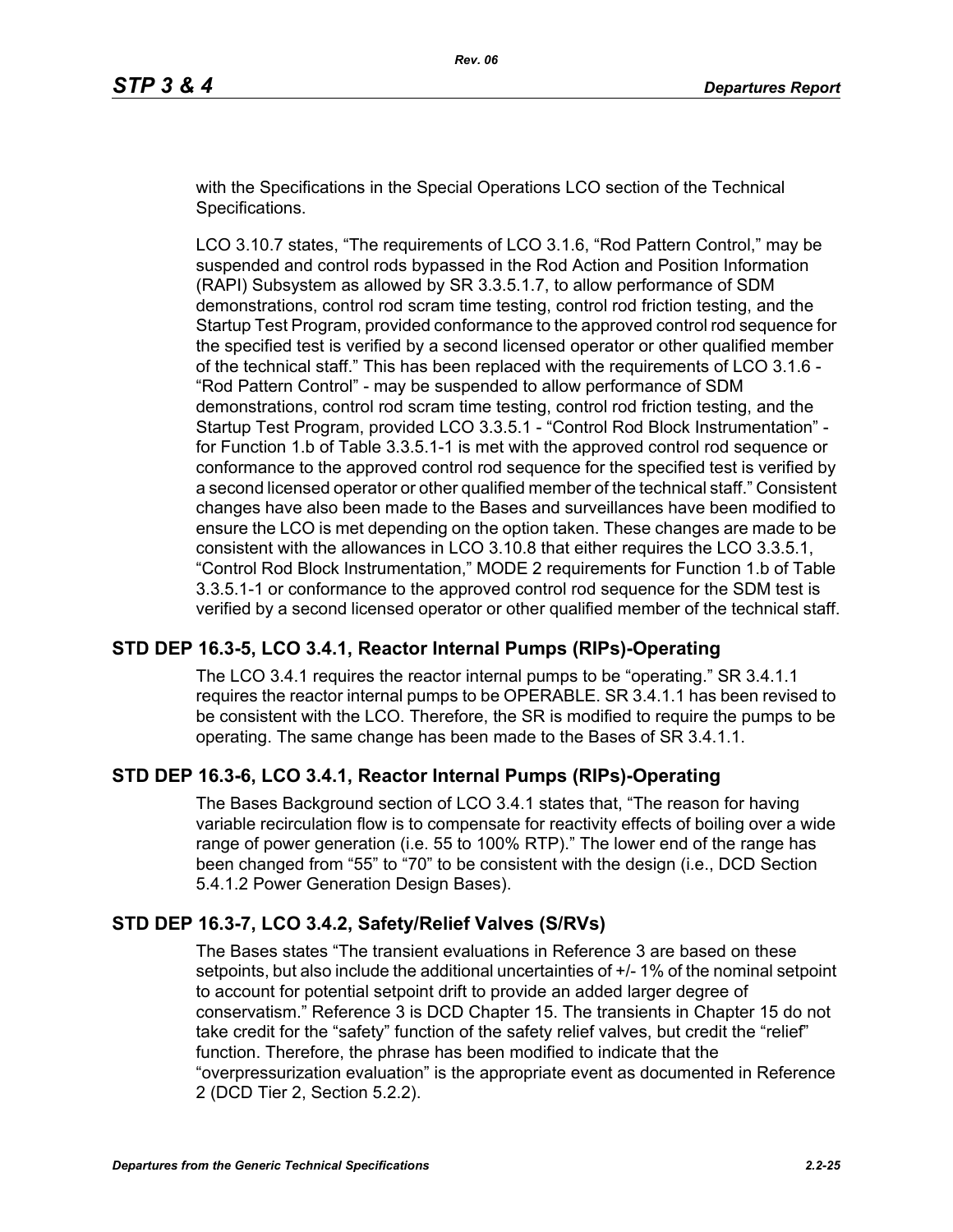# **STD DEP 16.3-8, LCO 3.4.9 RCS Pressure and Temperature (P/T) Limits**

The LCO 3.4.9 Bases Applicable Safety Analyses section states that, "Reference 7 establishes the methodology for determining the P/T limits." Reference 7 is NEDO 21778-A, which is not the correct reference. The correct reference is SIR-05-044-A, "Pressure-Temperature Limits Report Methodology for Boiling Water Reactors," dated April 2007, and approved for referencing in license applications by the NRC in letter dated February 6, 2007 from Ho K Nieh Deputy Director, Division of Policy and Rulemaking, Office of Nuclear Reactor Regulation to Mr. Randy C. Bunt, Chair, BWR Owner's Group. This reference replaces the NEDO document as Reference 7.

# **STD DEP 16.3-9, LCO 3.4.7 Alternate Decay Heat Removal**

The Fuel Pool Cooling and Cleanup System can be used as an alternate source of decay heat removal in MODE 5. It cannot be used for decay heat removal in MODE 3 or MODE 4. The Bases Required Actions for LCO 3.4.7 and LCO 3.4.8 states that the Spent Fuel Pool Cooling System may be used as an alternate decay heat removal system during MODE 3 and MODE 4, respectively. The Bases of LCO 3.9.7 and LCO 3.9.8 do not include the Spent Fuel Pool Cooling System as a method for alternate decay heat removal system during MODE 5 operations. The Fuel Pool Cooling and Cleanup System has been deleted as an alternate source of decay heat removal from Technical Specifications 3.4.7 and 3.4.8. Likewise, the Fuel Pool Cooling and Cleanup System has been added to the Bases for Action A1 in Sections 3.9.7 and 3.9.8. The name "Spent Fuel Pool Cooling System" is changed to "Fuel Pool Cooling and Cleanup (FPC) System" to be consistent with DCD Tier 1, Section 2.6.2 and the plant specific P&IDs.

# **STD DEP 16.3-10, LCO 3.5.1, ECCS-Operating**

The Bases Background provides a range of pressures in which the High Pressure Core Flooder (HPCF) System and the Reactor Core Isolation Cooling System are designed to operate. The appropriate ranges for HPCF and RCIC have been included in the Bases.

The Bases Background states that HPCF System includes a full flow test line that routes water from and to the CST. CST has been replaced with suppression pool to be consistent with the actual design.

The Bases Background provides a description of the pneumatic supply to the Automatic Depressurization System valves. The Bases description has been modified for clarity.

The LCO Bases provide a summary of Specifications that support the Function of the Emergency Core Cooling Systems during the operating MODES. Specification LCO 3.7.2, RCW/RSW and UHS-Shutdown, and LCO 3.7.3, RCW/RSW and UHS-Refueling are also referenced in the Bases discussion. These Specification do not apply during the same MODES as Specification 3.5.1, therefore the Specifications have been deleted from the Bases discussion.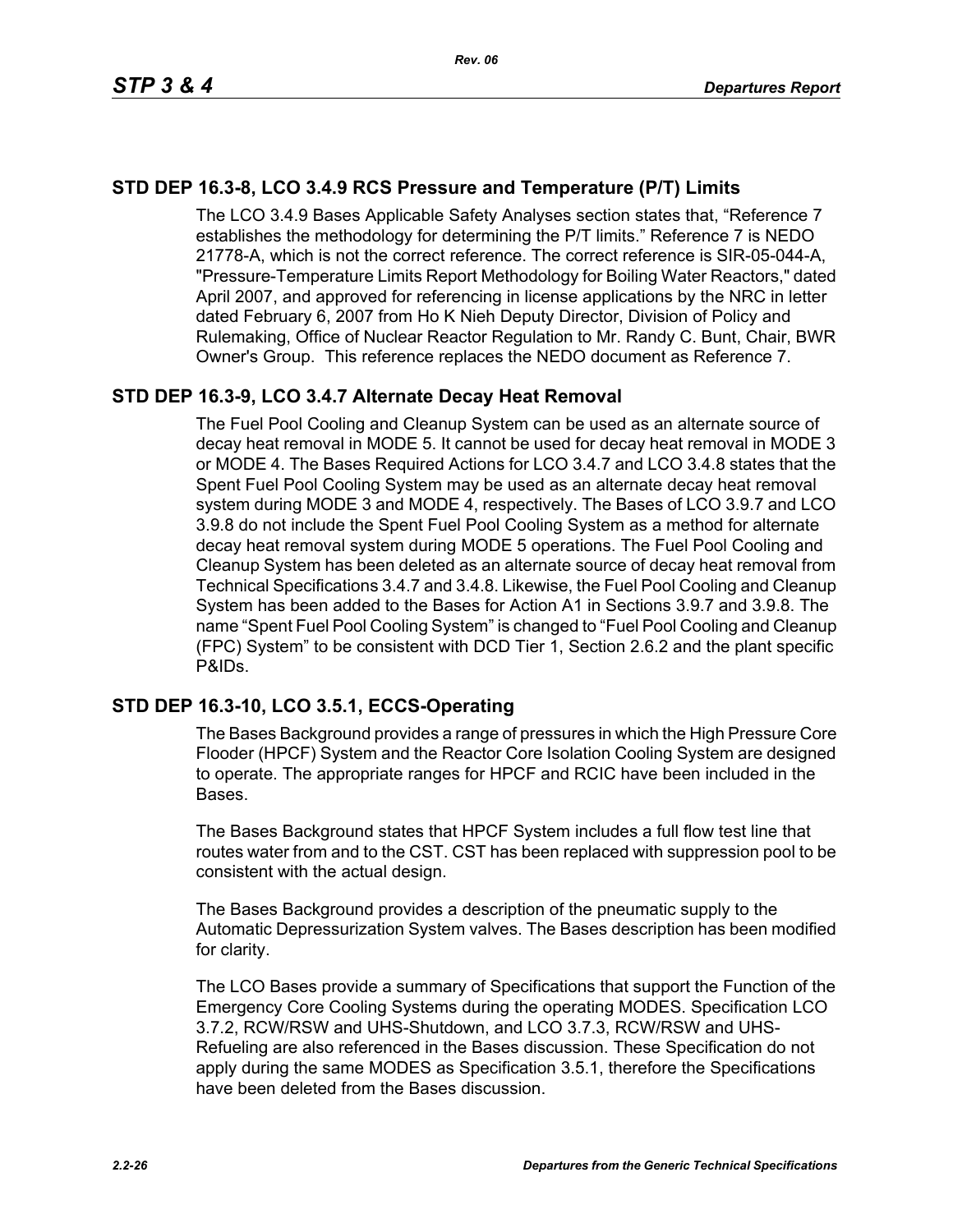# **STD DEP 16.3-11, 3.4.3 RCS Operational LEAKAGE**

The Bases states, "Crack behavior from experimental programs (Refs. 4 and 5) shows leak rates of tens of thousands liters per second will precede crack instability. The text change from "tens of thousands liters per second" to "hundreds of liters per minute" is consistent with industry guidance and NRC communications."

Reference 5 is NUREG-76/067, October 1975. This reference has been changed to NUREG 75/067 since it is the appropriate reference number.

# **STD DEP 16.3-12, Not Used**

# **STD DEP 16.3-13, LCO 3.9.8, Residual Heat Removal (RHR) - "Low Water Level" Applicability**

The Applicability of Specification 3.9.8 is MODE 5 with irradiated fuel in the reactor pressure vessel (RPV) and with the water level < 7.0 m above the top of the RPV flange. The LCO Bases states, "In MODE 5 with the water level < 7.0 m above the reactor pressure vessel (RPV) flange two RHR shutdown cooling subsystems must be OPERABLE." The Bases description has been modified to be consistent with the Specification.

In addition the Bases for the Required Actions state, "If at least one RHR subsystem is not restored to OPERABLE status immediately, additional actions are required to minimize any potential fission product release to the environment." The sentence has been changed to "With the required shutdown cooling subsystem(s) inoperable and the required alternate method(s) of decay heat removal not available in accordance with Required Action A.1, additional actions are required to minimize any potential fission product release to the environment." This change is made to be consistent with the requirements in the Specification.

# **STD DEP 16.3-14, LCO 3.9.2, Refuel Position Rod-Out Interlock**

The Applicability Bases refers to LCO 3.1.2, Reactivity Anomalies, when referring to control rods. The appropriate LCO is 3.1.3, Control Rod OPERABILITY.

# **STD DEP 16.3-15, LCO 3.9.5, Control Rod OPERABILITY - Refueling**

The accumulator pressure in SR 3.9.5 has been changed from 10.49 to 12.75 MPAG to be consistent with the Bases. A lower pressure in the accumulators has not been determined for the ABWR design. This pressure is consistent with the pressure in LCO 3.1.5, Control Rod Scram Accumulators in MODE 1 and 2.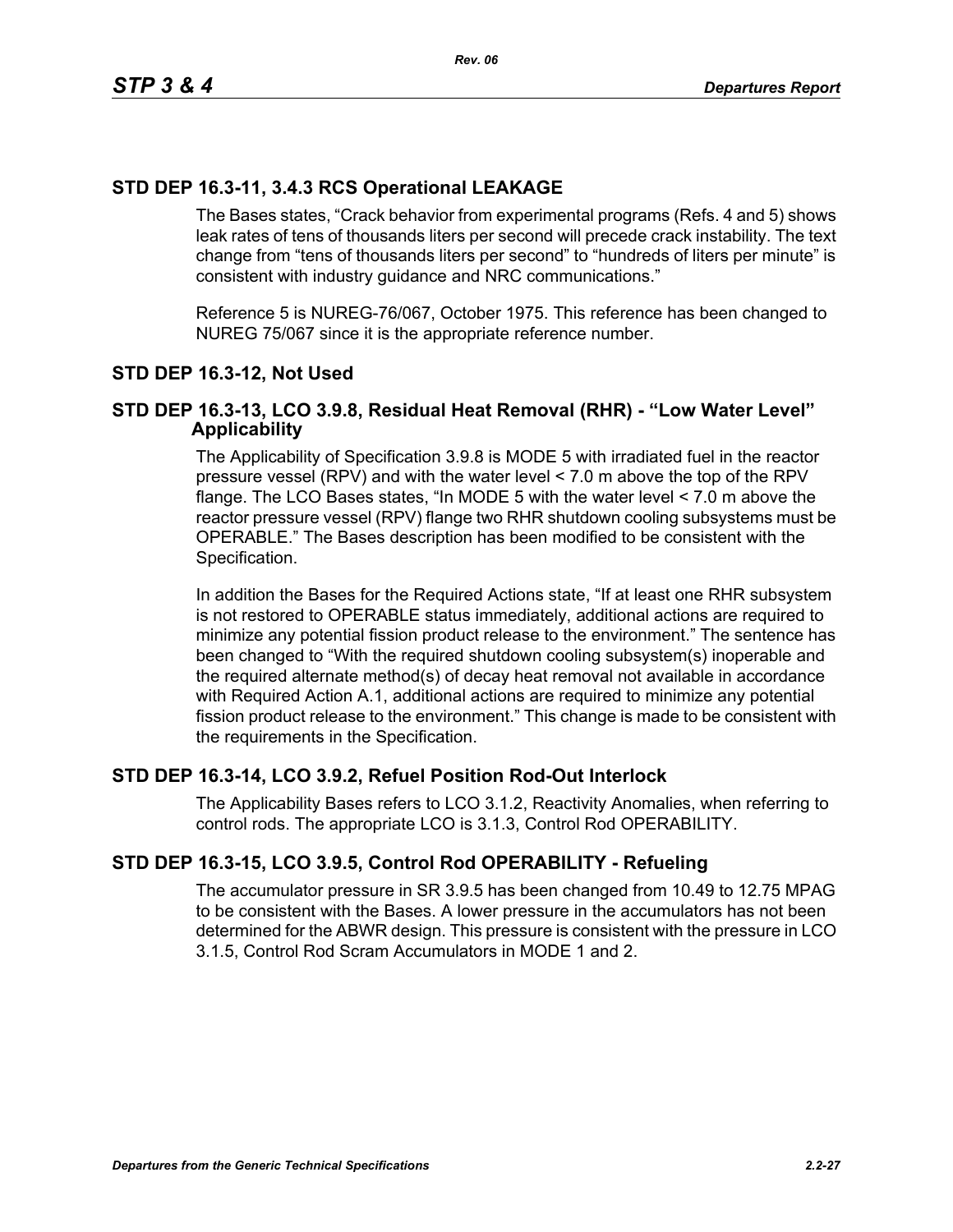### **STD DEP 16.3-16, LCO 3.7.1, Reactor Building Cooling Water (RCW) System, Reactor Service Water (RSW) System, and Ultimate Heat Sink (UHS)- Operating, LCO 3.7.2, RCW/RSW System and UHS - Shutdown and LCO 3.7.3, RCW/RSW System and UHS - Refueling**

LCO 3.7.1 includes a Required Action C.2 that requires restoration of two inoperable RCW/RSW or UHS divisions to OPERABLE status within 14 days. LCO 3.7.2 includes a Required Action B.2 that requires restoration of two inoperable RCW/RSW or UHS divisions to OPERABLE status within 14 days. These Required Actions have been deleted since redundant requirements are already included in Condition A of each Specification. The change is consistent with the Completion Time Rules of Section 1.3.

Likewise these actions, which are described in Technical Specification Bases sections B3.7.1 and B3.7.2, have been deleted.

The STP 3&4 UHS design incorporates cooling towers with fans and a UHS basin instead of a UHS spray pond. LCOs 3.7.1, 3.7.2, and 3.7.3 are revised to include SRs 3.7.1.4, 3.7.2.4, and 3.7.3.4, respectively, for monthly surveillance testing of the cooling tower cell fans.

The UHS and RSW system have been redesigned to include the use of centrifugal type pumps located below the bottom of the UHS basin rather than vertical wet-pit type pumps located in pump wells. Thus, the UHS basin water level must be measured in order to verify adequate water level for NPSH and vortex prevention considerations. Therefore, SRs 3.7.1.2, 3.7.2.2 and 3.7.3.2 are revised to verify water level in the UHS basin rather than in the RSW pump wells.

# **STD DEP 16.3-17, LCO 3.10.12, Multiple Control Rod Drive Subassembly Removal - Refueling**

LCO 3.10.12 states, "The requirements of LCO 3.9.3, "Control Rod Position"; LCO 3.9.4, "Control Rod Position Indication"; and LCO 3.9.5, "Control Rod OPERABILITY - Refueling," may be suspended, and the "full in" position indicators may be bypassed for any number of control rods in MODE 5, to allow removal of control rod drive subassemblies with the control rods maintained fully inserted by their anti-rotation devices."

SR 3.10.12.1 requires verification that the anti-rotation devices associated with each CRD subassembly removed are in the correct position to maintain the control rod fully inserted.

The word "applicable" has been added to the LCO and Surveillance just before the "anti-rotation devices" to indicate that not both of the anti-rotation devices are required to maintain the rod in the correct position to maintain the control rod fully inserted.

The Bases Background has been updated to describe when each device applies. Further information is provided in DCD Section 4.6.2.3.4, CRD Maintenance. In addition, Bases discussions for the Applicable Safety Analyses, and Applicability have been modified.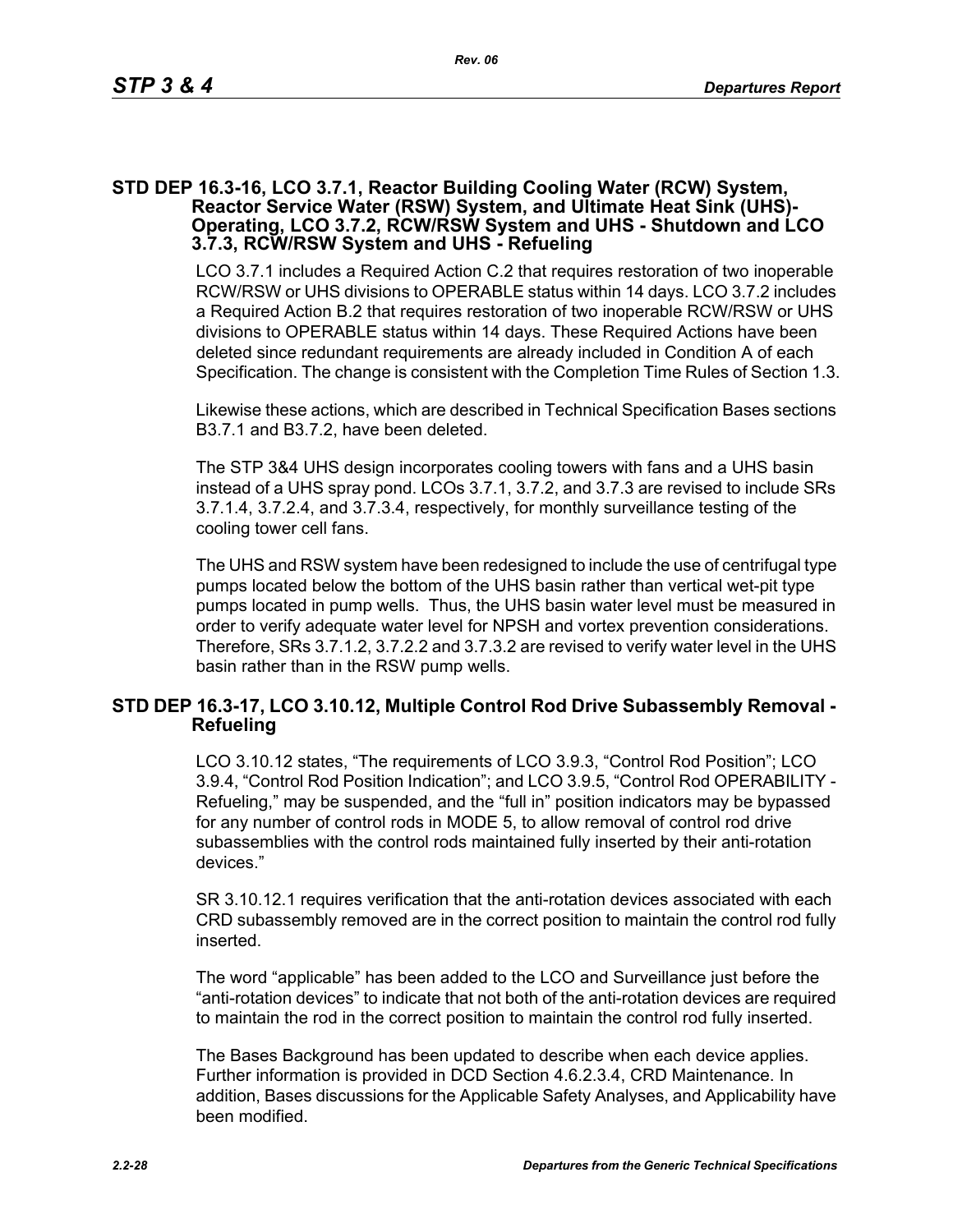# **STD DEP 16.3-18, LCO 3.10.8 SHUTDOWN MARGIN (SDM) Test - Refueling**

Required Action B.2, to place the reactor mode switch in the shutdown or refuel position has been added to LCO 3.10.8 to ensure that the reactor is in a condition for which LCO 3.10.8 no longer applies and for which the ACTIONS in LCO 3.9.5 will be required to be taken in the event a control rod becomes uncoupled while in this Special Operations LCO.

The LCO 3.10.8 Bases for ACTIONS "A.1" and "B.1 and B.2" have been modified to more accurately reflect the LCO 3.10.8 ACTIONS. In particular, the phrase "for reasons other than Condition B" has been added to the Bases for ACTION A.1 to accurately reflect LCO 3.10.8 ACTION "A," and the Bases for ACTION B.1 have been revised to more specifically describe the Condition as "one control rod not coupled to its associated CRD." Additionally, the Bases for Action B.1 have been revised to clarify that upon completion of Action B, the LCO 3.9.5 requirements for an inoperable control rod apply.

# **STD DEP 16.3-19, LCO 3.10.4, Control Rod Withdrawal - Cold Shutdown**

LCO 3.10.4 states "The reactor mode switch position specified in Table 1.1 1 for MODE 4 may be changed to include the refuel position, and operation considered not to be in MODE 2, to allow withdrawal of a single control rod or control rod pair, and subsequent removal of the associated control rod drives (CRD) if desired, provided the following requirements are met."

LCO 3.10.4 part 2 states, "All other control rods in a five by five array centered on the control rod being withdrawn are disarmed."

LCO 3.10.4 part 2 has been revised to indicate that the control rods that must be disarmed must include all control rods, other than the control rod or rod pair being withdrawn, in a five by five array centered on each control rod being withdrawn. This change is consistent with LCO 3.10.4 and SR 3.10.4.2.

# **STD DEP 16.3-20, LCO 3.10.4, Control Rod Withdrawal - Cold Shutdown**

LCO Bases provides a list of other Special Operations LCO applicable in MODE 4 with the reactor mode switch in the refuel position. In this list, "LCO 3.10.3, Control Rod Withdrawal-Hot Shutdown," is listed. This Specification is applicable in MODE 3 with the reactor mode switch in the refuel position. Reference to the Specification is deleted since it does not apply.

# **STD DEP 16.3-21, LCO 3.10.5, Control Rod Drive (CRD) Removal - Refueling**

Technical Specification LCO 3.3.1.1, Functions 2.a, APRM Neutron Flux-High, Setdown and Function 2.d, APRM-Inop is applicable in MODES 2 and MODES 1 and 2, respectively. LCO 3.10.5 is applicable in MODE 5 with LCO 3.9.5 not met. LCO 3.10.5 allows the requirements of and Function 2.a and Function 2.d to not be met when in utilizing this Special Operations LCO. Since LCO 3.10.5 is used when in MODE 5 with LCO 3.9.5 not met, there is no specific need to except the requirements of Function 2.a and 2.b. Therefore they have been deleted from the LCO statement.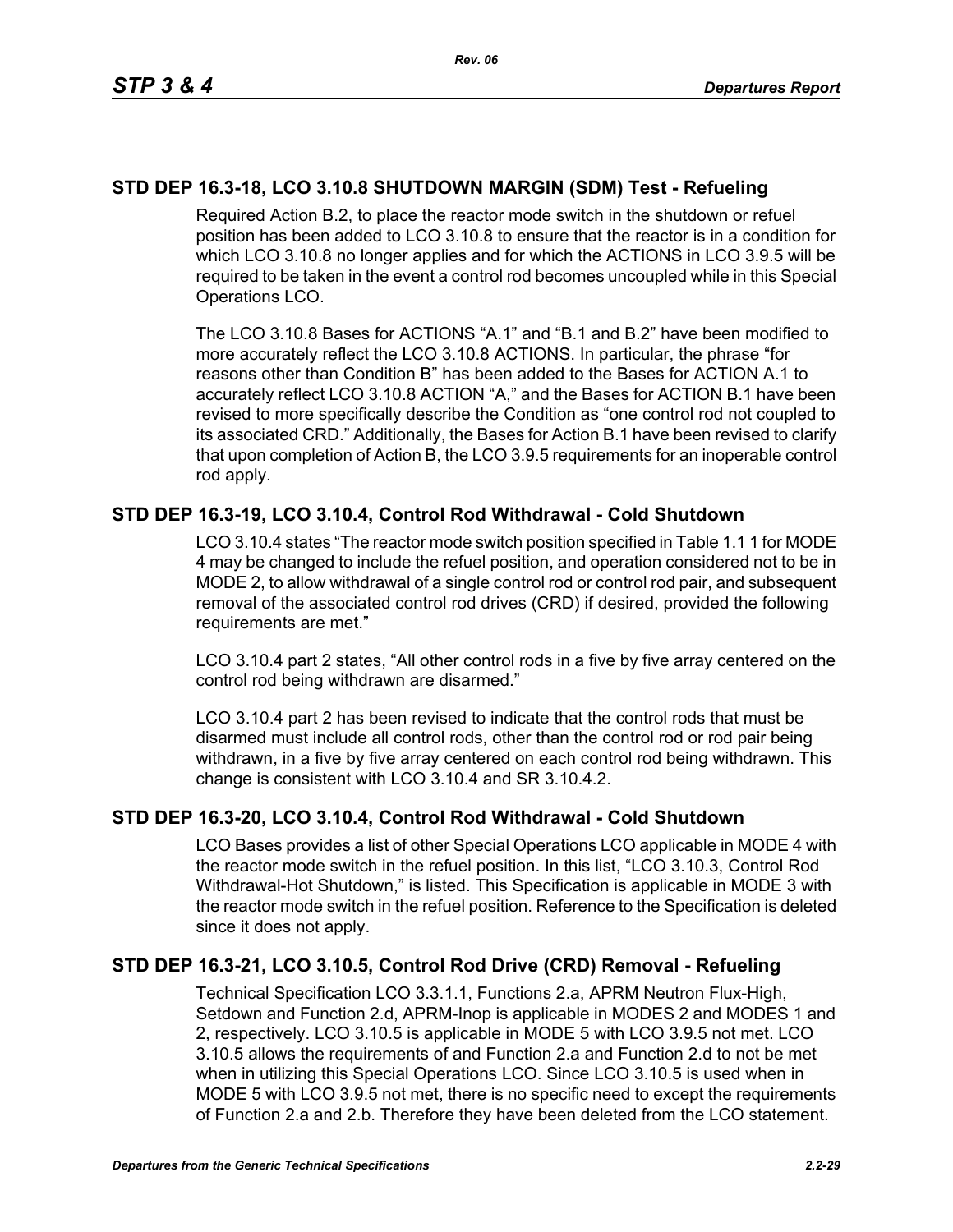# **STD DEP 16.3-22, Not Used**

# **STD DEP 16.3-23, LCO 3.10.5, Control Rod Drive (CRD) Removal - Refueling**

The LCO and APPLICABILITY sections of the Bases refer to LCO 3.3.8.2 instead of to the correct LCO 3.3.8.1. The LCO section also contains incorrect references to the Specification titles for LCOs 3.3.1.1, 3.3.1.2 and 3.3.8.1. These specification number and title corrections have been made.

# **STD DEP 16.3-24, LCO 3.10.3, Control Rod Withdrawal - Hot Shutdown Bases**

LCO Bases provides a list of other Special Operations LCO applicable in MODE 3 with the reactor mode switch in the refuel position. In this list, "LCO 3.10.4, Control Rod Withdrawal-Cold Shutdown," is listed. This Specification is applicable in MODE 4 with the reactor mode switch in the refuel position. Reference to the Specification is deleted since it does not apply.

# **STD DEP 16.3-25, LCO 3.9.1, Refueling Equipment Interlocks**

LCO 3.9.1 requires the refueling equipment interlocks to be OPERABLE during invessel fuel movement with equipment associated with the interlocks. The refueling equipment interlocks (All-rods-in, Refuel machine position, and refuel machine main hoist, fuel loaded) are only applicable when the reactor mode switch is in the refuel position.

The LCO Background states, "With the reactor mode switch in the shutdown or refueling position, the indicated conditions are combined in logic circuits to determine if all restrictions on refueling equipment operations and control rod insertion are satisfied."

This Background implies the instrumentation is applicable when the reactor mode switch is also in the Shutdown position. The changes provided in the LCO and Applicability both in the Specifications and Bases provides additional clarity on when the requirements are required to be met. This change is acceptable because the reactor mode switch Shutdown position requirements in LCO 3.3.5.1 ensures a control rod block is ensured.

# **STD DEP 16.3-26, LCO 3.10.2, Reactor Mode Switch Interlock Testing**

The Bases Background for LCO 3.10.2 discusses the reactor mode switch positions and the related scram interlock functions. The discussion includes reference to a reactor high water level scram. The ABWR design does not include a "reactor high water level scram." Therefore, Bases Section B 3.10.2 has been modified to remove reference to the scram for consistency with the DCD. Additionally, for each mode switch position, supplemental information regarding the neutron monitoring system scram and turbine control valve fast closure and turbine stop valve closure scram is added to clarify and enhance the Bases background discussion consistent with DCD Tier 2, Subsection 7.2.1.1.6.2.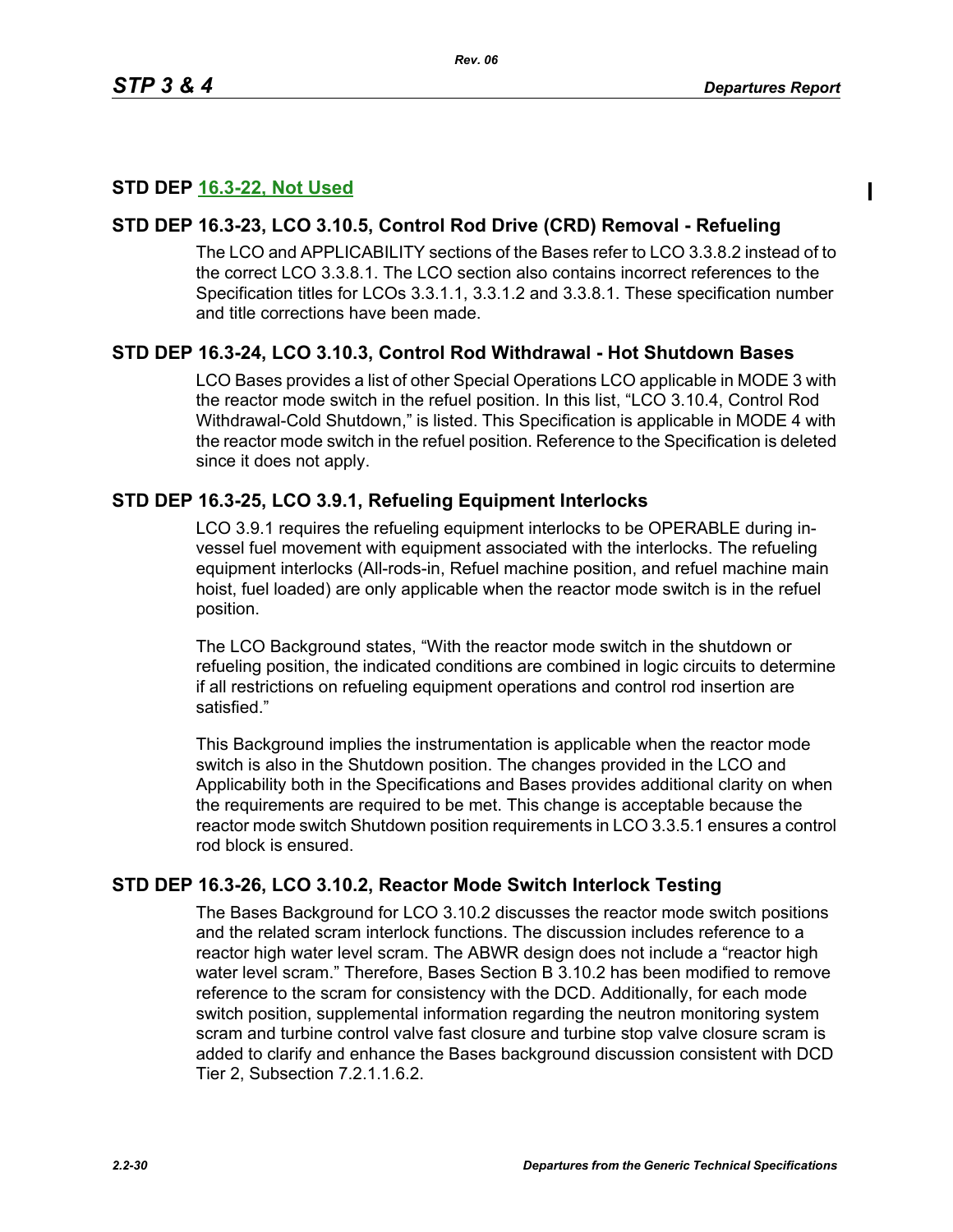# **STD DEP 16.3-27, LCO 3.10.2, Reactor Mode Switch Interlock Testing**

Bases B 3.10.2 of Technical Specification (TS) LCO 3.10.2, Reactor Mode Switch Interlock Testing, provides a listing of other Special Operations LCOs applicable in MODES 3, 4, and 5. This listing includes LCO 3.10.7, Control Rod Testing - Operating. However, this Specification is applicable in MODES 1 and 2 with LCO 3.1.6 not met. Reference to the Specification is deleted since it does not apply. However, additional Specifications LCO 3.10.1, LCO 3.10.5, LCO 3.10.6, LCO 3.10.8, LCO 3.10.11, and LCO 3.10.12 have been added as references since they are applicable in MODES 3, 4, and 5.

# **STD DEP 16.3-28, LCO 3.10.1, In-Service Leak and Hydrostatic Testing Operation**

The Applicable Safety Analyses description states, "The consequences of a steam leak under pressure testing conditions, with secondary containment OPERABLE, will be conservatively bounded by the consequences of the postulated main steam line break outside of secondary containment accident analysis described in Reference 2." Reference 2 is DCD Tier 2, Section 15.1. The postulated main steam line break outside of secondary containment analysis is not discussed in Section 15.1. It is discussed in DCD Tier 2, Section 15.6.4. Therefore, the appropriate reference has been incorporated.

# **STD DEP 16.3-29, LCO 3.6.4.1, Secondary Containment**

The drawdown time in SR 3.6.4.1.4 is < 120 seconds. This time has been extended for "120 seconds" to "20 minutes" to be consistent with Tier 1 Table 2.14.4 Item 4.a and the analysis in DCD Section 15.6.5.5.1, Fission Product Releases.

# **STD DEP 16.3-30, LCO 3.6.4.1, Secondary Containment**

The Applicability description in the Bases states, "In MODES 4 and 5, the probability and consequences of the LOCA are reduced due to the pressure and temperature limitations in these MODES. Therefore, maintaining secondary containment OPERABLE is not required in MODE 4 or 5 to ensure a control volume, except for other situations for which significant releases of radioactive material can be postulated, such as during operations with a potential for draining the reactor vessel (OPDRVs), during CORE ALTERATIONS, or during movement of irradiated fuel assemblies in the primary or secondary containment."

The words "primary or" have been deleted from the end of the last sentence since the applicability is only when moving fuel assemblies in the secondary containment.

# **STD DEP 16.3-31, LCO 3.6.4.3, Standby Gas Treatment (SGT) System**

The Bases Background section description states, "The moisture separator is provided to remove entrained water in the air, while the electric heater reduces the relative humidity of the influent air stream to the adsorber section of the filter train to less than 70% whenever SGT System is in operation (Ref. 2)." Reference 2 is DCD Tier 2, Section 6.2.3. Details of the design of the SGT System are described in detail in DCD Tier 2 Section 6.5.1. Therefore, the appropriate reference has been incorporated.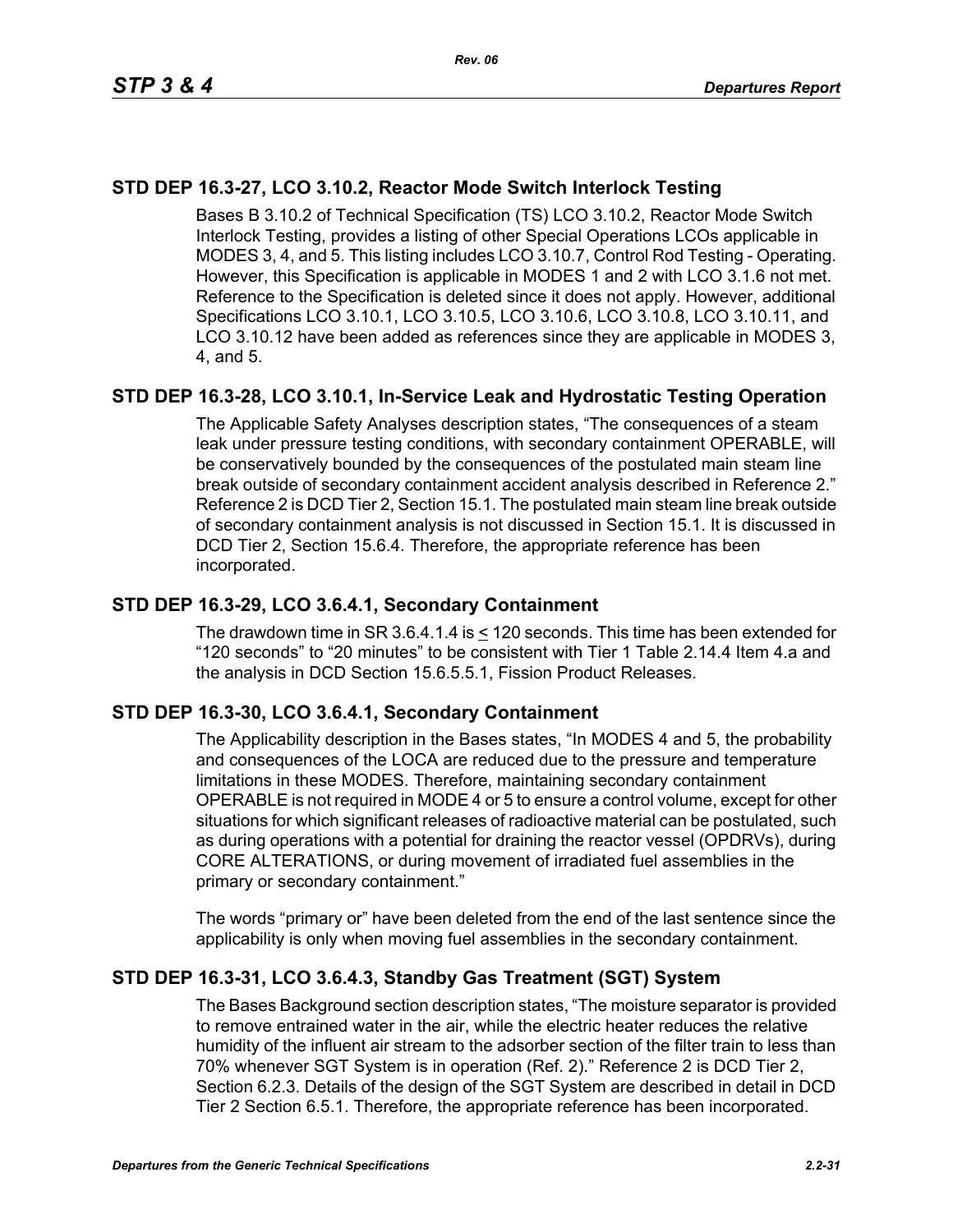# **STD DEP 16.3-32, LCO 3.6.2.1, Suppression Pool Average Temperature**

Condition D requires entry when suppression pool average temperature is > 43.3°C but < 48.9°C. Required Action D.1 requires the determination of suppression pool average temperature < 48.9°C. ACTION E requires entry when suppression pool average temperature > 48.9°C. Required Action E.1 requires the unit to be depressurize the reactor within 12 hours.

ACTION D has been revised to require the "determination" of suppression pool average temperature instead of a verification that the temperature is  $\leq 48.9^{\circ}$ C and in the same condition the plant is required to be in MODE 4 in 36 hours. In addition, Condition D has been changed to require the temperature to be monitored whenever temperature is > 43.3°C instead of the specified range.

ACTION E is revised by deleting the requirement to be in MODE 4 since the requirement has been incorporated in ACTION D.

This change is necessary since the plant should not be in an operating MODE with temperature > 43.3°C. This is consistent with LCO 3.6.2.1.c which states that the suppression pool temperature should be  $\leq 43.3^{\circ}$ C when THERMAL POWER is < 1% RTP.

The range in ACTION D has been changed since it is prudent to monitor suppression pool temperature whenever temperature is above 43.3°C not just when within the temperature range.

The Bases ACTIONS have been changed accordingly.

# **STD DEP 16.3-33, LCO 3.6.2.1, Suppression Pool Average Temperature**

The Bases LCO 3.6.2.1 parts a and b states that suppression pool temperature requirements when THERMAL POWER is < 1%. The LCO states that these limits apply when THERMAL POWER is > 1%RTP. The signs in the Bases have been modified consistent with the requirements in the LCO.

# **STD DEP 16.3-34, LCO 3.6.1.6, Wetwell-to-Drywell Vacuum Breakers**

The LCO Bases states "All eight of the vacuum breakers must be OPERABLE for opening. All wetwell-to-drywell vacuum breakers, however, are required to be closed (except during testing or when the vacuum breakers are performing the intended design function)." The SR 3.6.1.6.1 Bases states, "Each vacuum breaker is verified closed (except when being tested in accordance with SR 3.6.1.6.2 or when performing its intended function) to ensure that this potential large bypass leakage path is not present."

The allowance in the Bases that the wetwell-to-drywell vacuum breakers may be opened during testing has been deleted since it is not stated in the LCO or SRs. LCO 3.6.1.6 is applicable for MODES 1, 2 and 3. The surveillance requirement for vacuum breaker functional testing SR 3.6.1.6.2 has a frequency of 18 months which is based on the need to perform the surveillance during an outage. The vacuum breakers can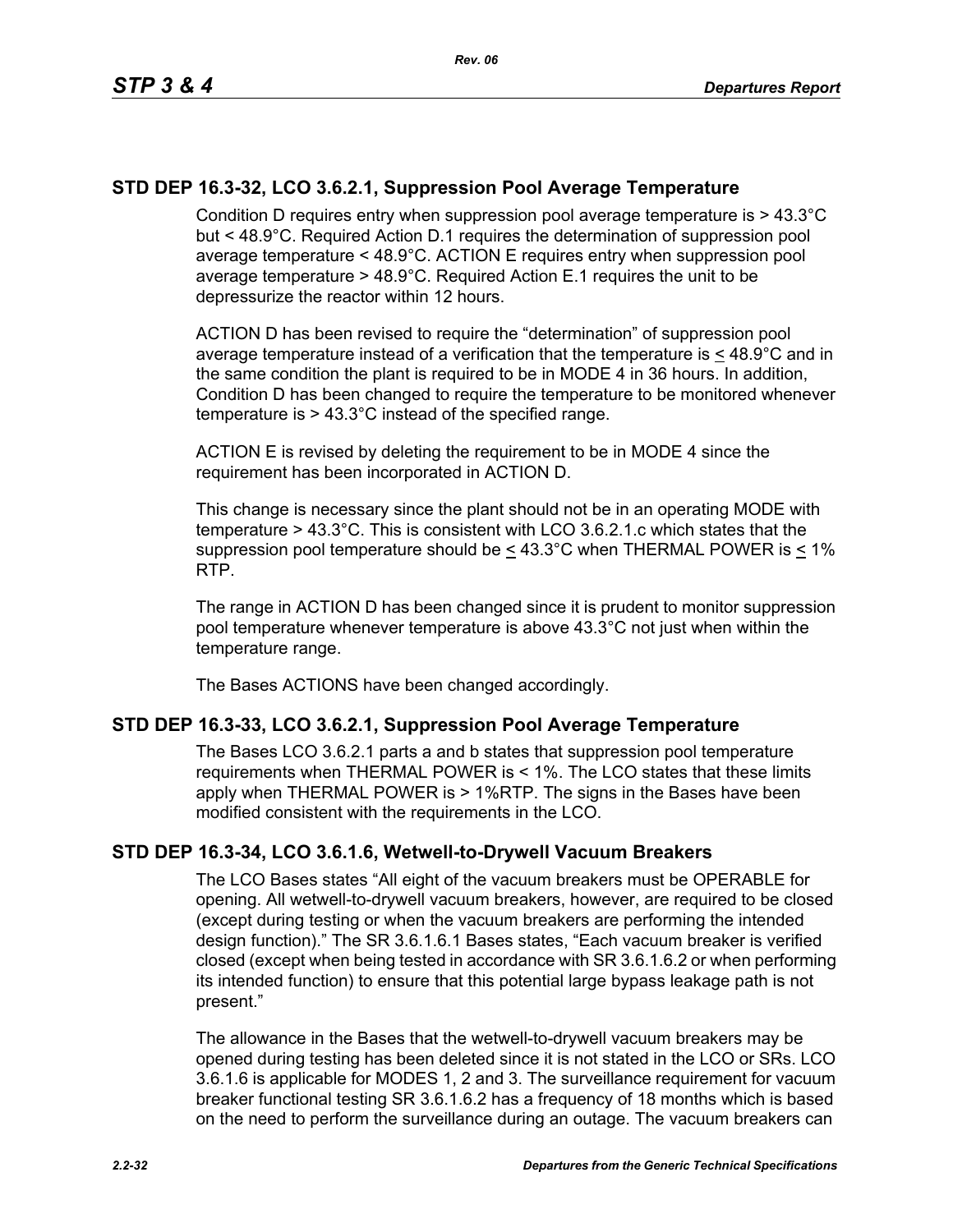only be manually operated and are only accessible during an outage, and therefore these statements in the Bases in the LCO and SR 3.6.1.6.1 discussions are not applicable.

# **STD DEP 16.3-35, LCO 3.9.6, Reactor Pressure Vessel (RPV) Water Level**

Technical Specification (TS) Bases B 3.9.6, Reactor Pressure Vessel (RPV) Water Level (Refueling Operations) references NUREG - 0831, Supplement 6, Section 16.4.2. as a requirement for the minimum water level of 7.0 meters above the top of the RPV flange to ensure a decontamination factor (DF) of 100 used in the accident analysis for iodine activity in FSAR Section 15.7.4. However, as stated in the DCD/Tier 2, Section 15.7.4, Regulatory Guide 1.25 (March 23, 1972) is the appropriate reference for key analyses assumptions including the DF of 100 (99% Iodine filter). Accordingly, NUREG - 0831 is removed as a reference and the references renumbered.

The DCD states that 25% of 10 CFR 100 limits are met consistent with NUREG - 0800, Section 15.7.4. The acceptance criteria contained in the NUREG is, "25 percent or less of the 10 CFR Part 100 exposure guideline values." Therefore, TS Bases B 3.9.6 background value is changed from "less than" 25% to "less than or equal to" 25% of 10 CFR 100 limits.

In the Applicable Safety Analyses section of B 3.9.6 "dropped" fuel is changed to "damaged" fuel to more accurately describe the accident results and terminology of the analyses in DCD Section 15.7.4.

Finally, reference to LCO 3.7.6 (Fuel Pool Water Level) is made in the Applicability section of the Bases. This LCO numbering has been corrected to 3.7.8.

# **STD DEP 16.3-36, LCO 3.6.2.3, Residual Heat Removal (RHR) Suppression Pool Cooling**

The Bases Background discussion states, "S/RV leakage, and high pressure core injection and Reactor Core Isolation Cooling System testing increase suppression pool temperature more slowly." The ABWR design does not include a "high pressure core injection system" therefore it has been deleted from the Background discussion.

# **STD DEP 16.3-37, LCO 3.6.2.3, Residual Heat Removal (RHR) Suppression Pool Cooling**

The Bases Reference 2 is the "ASME Boiler and Pressure Vessel Code, Section XI." This Reference is not used in the discussion and it has been deleted.

# **STD DEP 16.3-38, Not Used**

# **STD DEP 16.3-39, Not Used**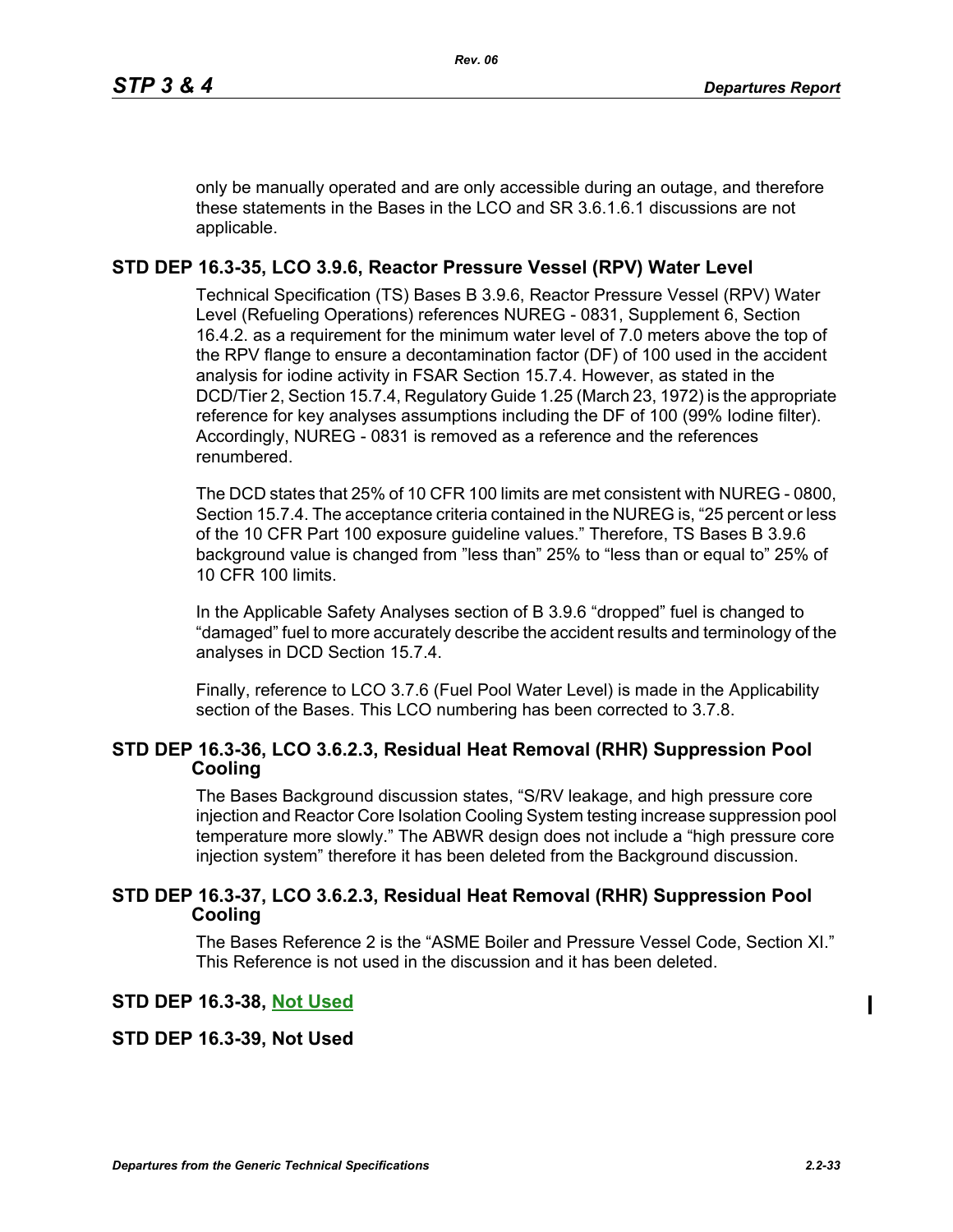# **STD DEP 16.3-40, LCO 3.8. 2, AC Sources-Shutdown**

The Bases LCO specifies the requirements for the requirements for OPERABILITY of the diesel generator. It states, "The Each DG must also be capable of accepting required loads within the assumed loading sequence intervals, and must continue to operate until offsite power can be restored to the ESF buses. These capabilities are required to be met from a variety of initial conditions such as: DG in standby with the engine hot, DG in standby parallel test mode." The last sentence has been changed to "These capabilities are required to be met from a variety of initial conditions such as: DG in standby with the engine hot, with the engine at ambient conditions, or DG operating in standby parallel test mode." The change is made to be consistent with the Bases of LCO 3.8.1 and 3.8.11.

# **STD DEP 16.3-41, LCO 3.8.2, AC Sources-Shutdown**

The Required Action for Condition A includes a Note that states, "Enter applicable Condition and Required Actions of LCO 3.8.10, with one required division deenergized as a result of Condition B." Condition B has been changed to Condition A since it is the intent of the Note as indicated in the associated Bases discussion. This change is a typographical misstatement in NOTE for CONDITION A in the REQUIRED ACTION section. The note erroneously requires entry into applicable Condition and Required Actions of LCO 3.8.10 with one required division de-energized as a result of Condition B. The entry should be as a result of Condition A.

# **STD DEP 16.3-42, LCO 3.8.4, DC Sources - Operating**

The Bases of Required Action D.1 and D.2 states that "If all inoperable DC electrical power subsystems cannot be restored to OPERABLE status within the associated Completion Times for Required Action A.1, B.2, and C.1 or C.2, the unit must be brought to a MODE in which the LCO does not apply." This incorrectly limits entry into Condition D only for failure to perform Required Actions A.1, B.2, C.1 or C.2 within their associated Completion Times. The intent of this specification is that each of the Required Actions for a given Condition (A, B or C) must be performed within its associated Completion Time for operation to continue with an inoperable DC electrical power subsystem without entering Condition D. Therefore, the first sentence of the Bases for Required Actions D.1 and D.2 has been changed to "The unit must be brought to a MODE in which the LCO does not apply if any Required Action of Condition A or B is not met within its associated Completion Time, or if Condition C is not met within its associated Completion Time, while a DC electrical power subsystem remains inoperable."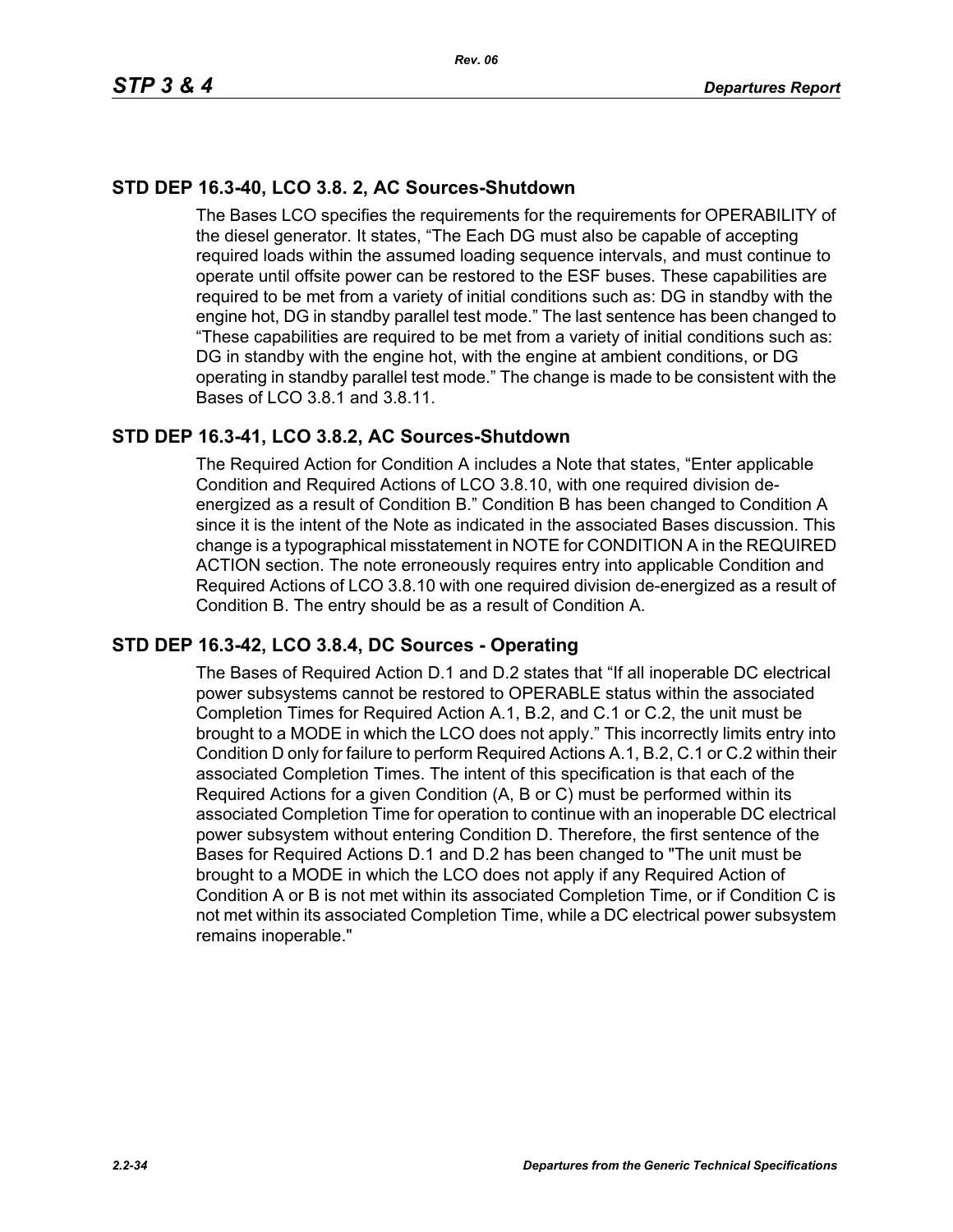# **STD DEP 16.3-43, LCO 3.6.1.1, Primary Containment**

The Bases Background states "The primary containment air lock is OPERABLE, except as provided in LCO 3.6.1.2, "Primary Containment Air Locks." The ABWR Containment has two airlocks. Therefore, "air lock is" is changed to "air locks are." This change is made to be consistent with other LCOs and the containment design.

# **STD DEP 16.3-44, Not Used**

# **STD DEP 16.3-45, LCO 3.6.1.1, Primary Containment**

The Background Section states "This Specification ensures that the performance of the primary containment, in the event of a DBA, meets the assumptions used in the safety analyses of References 1 and 2."

Reference 1 is Tier 2 Section 6.2 "Containment Systems" and Reference 2 is Tier 2 Section 15.1. "Decrease in Reactor Coolant Temperatures." Section 15.1 is not the appropriate reference and it has been deleted and replaced with DCD Tier 2, Section 15.6 "Decrease in Reactor Coolant Inventory."

# **STD DEP 16.3-46, LCO 3.7.2, RCW, RSW, and UHS Applicability**

The Applicability of 3.7.2 is in MODE 5 except with the reactor cavity to dryer/separator storage pool gate removed and water level  $\geq 7.0$  m over the top of the reactor pressure vessel flange. The Applicability of LCO 3.7.3 is MODE 5 with the reactor cavity to dryer/separator storage pool gate removed and water level > 7.0 m over the top of the reactor pressure vessel flange. The Applicability requirements of these supporting system Specifications should match the Applicability of the supported system Specifications 3.9.7 and 3.9.8. The applicability of Specification 3.9.7 is MODE 5 with irradiated fuel in the reactor pressure vessel (RPV) and with the water level  $\geq 7.0$  m above the top of the RPV flange while the Applicability of LCO 3.9.8 is MODE 5 with irradiated fuel in the reactor pressure vessel (RPV) and with the water level < 7.0 m above the top of the RPV flange. The Applicability of Specification 3.7.2 has been changed to be consistent with the Applicability of 3.9.8 while the Applicability of Specification 3.7.3 has been changed to be consistent with the Applicability of 3.9.7. The Bases Background, Applicable Safety Analyses, LCO, and Applicability have also been corrected. In addition, the Bases discussion for SR 3.7.3.5 of the DCD states that the Logic System Functional Test (LSFT) in SR 3.3.5.1.4 overlaps this SR, which is incorrect. The correct references to the COMPREHENSIVE FUNCTIONAL TESTs (SR 3.3.1.1.9 and SR 3.3.1.4.4) in LCO 3.3.1.1 and LCO 3.3.1.4 are incorporated.

# **STD DEP 16.3-47, LCO 3.7.4, Control Room Habitability Area (CRHA)-Emergency Filtration (EF) System**

SR 3.7.4.4 requires verification that each EF division can maintain a positive pressure of > 3.2 mm water gauge relative to the atmosphere during the isolation mode of operation at a flow rate of < 360 m<sup>3</sup>/h. The flow rate of 360 m<sup>3</sup>/h has been changed to 3400 m<sup>3</sup>/h to be consistent with Tier 1 Table 2.15.5a Item 5.b. A similar change is made to the associated Bases of SR 3.7.4.4.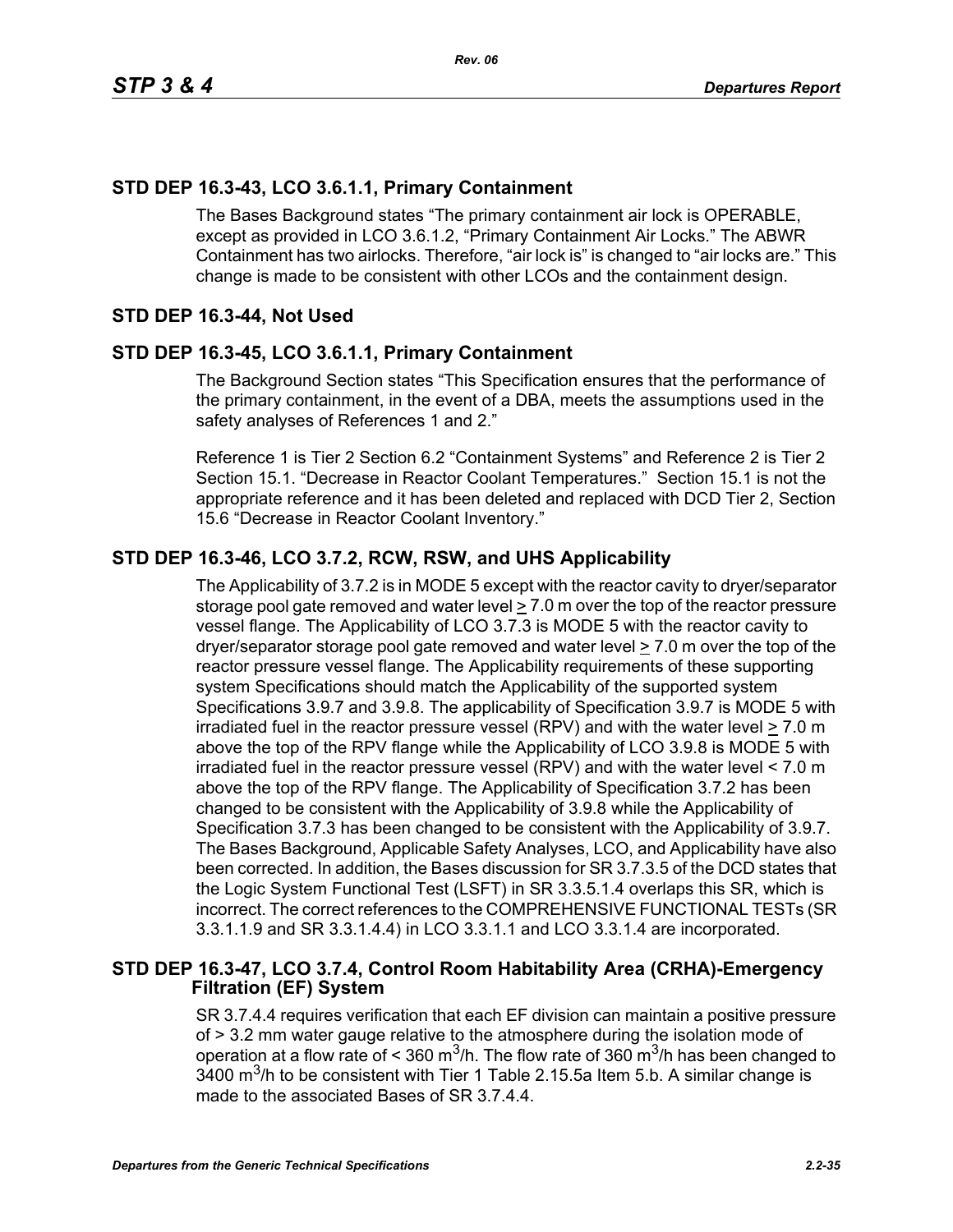# **STD DEP 16.3-48, LCO 3.7.4, Control Room Habitability Area (CRHA)-Emergency Filtration (EF) System**

The Bases Background states, "Each division consists of an electric heater, a prefilter, a high efficiency particulate air (HEPA) filter, an activated charcoal adsorber section, a second HEPA filter, two 100% capacity fans, and the associated ductwork and dampers." The Bases has been revised to indicate that the CRHA System includes two 100% capacity fans. Therefore the Bases has been modified to reflect the actual design.

# **STD DEP 16.3-49, LCO 3.8.1, AC-Sources-Operating**

Note (b) of Table 3.8.1-1, Diesel Generator Test Schedule states that maintaining the table-specified DG test interval "until seven failure-free starts from standby conditions and load and run tests have been performed" is consistent with Regulatory Position of Regulatory Guide 1.9, Revision 3. The referenced Regulatory Guide has no Regulatory Position that specifies the seven consecutive failure-free starts credited to the Regulatory Position. The mention of the seven consecutive failure-free starts does appear in Generic Letter 84-15, "Example Technical Specifications" regarding DG testing. DG testing is not effected by this reference change. The change only deletes the statement that the test interval is consistent with the Regulatory Position in R.G. 1.9.

# **STD DEP 16.3-50, LCO 3.3.1.4, ESF Actuation Instrumentation**

The Applicable Modes or Other Specified Conditions for Table 3.3.1.4-1, Function 14.a and 14.b, is changed to include MODE 1. This is consistent with the Applicable Modes or Other Specified Conditions for Table 3.3.1.1-1, Function 3.b (i.e., MODE 1 also).

# **STD DEP 16.3-51, LCO 3.8.3, Diesel Fuel Oil, Lube Oil, and Starting Air**

The Bases Background states "Each DG has an air start system with adequate capacity for five successive start attempts on the DG without recharging the air start receiver(s)." The actual design will include two redundant DG air start subsystems, each with adequate capacity for five successive start attempts on the DG without recharging the air start receiver(s). LCO 3.8.3 ACTION E, the BASES Background and the BASES LCO have been modified to reflect this clarification.

# **STD DEP 16.3-52, LCO 3.8.8, Inverters - Shutdown**

The Applicable Safety Analyses states, "The inverters are designed to provide the required capacity, capability, redundancy, and reliability to ensure the availability of necessary power to the Reactor Protection System (RPS) and Emergency Core Cooling Systems (ECCS) instrumentation and controls so that the fuel, Reactor Coolant System, and containment design limits are not exceeded."

The statement is revised to indicate that the inverters supply the Class 1E CVCF loads. This change is consistent with the description in the Applicable Safety Analyses of LCO 3.8.7, Inverters-Operating.

# **STD DEP 16.3-53, Not Used**

Ι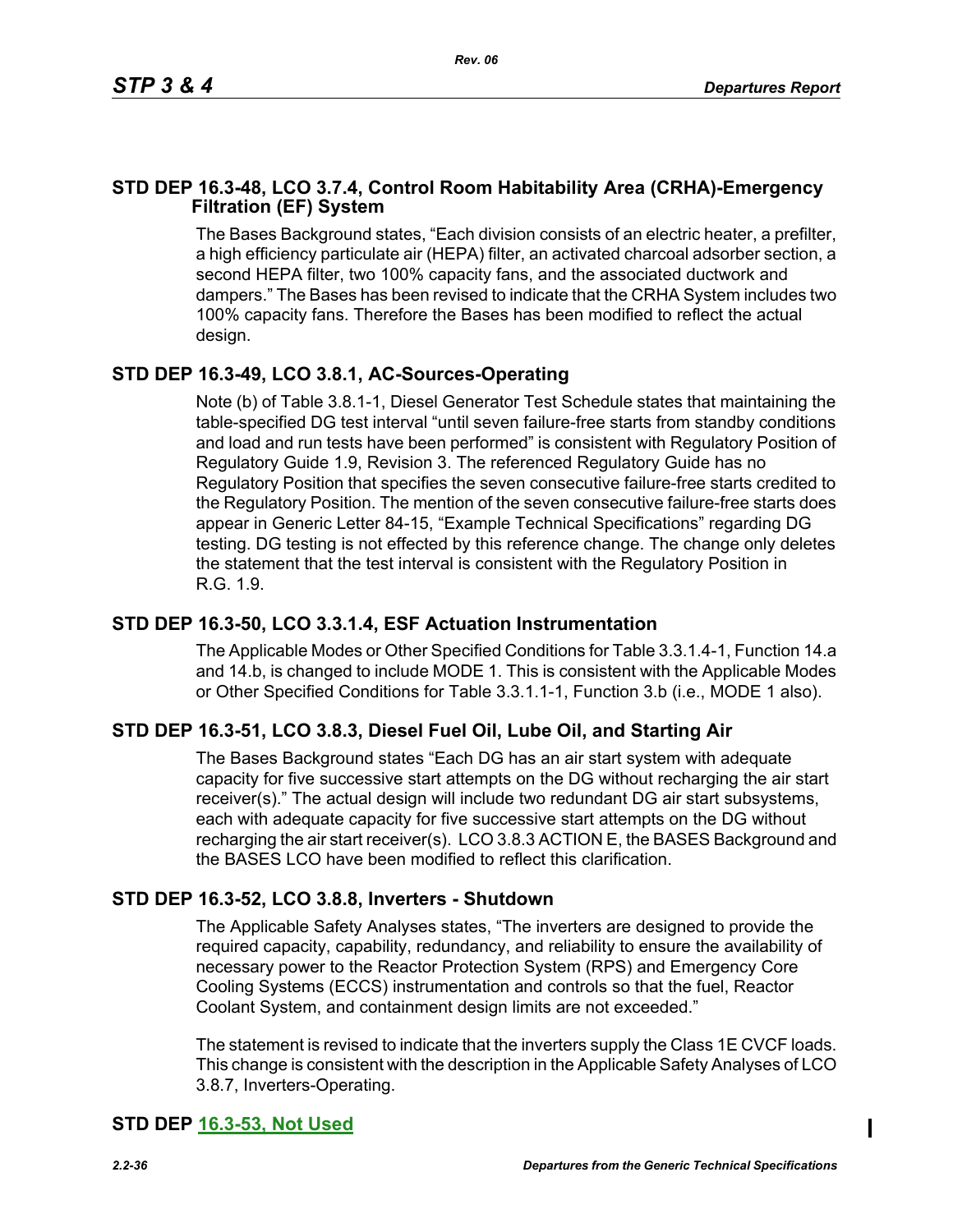Π

# **STD DEP 16.3-54, Not Used**

# **STD DEP 16.3-55, LCO 3.3.4.1, Anticipated Transient Without Scram (ATWS) and End-of-Cycle Recirculation Pump Trip (EOC-RPT) Instrumentation**

The Surveillance Requirement discussion has been changed to revise the time of EOC-RPT System Response Time to RPT System Response Time. The title and definition is being revised since ATWS and EOC response times are credited in the transient and accident analyses.

# **STD DEP 16.3-56, Not Used**

# **STD DEP 16.3-57, LCO 3.3.1.2, Reactor Protection System (RPS) and Main Steam Isolation Valve (MSIV) Actuation**

The Bases discussion for Required Action I.1 and I.2 is changed to remove the statement, "Note that the automatic actuation logic becomes 1/3 in this condition so there is an increased vulnerability to spurious trips" because it is incorrect. The automatic actuation logic is unaffected by placing the affected division in trip per Action 11

# **STD DEP 16.3-58, LCO 3.8.6, Battery Cell Parameters**

Condition A requires entry when "One or more batteries with one or more battery cell parameters not within limits." Condition A has been changed to require entry when "One or more batteries with one or more battery cell parameters not within Table 3.8.6-1 Category A or B limits."

Table 3.8.6-1 includes Category A, B, and C limits. Condition B, in part, requires entry when "One or more batteries with one or more battery cell parameters not within Category C limits." The change which adds "Table 3.8.6-1 Category A or B" to CONDITION A is a clarification that the limits within which the battery cell parameters must be maintained.

# **STD DEP 16.3-59, LCO 3.3.6.2, Remote Shutdown System**

Function 13 of Table 3.3.6.2-1 is the "RPV Narrow Range Water Level." It has been changed to "RPV Shutdown Range Water Level." This change is consistent with DCD Section 7.4.1.4.4. Similar changes have been made to the Bases.

# **STD DEP 16.3-60, LCO 3.3.6.2, Remote Shutdown System**

RSW Strainer Differential Pressure Instrumentation has been added to the list of Remote Shutdown System parameters monitored as Function 17 consistent with DCD Figure 7.4-2.

# **STD DEP 16.3-61, LCO 3.3.7.1, CRHA EF System Instrumentation**

Table 3.3.7.1-1 includes two Footnotes that are not referenced in the Table. Footnotes (a) and (b) to Table 3.3.7.1-1 have been deleted. The Footnotes are associated with the Applicability of the instrumentation. Since the Applicability of the instrumentation is covered in the Applicability statement the Footnotes are not needed.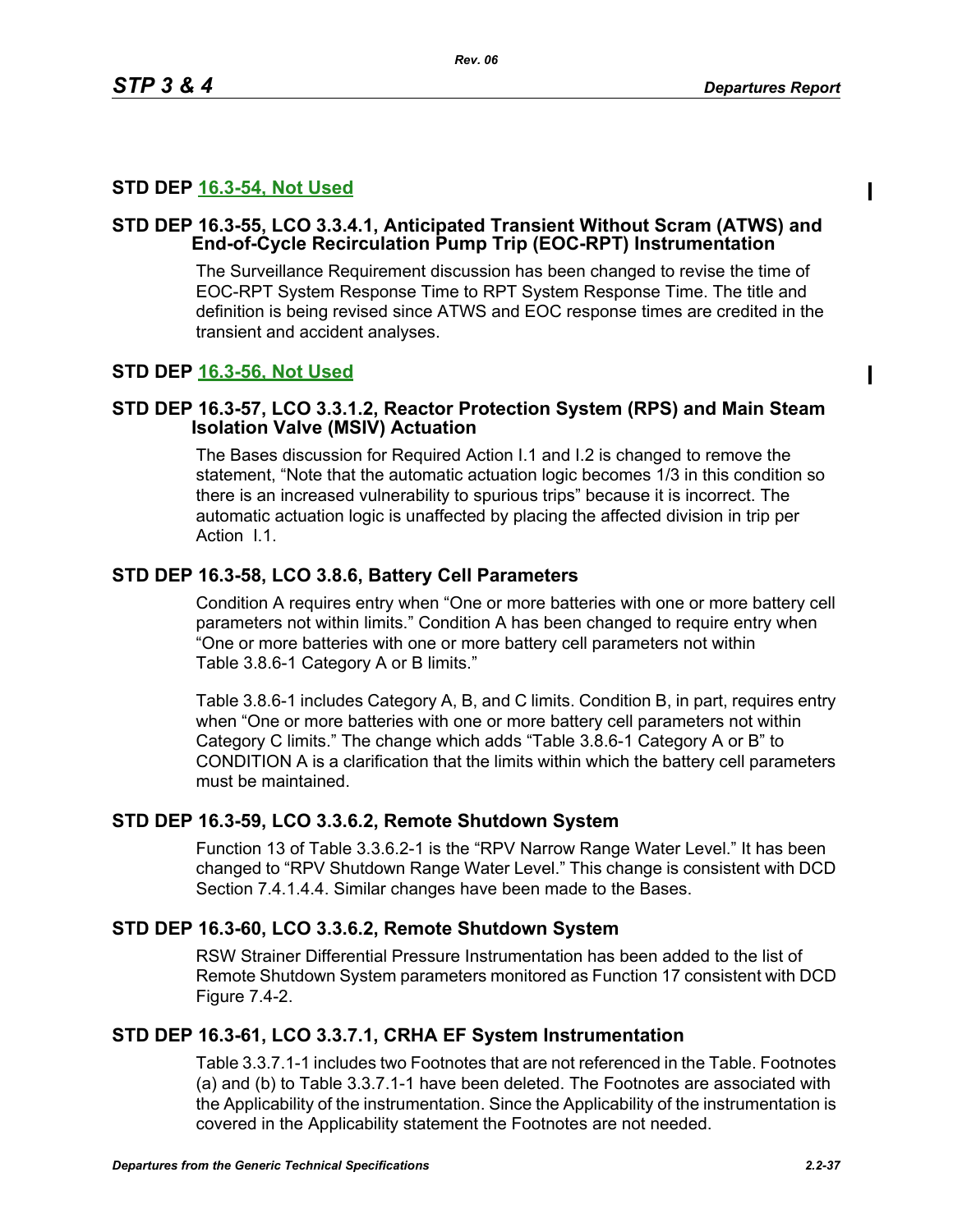# **STD DEP 16.3-62, LCO 3.3.8.1, Electric Power Monitoring**

ACTION C requires entry when "Required Action and associated Completion Time of Condition A or B is not met in MODE 1, 2, or 3."

ACTION D requires entry when "Required Action and associated Completion Time of Condition A or B is not met in MODE 4 or 5."

The associated Bases refer only to Condition B. Therefore, Condition A has been added to the Bases descriptions for ACTIONS C and D.

# **STD DEP 16.3-63, LCO 3.3.8.2, Reactor Coolant Temperature Monitoring-Shutdown**

The Bases Background states, "The temperature monitoring instrumentation will provide temperature indication and trends to the operator in the main control room during RHR decay heat removal operation. One temperature monitoring for each RHR channel is available to monitor reactor coolant temperature at the inlet to the RHR heat exchanger." The word "transmitter" has been added after monitoring to be consistent with the terminology being used.

# **STD DEP 16.3-64, LCO 3.3.5.1, Control Rod Block Instrumentation**

Required Action B.2 states, "Verify RCIS blocks control rod movement by attempting to withdraw one rod or one gang or rods." The sentence is changed to "Verify RCIS blocks control rod movement by attempting to withdraw one rod or one gang of rods." Changes typographical misstatement in Required Action B.2 from "or" to "of" in referring to the withdrawal of one gang "of" control rods.

# **STD DEP 16.3-65, LCO 3.3.5.1, Control Rod Block Instrumentation**

Changes typographical misstatement in the NOTE for SR 3.3.5.1.1 wherein the CHANNEL FUNCTIONAL TEST is not required to be performed until 1 hour after THERMAL POWER is >30% RTP. The 30% value, rather than the 10% value, in the NOTE is in agreement with TS Table 3.3.5.1-1, note (a) for the RCIS Automated Thermal Limit Monitor function.

# **STD DEP 16.3-66, LCO 3.3.5.1, Control Rod Block Instrumentation**

Changed the number of reactor mode switch position channels required to be OPERABLE when the reactor mode switch is in the shutdown position from three to four channels. This change is in agreement with TS Table 3.3.5.1-1, Function 2, Reactor Mode Switch - Shutdown Position requirements for required channels.

# **STD DEP 16.3-67, LCO 3.3.5.1, Control Rod Block Instrumentation**

This departure adds a further justification to the TS 3.3.5.1 Bases, ACTIONS A.1 and A.2 and ACTION C.1 for the Completion Time of 72 hours; namely, "the low probability of an event occurring coincident with a failure of the remaining OPERABLE channel." It also adds a further justification for the Frequency of SR 3.3.5.1.6; namely that the "Frequency is based upon operating experience that demonstrates channel failure is rare and on the online diagnostics that monitor the channels for proper operation," and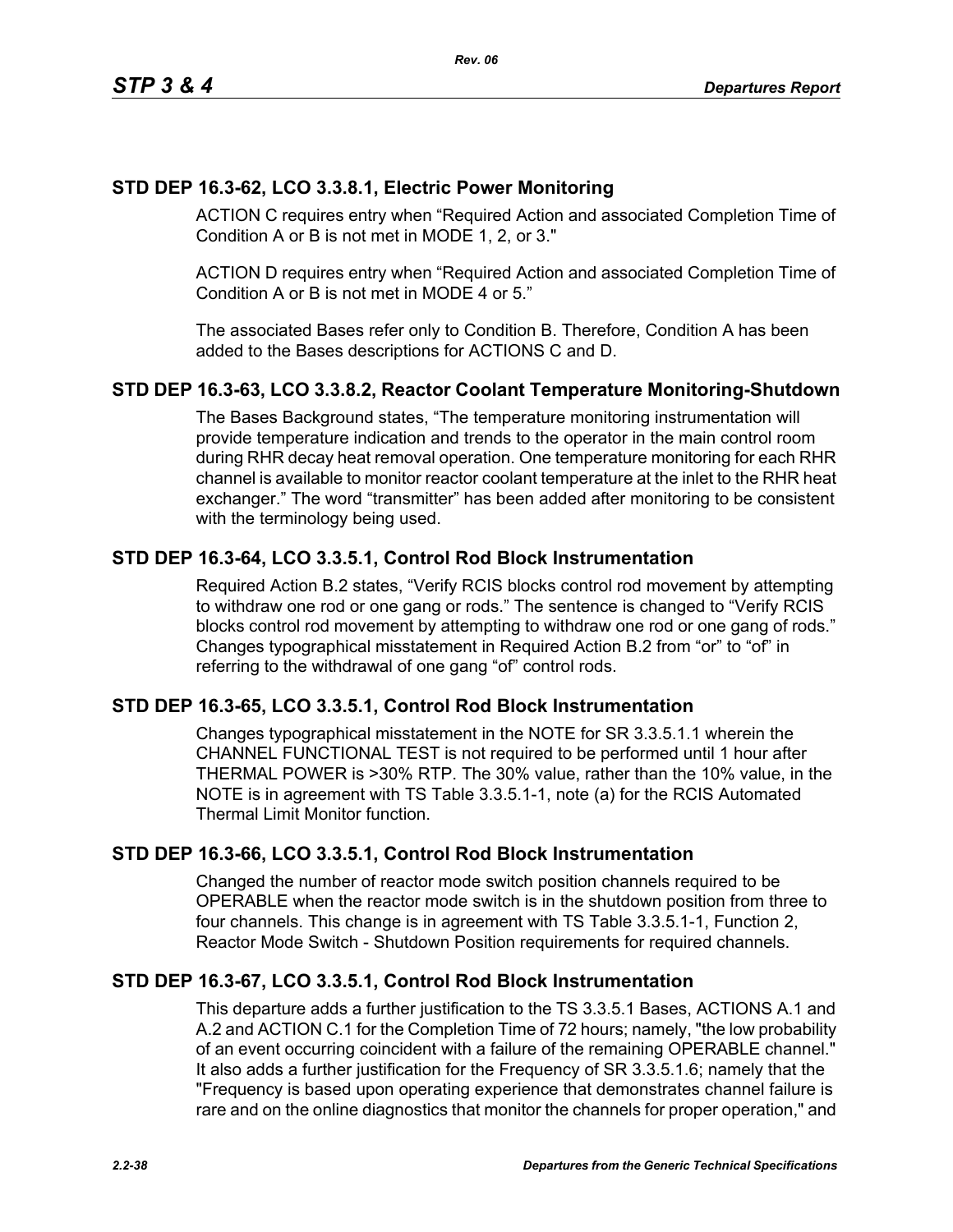adds the phrase "every 24 hours" to the same paragraph, to conform with the specification.

It changes a typographical misstatement in ACTIONS E.1 and E.2 by removing the word "in" in the phrase, "If there are failures 'in' of the Reactor Mode Switch - Shutdown Position Function the plant must be placed in a condition where the LCO does not apply." It also corrects the grammatical misstatement in the next sentence where, "…and initiating 'to fully inserting' of all…" should be changed to read, "…and initiating full insertion of all…"

These changes do not change the meaning or intent of these statements.

### **STD DEP 16.3-68, Not Used**

### **STD DEP 16.3-69, LCO 3.6.1.2, Primary Containment Air Locks**

Required Action B.2 states, "Lock an OPERABLE door closed in the affected air lock( )." The ABWR Containment has two airlocks. Therefore, "air lock( )" is changed to "air lock(s)."

### **STD DEP 16.3-70, LCO 3.6.1.2, Primary Containment Air Locks**

The Bases Background discussion states, "SR 3.6.1.1.1 leakage rate requirements conform with 10 CFR 50, Appendix J (Ref. 2), as modified by approved exemptions." Specification 3.6.1.2 is associated with primary containment air locks. Therefore, the appropriate SR to be utilized in the discussion is SR 3.6.1.2.1 not SR 3.6.1.1.1.

### **STD DEP 16.3-71, Not Used**

### **STD DEP 16.3-72, Not Used**

### **STD DEP 16.3-73, LCO 3.6.1.3, Primary Containment Isolation Valves (PCIVs)**

The Background states, "Two additional redundant excess flow isolating dampers are provided on the vent line upstream of the Standby Gas Treatment (SGT) System filter trains. These isolation dampers, together with the PCIVs, will prevent high pressure from reaching the SGT System filter trains in the unlikely event of a loss of coolant accident (LOCA) during venting. Closure of the excess flow isolation dampers will not prevent the SGT System from performing its design function (that is, to maintain a negative pressure in the secondary containment). To ensure that a vent path is available, a 50 mm bypass line is provided around the dampers."

The statement has been corrected to reflect the DCD Tier 2 Figure 6.2-39 and discussion in Subsection 6.2.4.3, for the Atmosphere Control System. It now reads, "The PCIVs will close before fuel failure and prevent high pressure from reaching the SGT system filter trains in the unlikely event of a loss of coolant accident during venting."

The Applicable Safety Analyses specifies assumptions used for the purge valves in the analyses. The changes to the description provide the appropriate assumptions for the analyses. The Applicable Safety Analyses also discusses the assumptions used for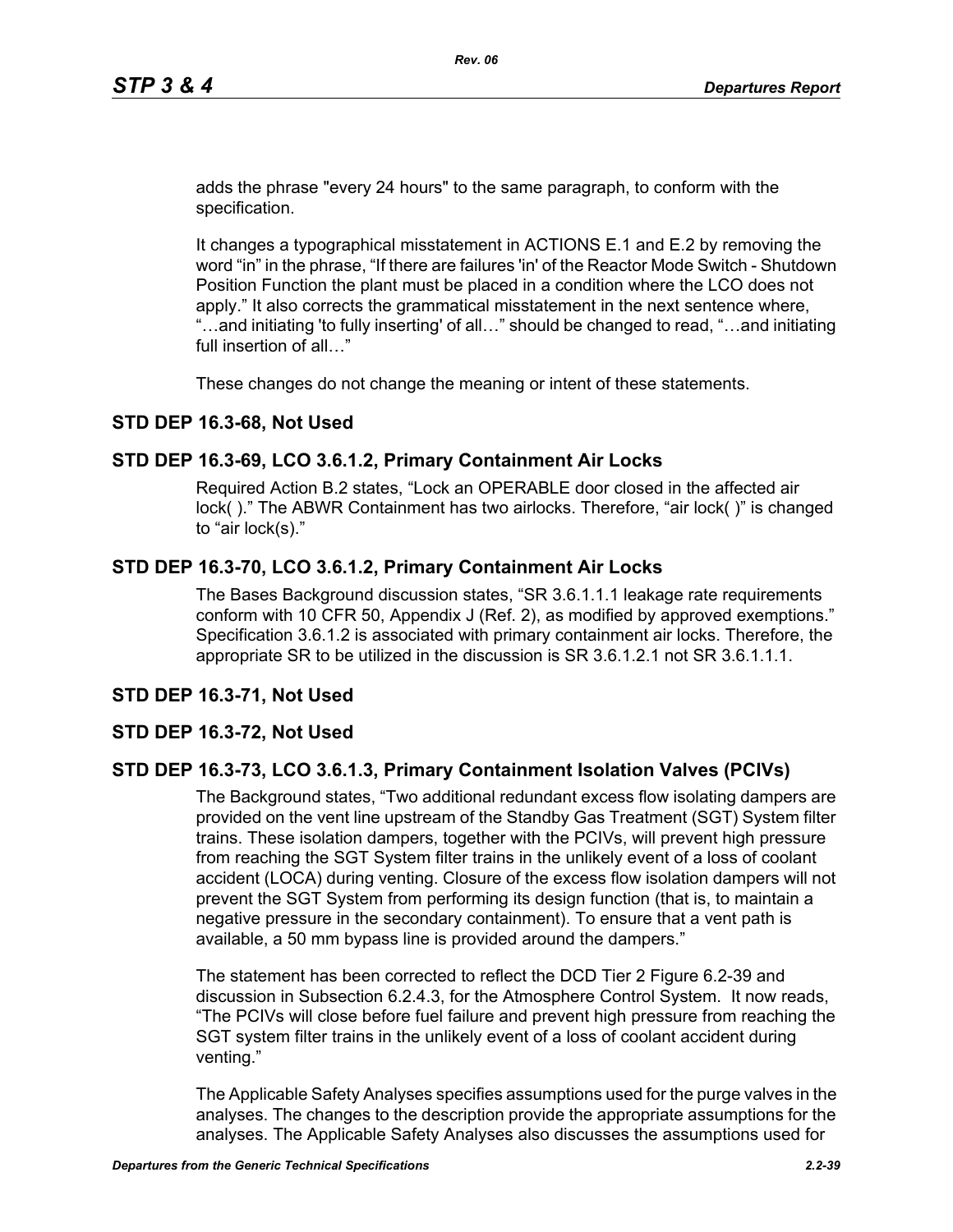closure times in the radiological analyses. This statement has been deleted since the analysis assumes a leakage of La from the start of the accident.

The Applicable Safety Analysis states, "The primary containment purge valves may be unable to close in the environment following a LOCA. Therefore, each of the purge valves is required to remain sealed closed during MODES 1, 2, and 3. In this case, the single failure criterion remains applicable to the primary containment purge valve due to failure in the control circuit associated with each valve. Again, the primary containment purge valve design precludes a single failure from compromising primary containment OPERABILITY as long as the system is operated in accordance with this LCO."

This statement has been deleted because the evaluation in FSAR Subsection 6.2.4.3 shows that the design of the primary containment purge valves is such, that they do not require blocking in order to isolate on a DBA.

# **STD DEP 16.3-74, LCO 3.6.1.3, Primary Containment Isolation Valves (PCIVs)**

This departure corrects and clarifies the LCO 3.6.1.3 Bases discussion regarding testing, required actions, and surveillance requirements. The Bases states, "Purge valves with resilient seals, secondary bypass valves, MSIVs, and hydrostatically tested valves must meet additional leakage rate requirements." The additional leakage rate requirements for the purge valves with resilient seals, MSIVs, and hydrostatically tested valves are provided in SR 3.6.1.3.7, SR 3.6.1.3.13, and SR 3.6.1.3.12, respectively. The words "secondary bypass valves" have been deleted from the phrase since there are no additional requirements for secondary bypass valve leakage.

Required Action A.2 Completion Time states that the verification of the isolation of the affected part must be verified "Once per 31 days for isolation devices outside primary containment, drywell, and steam tunnel. The Bases description in the Bases did not reflect the "drywell and steam tunnel." Therefore the words have been added to the Required Action discussion.

ABWR DCD SR 3.6.1.3.9 (STP SR 3.6.1.3.8) states that the "LOGIC SYSTEM FUNCTIONAL TEST in SR 3.3.6.3.6" overlaps this SR to provide complete testing of the safety function." This statement has been changed to "The COMPREHENSIVE FUNCTIONAL TESTs (SR 3.3.1.1.9 and SR 3.3.1.4.4) in LCO 3.3.1.1 and LCO 3.3.1.4 overlap this SR to provide complete testing of the safety function." This change is appropriate since SR 3.3.6.3.6 does not exist.

# **STD DEP 16.3-75, LCO 3.7.6, Main Condenser Offgas**

The Background section states "The radioactivity of the remaining gaseous mixture (i.e., the offgas recombiner effluent) is monitored downstream of the moisture separator prior to entering the holdup line." The description has been changed to "The radioactivity of the remaining gaseous mixture (i.e., the offgas recombiner effluent) is monitored downstream of the moisture separator prior to entering the charcoal adsorber vault." This change is made since there is no hold-up line in the description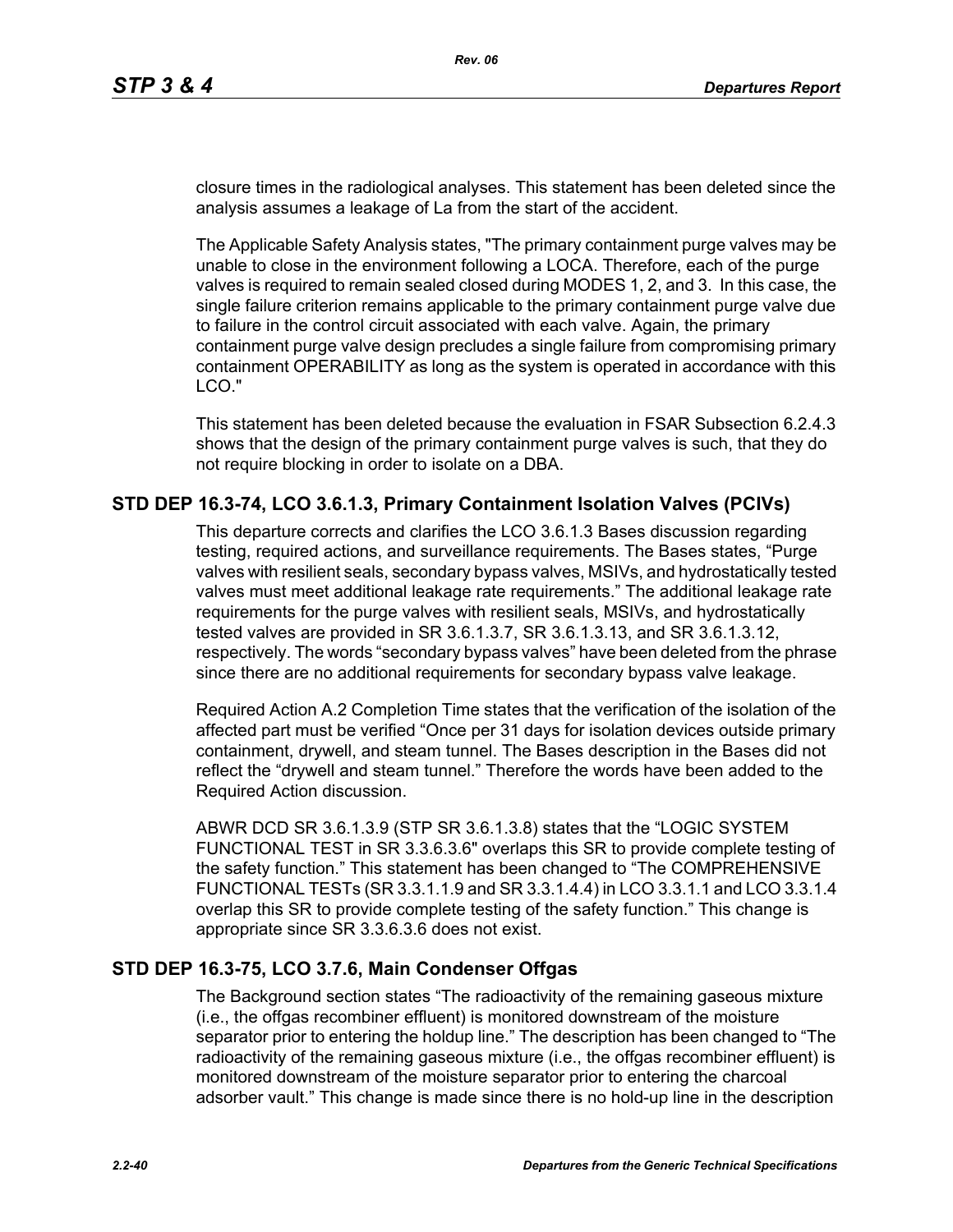of the offgas system in DCD Section 11.3.4 or identified in Offgas System Figure 11.3-2.

# **STD DEP 16.3-76, LCO 3.7.5, Control Room Habitability Area (CRHA) - Air Conditioning (AC) System**

SR 3.7.5.2 requires the performance of an actual or simulated initiation test. The Bases do not include the associated discussion. The Bases have been modified accordingly.

# **STD DEP 16.3-77, LCO 3.3.6.1, Post Accident Monitoring (PAM) Instrumentation**

The description of the Suppression Pool level instrumentation for Post Accident Monitoring in the technical specification bases has been changed to match the DCD ABWR certified design description.

# **STD DEP 16.3-78, LCO 3.3.6.1, Post Accident Monitoring (PAM) Instrumentation**

The containment water level parameter has been removed from Post Accident Monitor technical specifications. The instrumentation does not meet the criteria for inclusion (i.e., Drywell water level is classified as Cat. 2 and sump level is classified as Cat 3). The reference ABWR DCD Subsection 7.5.2.1(2)(e) provides justification for Drywell Sump Level being classified as a Category 3 variable. DCD Subsection 7.5.2.1(2)(o) provides a description of instrumentation for monitoring of containment water level, referred to as Drywell Water Level monitoring. Drywell Water Level monitoring consist of separate instrumentation for monitoring the wetwell water level (suppression pool water level) and the upper drywell water level. The suppression pool water level is a Category I variable, and is included in Technical Specification LCO 3.3.6.1. DCD Chapter 7, Table 7.5-2 ABWR PAM Variable List, indicates that Drywell Water Level is classified as Category 2. Therefore, in accordance with RG 1.97 Rev. 3, Drywell Sump Level and Drywell Water Level are not required to be included in Technical Specification LCO 3.3.6.1 because these variables are not Category I or Category I non-Type A variables. See Part 7, Section 2.2.2 for the description and evaluation of STD DEP 16.3-78.

# **STD DEP 16.3-79, Not Used**

# **STD DEP 16.3-80, LCO 3.8.1, AC-Sources-Operating**

The Bases Header for Required Actions D.1 and D.2 is not correctly located. The header was properly located to separate the Required Actions discussion for Required Actions C.4, C.5, and C.6 and Required Action D.1 and D.2.

# **STD DEP 16.3-81, LCO 3.3.1.2, Reactor Protection System (RPS) and Main Steam Isolation Valve (MSIV) Actuation**

The Applicable Modes or Other Specified Conditions for SRNM and APRM LOGIC CHANNELS (Function 1a) has been added as footnote (b) to Table 3.3.1.2-1. The footnote appropriately requires the SRNM and APRM LOGIC CHANNELS to be OPERABLE when the associated Function in LCO 3.3.1.1 is required to be OPERABLE.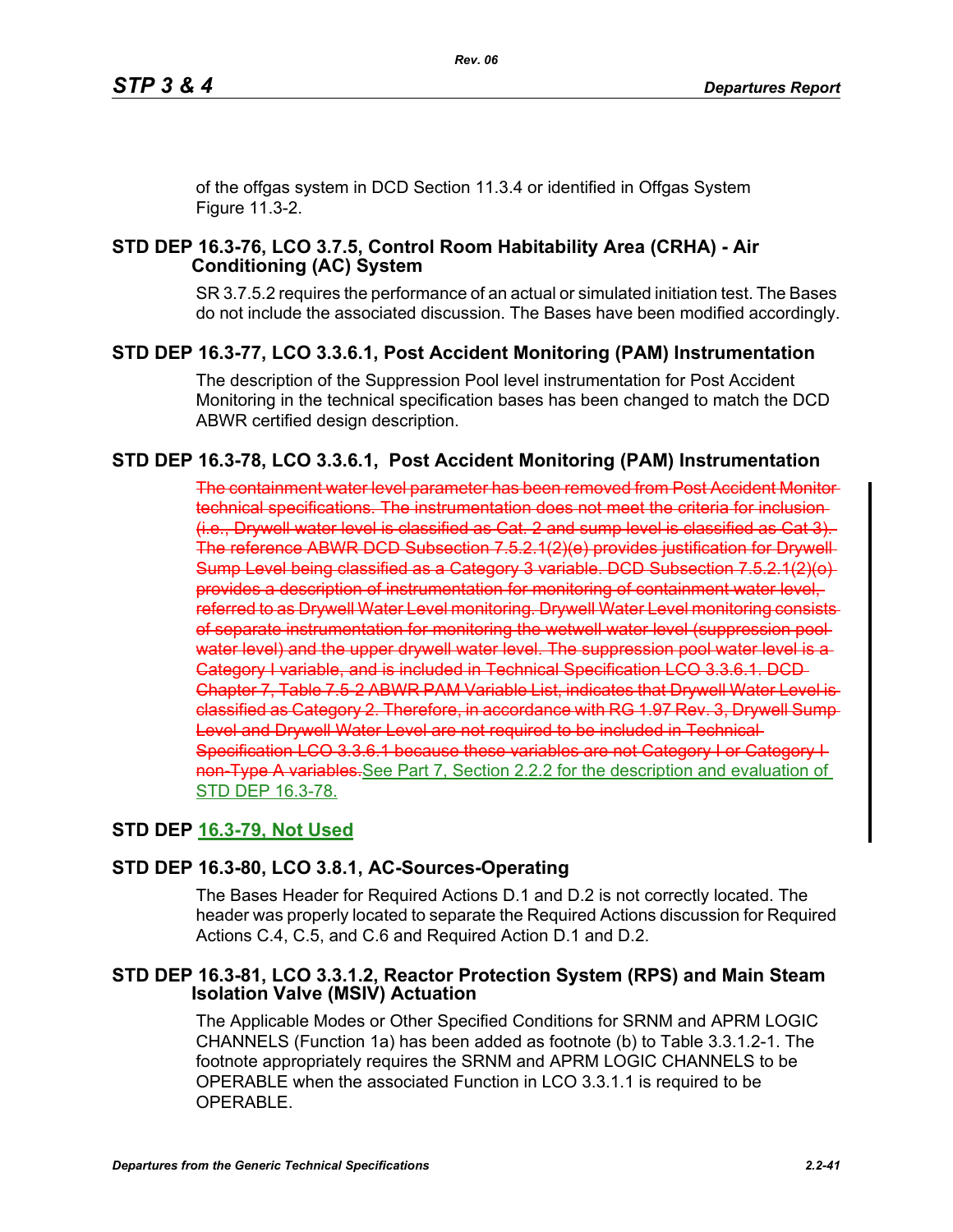The above can be clarified further. In Table 3.3.1.1-1, note that Functions 1a, 1b, and 1d sensor instrumentation are required to be Operable in MODE 5. The other subfunctions (1c, 2a, 2b, 2c, 2d, and 2e) are not required to be Operable in MODE 5. Therefore, footnote (b) is needed to clarify that RPS Actuation Logic Channels are only required to be Operable in MODE 5 for Functions 1a, 1b, and 1d in Table 3.3.1.1-1. These are the NMS "associated" functions in LCO 3.3.1.1 that are required to be operable in MODE 5.

Divisional Functional Test, SR 3.3.1.2.2, was incorrectly applied to Output Channels (in Items 1 and 2 of Table 3.3.1.2-1, RPS Actuation, and MSIVs and MSL Drain Valves Actuation) in the DCD and has been deleted. The Definition of Divisional Functional Test in the original DCD was: "The injection of simulated or actual signals into a division as close to the sensors as practicable to verify Operability of Sensor Channels and Logic Channels in that division. The Divisional Functional Test may be performed by means of a series of sequential or overlapping steps. The test shall comprise all of the equipment from the DTM (now changed to DTF) inputs to Logic Channel outputs….". From this definition, SR 3.3.1.2.2 should not be applied to Output Channels.

The bases discussion in the APPLICABLE SAFETY ANALYSIS, LCO, and APPLICABILITY has also changed based upon the changes to the specification.

### **STD DEP 16.3-82, LCO 3.3.1.2, Reactor Protection System (RPS) and Main Steam Isolation Valve (MSIV) Actuation**

This departure is a clarification to Technical Specification (TS) B 3.3.1.2/LCO 3.3.1.2, Actions for Conditions B, F, J, K and L. The change is to specify and clarify that 1) Condition B or F occurs if two logic channels or two output channels "for the same Function" become inoperable, 2) Conditions J and K assure that appropriate actions are taken for "one or more" inoperable RPS Actuation Functions, and 3) Condition L assures appropriate actions are taken for "one or more" inoperable MSIV Actuation Functions. (Note: These changes are required in order to be consistent with the Conditions description for LCO 3.3.1.2 as shown in the Technical Specifications in COLA Part 2, Tier 2, Subsection 16.3.3.1.2.)

### **STD DEP 16.3-83, LCO 3.3.1.3, Standby Liquid Control (SLC) and Feedwater Runback (FWRB) Actuation**

The bases discussion of the Manual ATWS-ARI/SLCS Initiation logic has been changed to describe the actual plant design. This Manual ATWS-ARI/SLCS discussion is illustrated in DCD Figures 15E-1a and 15E-1b. The Manual ATWS-ARI/SLCS Initiation originates at the Manual ATWS A and Manual ATWS B pushbuttons shown on DCD Figure 15E-1a. Each pushbutton represents a manual initiation channel with input from both switches required to satisfy the manual actuation logic.

# **STD DEP 16.3-84, LCO 3.3.1.1, SSLC Sensor Instrumentation**

The Applicable Conditions for Function 3c, Reactor Vessel Steam Dome Pressure - High, and Function 7c, SLCS and FWRB Initiation, in Table 3.3.1.1-1, are changed from Condition G to Condition H. The Applicable Modes or Other Specified Conditions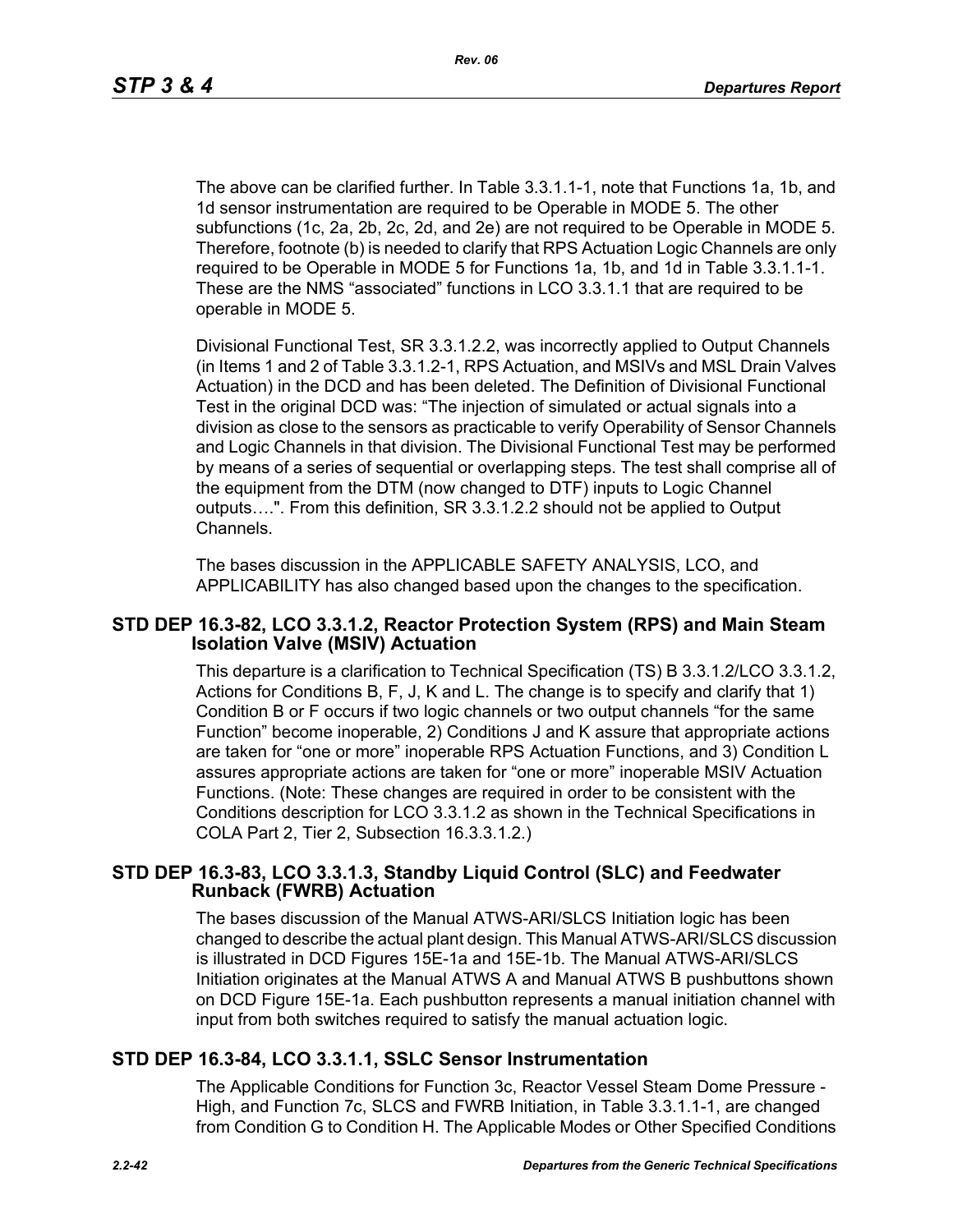for Functions 3c and 7c are MODE 1 and MODE 2, and the change to Condition H ensures that the Applicable Modes or Other Specified Conditions for these Functions are exited in the event that Condition E is entered. That is, per Condition E, if the Required Action and associated Completion Time of Condition A, B, C, or D are not met, the appropriate Required Action in Table 3.3.1.1-1 for the Function is H (i.e., Be in Mode 3).

# **STD DEP 16.3-85, LCO 3.3.1.1, SSLC Sensor Instrumentation**

The Bases discussion for the Automatic Depressurization System (ADS) is changed to correct the ADS accumulators' capacity to operate the safety relief valves with no external source of nitrogen.

The text change, supported by DCD Sections 7.3.1.1.1.2(3)(paragraph 2) and 5.2.2.4.1, states that the ADS accumulators have sufficient capacity to operate the safety relief one time at drywell design pressure or five times at normal drywell pressure with no external source of nitrogen.

# **STD DEP 16.3-86, LCO 3.3.1.4, ESF Actuation Instrumentation**

This departure addresses an inconsistency concerning use of the word "initiation" in SR 3.3.1.4.7 and in Footnote d to Table 3.3.1.4-1. There is no defined term "Manual Initiation CHANNEL FUNCTIONAL TEST," as shown in DCD SR 3.3.1.4.7. The defined term is "CHANNEL FUNCTIONAL TEST." SR 3.3.1.4-7 is the CHANNEL FUNCTIONAL TEST, and this test applies to functions:

- 1.e LPFL Manual Initiation of the LPCF Actuation,
- 2.f HPCF B Manual Initiation of the HPCF Actuation,
- 2.g HPCF C Diverse Logic Manual initiation of the HPCF Actuation,
- 3.e RCIC Manual Initiation of the RCIC Actuation,
- 4.c ADS Manual Initiation of ADS,
- 4.f ATWS Manual ADS Inhibit of ADS,
- 5.e DG Manual Initiation of Diesel-Generator Actuation,
- 7.c RCW/RSW Manual Initiation of RBCW/SW Actuation,
- 9.c SPC Manual Initiation of SPC Cooling Actuation,
- 11 CIV Division Manual Initiation,
- 12.c RCIC Manual Isolation Initiation of RCIC Isolation Actuation

Table 3.3.1.4-1. Function 4.f is an "inhibit" function, while the others are initiation functions. It is clear from the Table that SR 3.3.1.4.7 applies to both "manual initiation" as well as to "manual inhibit" functions.

The text of SR 3.3.1.4.7 is changed to clarify that the surveillance applies to both the manual inhibit as well as to the manual initiation channels in Table 3.3.1.4-1. Footnote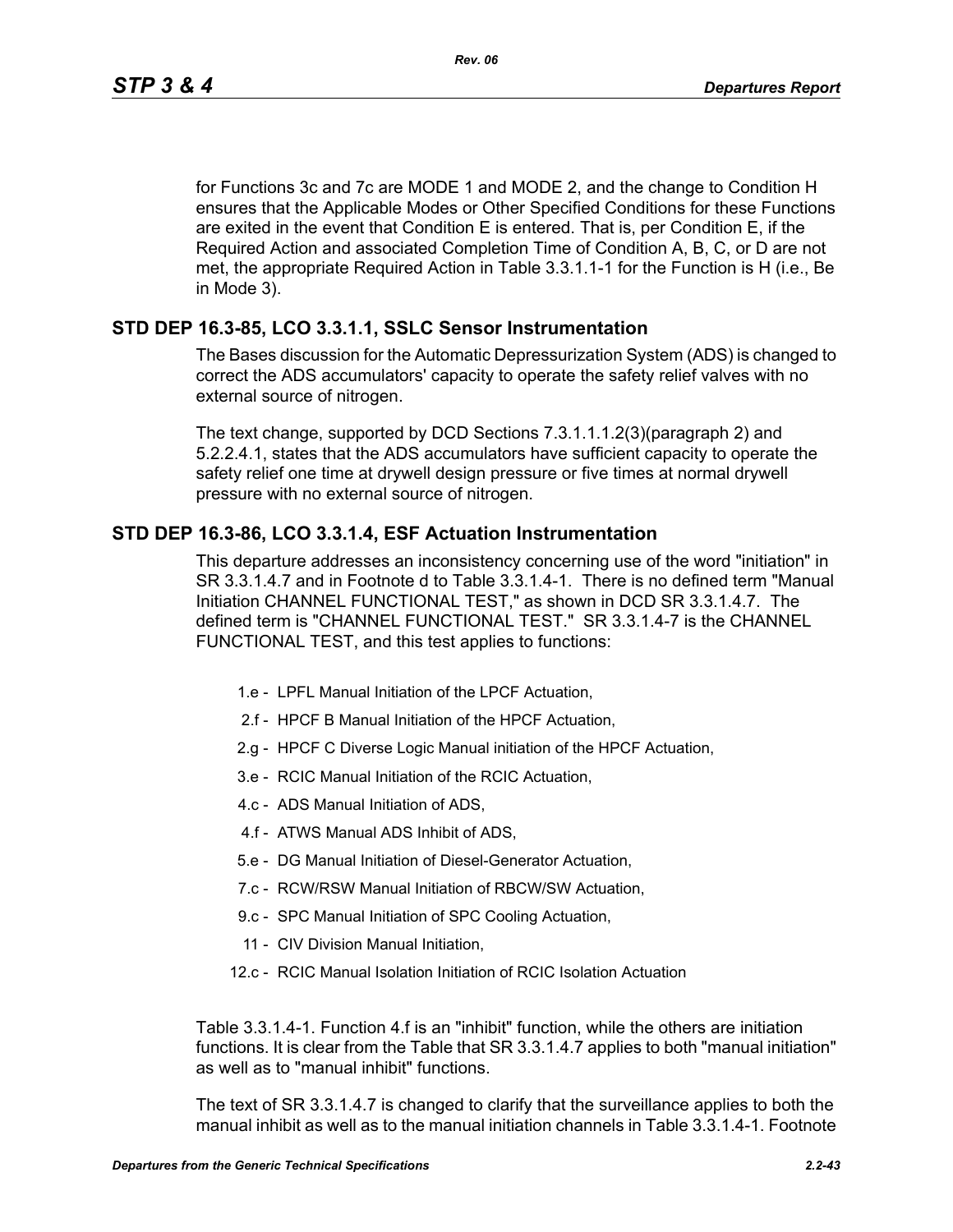$\blacksquare$ 

(d) to Table 3.3.1.4-1 is also changed to reflect both the manual initiation as well as the manual inhibit channel Functions.

# **STD DEP 16.3-87, LCO 3.3.1.4, ESF Actuation Instrumentation**

The Bases discussion for Required Action G.1 is changed to correct the Conditions, that if not met within the specified Completion Times, result in entry into Condition and performance of Required Action G.1. The text change will make the Specification and its Bases agree. The correct Conditions, B, C, D, E, or F, are specified in TS Bases 3.3.1.4 Condition G.

# **STD DEP 16.3-88, Not Used**

# **STD DEP 16.3-89, Not Used**

# **STD DEP 16.3-90, Not Used**

# **STD DEP 16.3-91, LCO 3.3.1.1, SSLC Sensor Instrumentation**

The incorrect title of Function 33, "Control Building Basement Equipment Cubicle", in the Bases discussion is changed to its correct title, "RCW/RSW Heat Exchanger Room Water Level - High".

# **STD DEP 16.3-92, LCO 3.3.1.1, SSLC Sensor Instrumentation**

The Bases discussion for Required Actions P.1, P.2, R.1, and R.2 is changed to include other conditions (e.g., not placed in trip, not isolated) that also result in entering the specified actions.

# **STD DEP 16.3-93, LCO 3.3.1.1, SSLC Sensor Instrumentation**

A typographical misstatement in the Bases discussion for SR 3.3.1.1.10 and 3.3.1.1.11 is changed to correct the specified SR number. Changed SR 3.2.1.1.10 to read SR 3.3.1.1.10.

# **STD DEP 16.3-94, LCO 3.3.1.4, ESF Actuation Instrumentation**

The Applicable Modes or Other Specified Conditions for Function 13c, CUW Isolation and SLC Initiation, in Table 3.3.1.4-1 is changed from MODE 1, MODE 2, and MODE 3, to only MODE 1 and MODE 2, since these are the MODES where the reactor can be critical, and these MODES are consistent with the Applicability for the SLC system in  $ICO$  3.1.7.

# **STD DEP 16.3-95, LCO 3.2.3 Linear Heat Generation Rate (LHGR) (Non-GE Fuel)**

STP 3&4 Technical Specification LCO 3.2.3, Linear Heat Generation Rate (LHGR) (Non-GE Fuel) and its Bases are deleted from COLA Part 2, Tier 2, Chapter 16 and Part 4 because DC/COL-ISG-08, "Interim Staff Guidance - Necessary Content of Plant-Specific Technical Specifications When a Combined License Is Issued" requires the removal of all brackets within the Technical Specifications prior to granting a COL, and this Specification cannot stand on its own without the use of brackets if GE fuel is specified. As presently written, the COL application calls for GE fuel. Non-GE Fuel is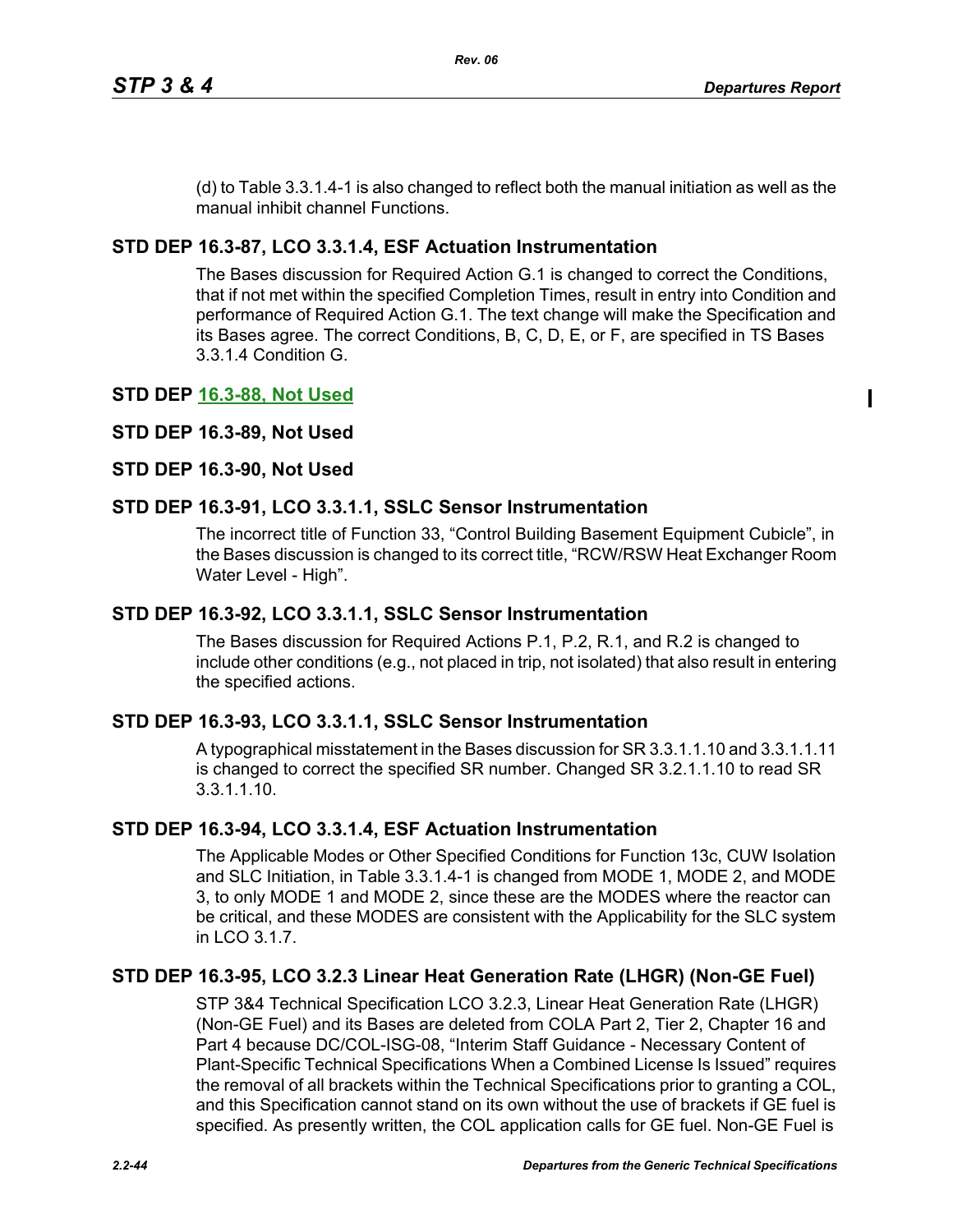not presently applicable and therefore, this Specification is not currently needed. It is anticipated that a license amendment request will be submitted to reinstate this Specification if a non-GE fuel type is chosen in the future.

# **STD DEP 16.3-96, LCO 3.4.1, RIPs Operating**

The optional flexibility to operate with fewer than 9 reactor internal pumps (RIPs) is not currently supported by analysis; therefore, the bracketed optional flexibility in LCO 3.4.1 is being removed. The Technical Specification LCO 3.4.1 information being removed is all contained within brackets; and therefore, its removal does not require an exemption per Section VIII.C.4 of Appendix A to 10 CFR Part 52. However, the Bases for this Specification contain several paragraphs and/or sentences describing this optional flexibility that are not contained within brackets. DC/COL-ISG-08, "Interim Staff Guidance - Necessary Content of Plant-Specific Technical Specifications when a Combined License is Issued," requires the removal of all brackets within the Technical Specifications prior to granting a COL. This departure is written to remove the Technical Specification 3.4.1 Bases information related to this optional flexibility (paragraphs 2 and 3 under "Applicable Safety Analyses," the second sentence of the single paragraph under "LCO" and Reference 3, requiring a plant specific analysis for fewer than 9 RIPs operating.

# **STD DEP 16.3-97, Technical Specification Editorial Changes**

The following editorial changes have been made to COLA Part 4, and to a much lesser extent and only where indicated, to COLA Part 2, Chapter 16.3 to correct editorial and formatting discrepancies contained within the DCD:

# **General**

The periods are removed from all Table Function titles.

The following topics are separated into individual paragraphs:

- Number of channels required to be operable
- Allowable Values
- Applicability

The various forms of the term "Applicability Bases" and "Applicability" are changed to "Applicability Bases" and "Applicability" for consistency.

"DCD Tier 2, Section x.y.z" is changed to "FSAR, Section x.y.z."

"APPLICABLE SAFETY ANALYSIS, LCO, and APPLICABILITY" is changed to "APPLICABLE SAFETY ANALYSES, LCO and APPLICABILITY"

Formatting changes were made to conform to the latest accepted styles.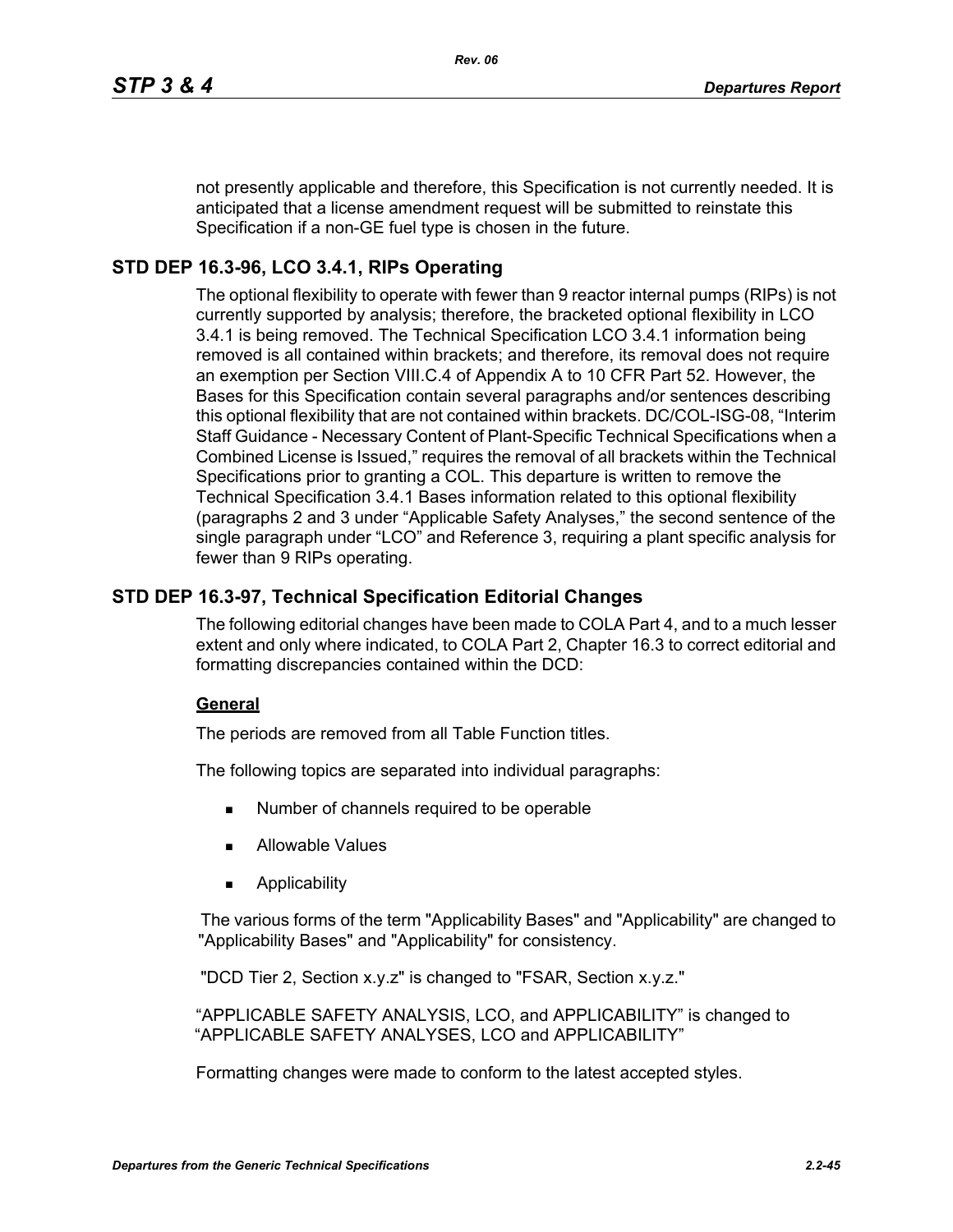### **Specific**

### **Section 3.1 - Reactivity Control Systems**

Bases B3.1.1, SR 3.1.1.1, "ot" is replaced with "to."

Bases B3.1.3, ACTION "E.1" "Condition A, C, D or E" is replaced with "Condition A, C or D."

Bases B3.1.3, ACTIONS D.1 and D.2, a closed parenthesis is added following (BPWS).

Bases B3.1.6, ACTIONS B.1 and B.2, the word "modeswitch" is replaced with "mode switch."

Bases B3.1.7, ACTION C.1, the word "ACTIONS" is removed from the last sentence.

# **Section 3.2 - Power Distribution Limits**

None

### **Section 3.3 - SSLC Sensor Instrumentation**

### **3.3.1.1**

Technical Specifications

TS 3.3.1.1, ACTION A.2.2.2 and SR 3.3.1.1.8, "----NOTE----" is be revised to read "----NOTES----."

TS 3.3.1.1, Table 3.3.1.1-1 Function 31, the words "non-regenerative" in the Function 31 title are capitalized.

TS 3.3.1.3, Condition E, a period is added to the end of Condition E.

TS 3.3.1.3, Table 3.3.1.3-1, the period at the end of Function 1 is removed.

#### Bases

Page B 3.3.1.1-3, Background, second to last paragraph, the word "other" between the words "redundant" and "divisions" is deleted because it is redundant.

Page B 3.3.1.1-3, Background, the last paragraph is broken after the first sentence. The remaining sentence is combined with the first paragraph on Bases page B 3.3.1.1-4 to create a new paragraph.

Page B 3.3.1.1-4, Background, the last sentence in the third paragraph, the word "effect" is replaced with the word "affect."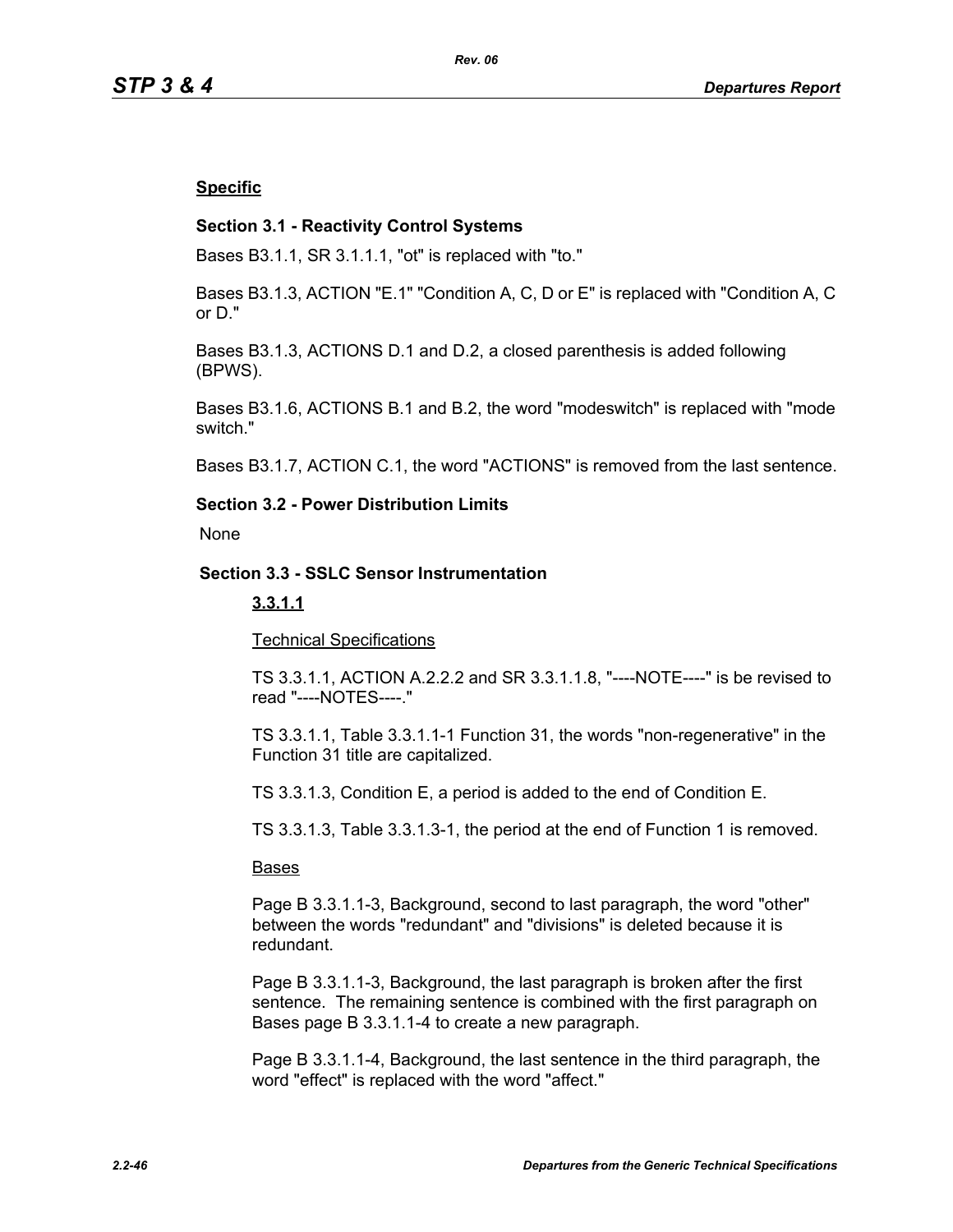Page B 3.3.1.1-10, Background, last paragraph, the word "then" is replaced with the word "than."

Page B 3.3.1.1-17, "Applicable Safety Analysis, LCO, and Applicability," the word "Polity" is replaced with the correct word "Policy."

Page B 3.3.1.1-18, "Applicable Safety Analysis, LCO, and Applicability," the word "normal" is replaced with the correct word "nominal."

Page B 3.3.1.1-26, "Applicable Safety Analysis, LCO, and Applicability," Function 2.f, the word "provided" is replaced with the correct word "provide."

Page B 3.3.1.1-28, "Applicable Safety Analysis, LCO, and Applicability," Function 2.g, the word "is" is replaced with the correct word "are."

Page B 3.3.1.1-28, "Applicable Safety Analysis, LCO, and Applicability," Functions 3.a, 3.b and 3.c, the word "results" is replaced with the correct word "result."

Page B 3.3.1.1-36, "Applicable Safety Analysis, LCO, and Applicability, "Functions 9.a, 9.b and 9.c in the PTS 3.3.1.1 bases section entitled "ADS 0" will be replaced with "ADS B."

Page B 3.3.1.1-38, "Applicable Safety Analysis, LCO, and Applicability," Functions 11.a, 11b, 11.c, and 11.d, "Feedwater Line Break Differential Pressure - High" is capitalized.

Page B 3.3.1.1-39, Function 11, last paragraph, the phrase "isolation, and feedwater line break mitigation initiation" is written in title case as follows: "ESF, Isolation, and Feedwater Line Break Mitigation Initiation."

Page B 3.3.1.1-41, Function 15, the missing word "- High" is added to the title.

Page B 3.3.1.1-41, Function 15, the function title, Drywell Pressure - High, in the second sentence is capitalized.

Page B 3.3.1.1-42, Function 15, "measured drywell pressure" is changed to "feedwater line differential pressure" to be consistent with the Function title.

Page B 3.3.1.1-44, Function 18, "in MODE 1 and in MODES 2 and 3" is replaced with "in MODES 1, 2 and 3."

Pages B 3.3.1.1-48, -50 and -53, "Applicable Safety Analysis, LCO, and Applicability," Functions 23, 27, 30, 31, and 32, the units are revised from "1.58 x  $10^{-3}$  m<sup>3</sup>/s" to "95 L/min" for consistency.

Page B 3.3.1.1-50, "Applicable Safety Analysis, LCO, and Applicability," Function 27, "These Functions are not" is changed to "This Function is not."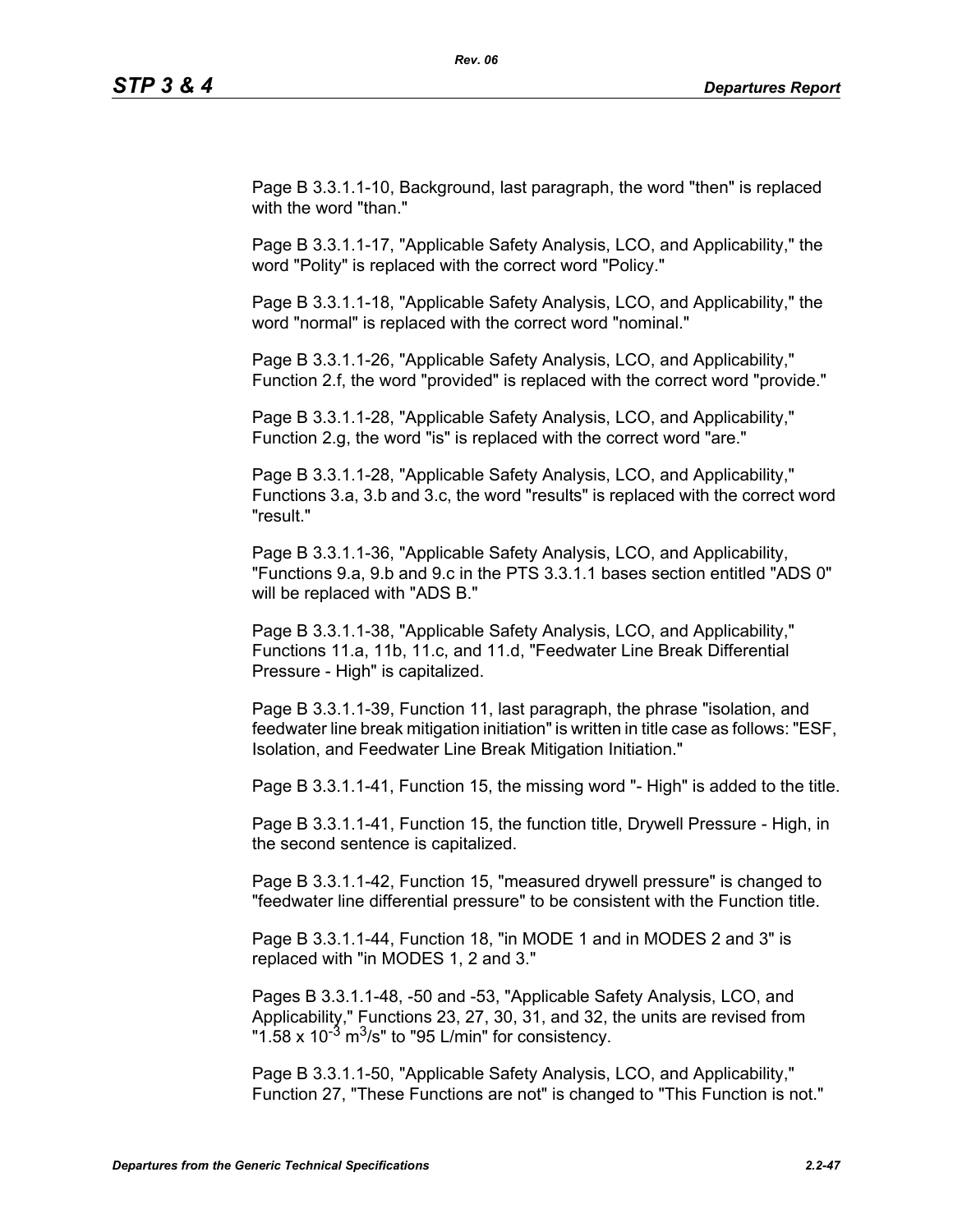Page B 3.3.1.1-60, Required Action N.1, second paragraph is revised from "Declaring the supported features inoperable will cause entry into the LCO that is appropriate for the inoperable Feature and suitable compensatory measurements taken" to "Declaring the supported features inoperable will cause entry into the applicable Conditions and Required Actions associated with the LCOs for the supported features, and will result in suitable compensatory measures being taken."

Page B 3.3.1.1-64, SR 3.3.1.1.5 and SR 3.3.1.1.6, "DIVISIONAL FUNCTIONAL TEST" is replaced with "DIVISION FUNCTIONAL TEST."

Pages B 3.3.1.1-64 through B 3.3.1.1-69, SRs 3.3.1.1.4, 3.3.1.1.9, 3.3.1.1.12, 3.3.1.1.13 and 3.3.1.1.14, the confusing participial phrases justifying the surveillance frequencies were modified for clarity.

Pages B 3.3.1.1-68 and -69, SR 3.3.1.1.13 and SR 3.3.1.1.14, the hyph "processing-coupled" and in "infrequent-provide" are replaced with commas.

Page B 3.3.1.1-69, References, Reference 8 is revised from "Overpressure protection" to "Overpressure Protection."

Page B 3.3.1.1-71, Table 3.3.1.1-1, the title for Function 5 is revised from "Reactor Water Level - High, Level 8" to "Reactor Vessel Water Level - High, Level 8."

Page B 3.3.1.1-71, Table 3.3.1.1-1, the title for Function 8 is revised from "Reactor Vessel Water Level - Level 1.5" to "Reactor Vessel Water Level - Low, Level 1.5."

Pages B 3.3.1.1-71 through B 3.3.1.1-73, Table 3.3.1.1-1, Functions 1.a, 1.b, 2.b, 2.c, 9, 10, 11, 12, 13, 16, 20, 22, 23, 25, 26, 27, 28, 29, spaces are added to either side of the hyphens.

Page B 3.3.1.1-73, Function 31, the word "non-regenerative" is capitalized.

# **3.3.1.2**

Technical Specifications

#### Bases

Page B 3.3.1.2-8, Actions D.1 and D.2, second line, "on" is replaced with "one."

Pages B 3.3.1.2-12 and B 3.3.1.2-14, SRs 3.3.1.2.2 and 3.3.1.2.5, "DIVISIONAL FUNCTIONAL TEST" is replaced with "DIVISION FUNCTIONAL TEST."

Pages B 3.3.1.2-13 through B 3.3.1.1-15, SRs 3.3.1.2.4, 3.3.1.2.5, 3.3.1.2.6, and 3.3.1.2.7, the confusing participial phrases justifying the surveillance frequencies were modified for clarity.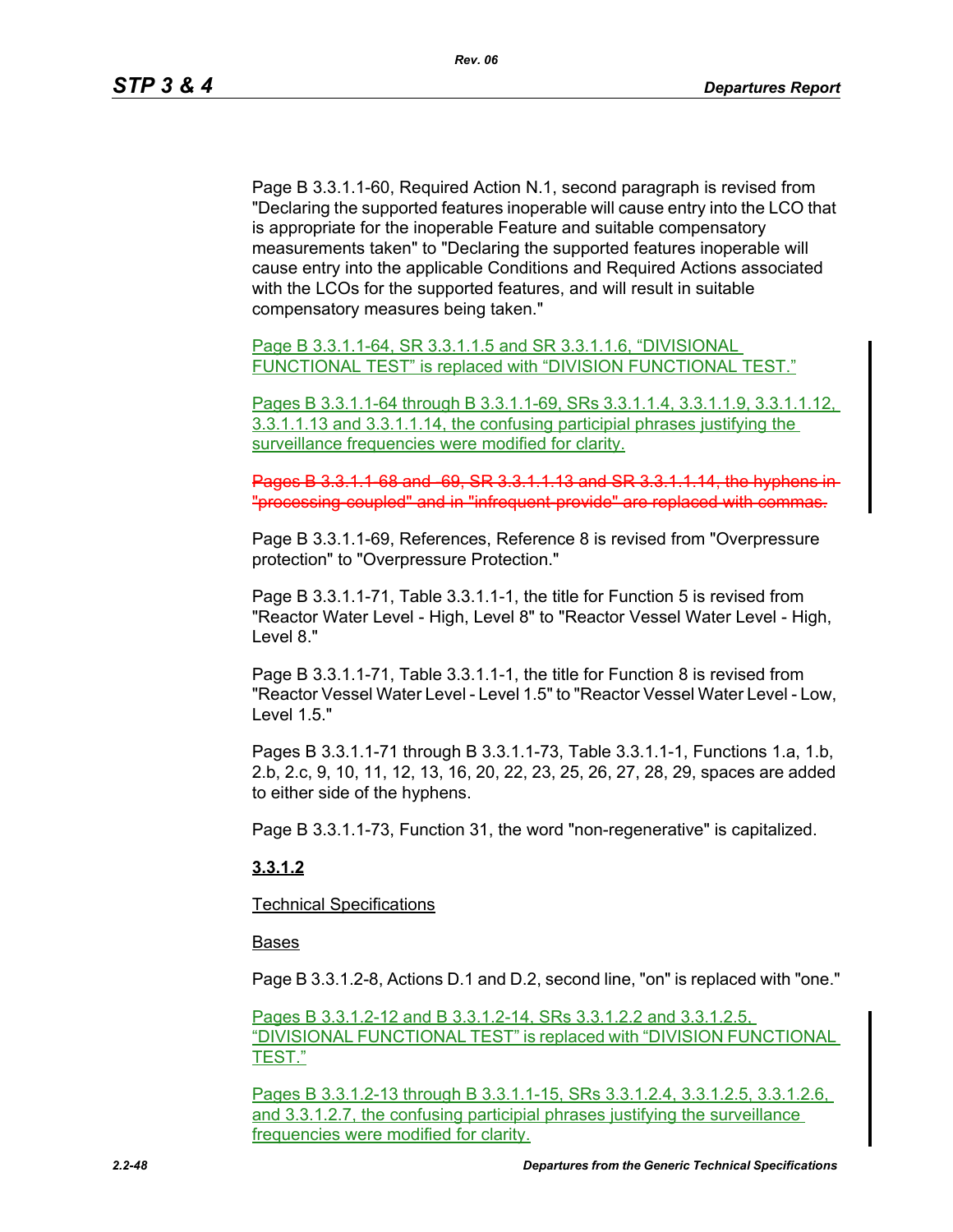### Pages B 3.3.1.2-14 and -15, SR 3.3.1.2.6 and SR 3.3.1.2.7, a comma is added between the words "infrequent" and "provide" in the last sentence.

# **3.3.1.3**

Technical Specifications

Bases

Page B 3.3.1.3-1, a comma is placed after "LCO"

Page B 3.3.1.3-5, SR 3.3.1.3.1, "DIVISONAL FUNCTIONAL TEST" is replaced with "DIVISION FUNCTIONAL TEST."

Page B 3.3.1.3-6, SRs 3.3.1.3.2 and 3.3.1.3.3, the confusing participial phrases justifying the surveillance frequencies were modified for clarity.

# **3.3.1.4**

Technical Specifications

SR 3.3.1.4.3, "DIVISIONAL FUNCTIONAL TEST" is replaced with "DIVISION FUNCTIONAL TEST."

# Bases

Page B 3.3.1.4-26, SR 3.3.1.4.3, "DIVISIONAL FUNCTIONAL TEST" is replaced with "DIVISION FUNCTIONAL TEST."

Pages B 3.3.1.4-26 through B 3.3.1.4-29, SRs 3.3.1.4.2, 3.3.1.4.4, 3.3.1.4.5, and 3.3.1.4.7, the confusing participial phrases justifying the surveillance frequencies were modified for clarity.

# **3.3.3.1**

Technical Specifications

Bases

Page B 3.3.3.1.5, SR 3.3.3.1.2, the confusing participial phrase justifying the surveillance frequency was modified for clarity.

# **3.3.4.1**

Technical Specifications

# Bases

Page B 3.3.4.1-13, Actions C.1.1, C.1.2.1, and C.1.2.2 and C.2, C.2.1 is replaced with C.1.1, C.2.2.1 is replaced with C.1.2.1, and C.2.2.2 is replaced with C.1.2.2.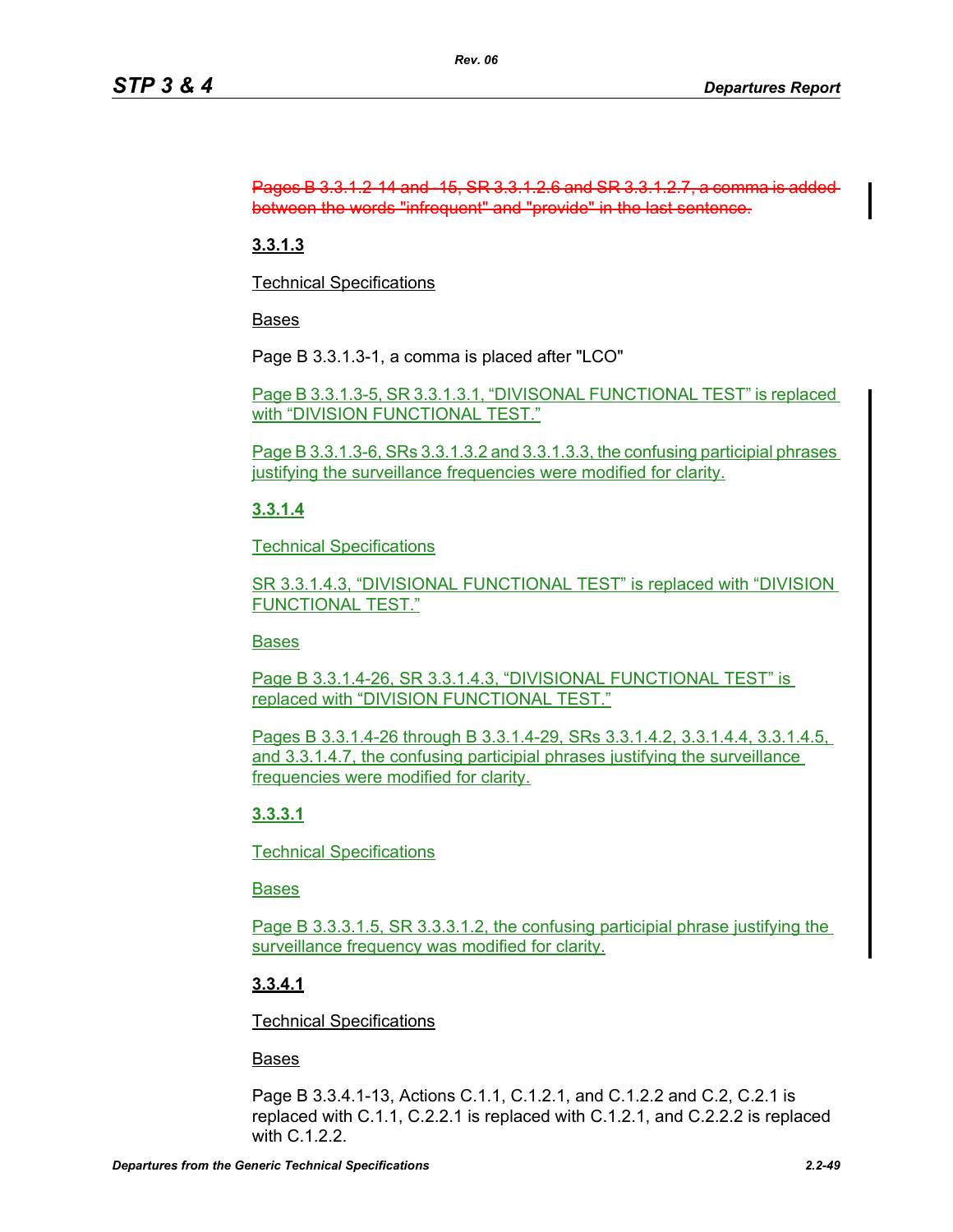Page B 3.3.4.1-14, Actions F.1 and F.2, the word "for" in the first paragraph is deleted.

Page B 3.3.4.1-14, Action G.1, the period following the word "Functions" in the last sentence is replaced with a comma.

Page B 3.3.4.1-17, SR 3.3.1.1.4, "DIVISIONAL FUNCTIONAL TEST" is replaced with "DIVISON FUNCTIONAL TEST."

Pages B 3.3.4.1-17 and B. 3.3.4.1-18, SRs 3.3.4.1.4, 3.3.4.1.5 and 3.3.4.1.6, the confusing participial phrases justifying the surveillance frequencies were modified for clarity.

### **3.3.4.2 (Part 2 and Part 4)**

### Technical Specifications

The word "Pump" is added to the title for completeness.

Bases

The word "Pump" is added to the title for completeness.

# **3.3.5.1**

Technical Specifications

### Bases

Page B 3.3.5.1-2, Background, second sentence, the redundant word "establish" is removed.

Page B 3.3.5.1-2, Applicable Safety Analysis, LCO, and Applicability, Function 1.a, "These analysis were…" is replaced with "This analysis was..."

Page B 3.3.5.1-3, Applicable Safety Analysis, LCO, and Applicability, Function 1.a, the words "rod withdrawal error" preceding RWE are deleted. The acronym "RTP" is replaced with "Rated Thermal Power (RTP)."

Page B 3.3.5.1.6, SR 3.3.5.1.1 and SR 3.3.5.1.2, the word "left" is deleted from the third sentence.

Page B 3.3.5.1-6, SR 3.3.5.1.1 and SR 3.3.5.1.2, the word "provides" is replaced with "provide." the confusing participial phrases justifying the surveillance frequencies were modified for clarity.

Page B 3.3.5.1-7, SR 3.3.5.1.5, the extra phrase "one hour after" is removed and the word "provide" is replaced with "provides."

Page B 3.3.5.1-8, SR 3.3.5.1.7, the word "required" is replaced with "require".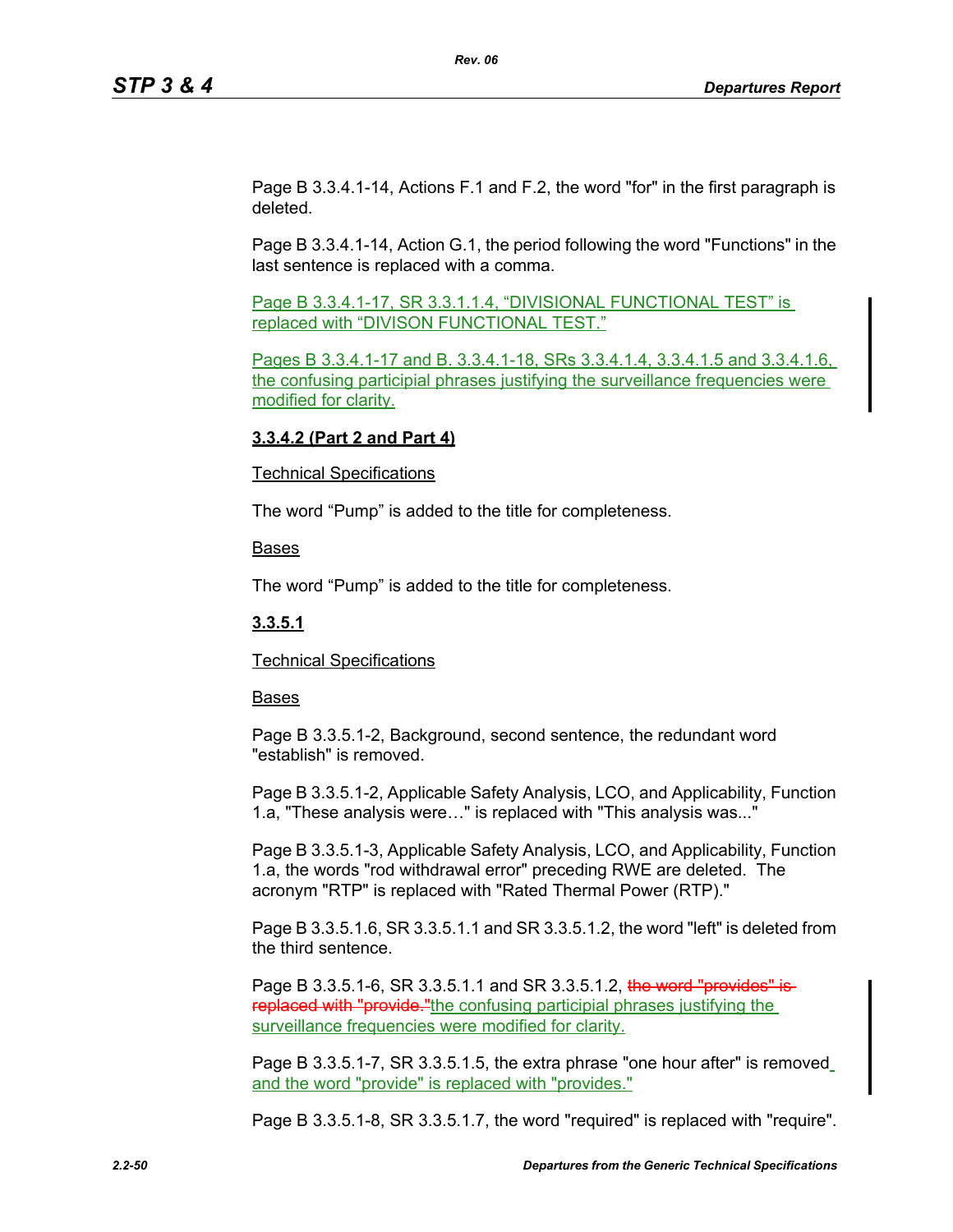# **3.3.6.1**

Technical Specifications

Page 3.3.6.1-1, ACTIONS and SURVEILLANCE "NOTE" is changed to "NOTES."

# Bases

Page B 3.3.6.1-5, Functions 9 and 10, "10-6" is replaced with "1E-6."

# **3.3.6.2**

Technical Specifications

Bases

Page 3.3.6.2-1, ACTIONS "NOTE" is changed to "NOTES."

**Bases**

**3.3.7.1**

Technical Specifications

Bases

Page B 3.3.7.1.7, SR 3.3.7.1.4, the confusing participial phrase justifying the surveillance frequency was modified for clarity.

# **3.3.8.1 (Part 2 and Part 4)**

Technical Specifications

The SR 3.3.8.1.2 is changed from [92] days to [18] months for consistency with the Bases

# **3.3.8.2**

# Technical Specifications

Pages 3.3.8.2-1 and 3.3.8.2-2, Headings and subsection title, "Reactor Coolant Temperature Monitoring - Shutdown" is changed to "Reactor Coolant Temperature Monitoring."

# Bases

# **Section 3.4 - Reactor Coolant System**

TS 3.4.2, ACTION A.1, Completion time is changed from "14 day" to "14 days."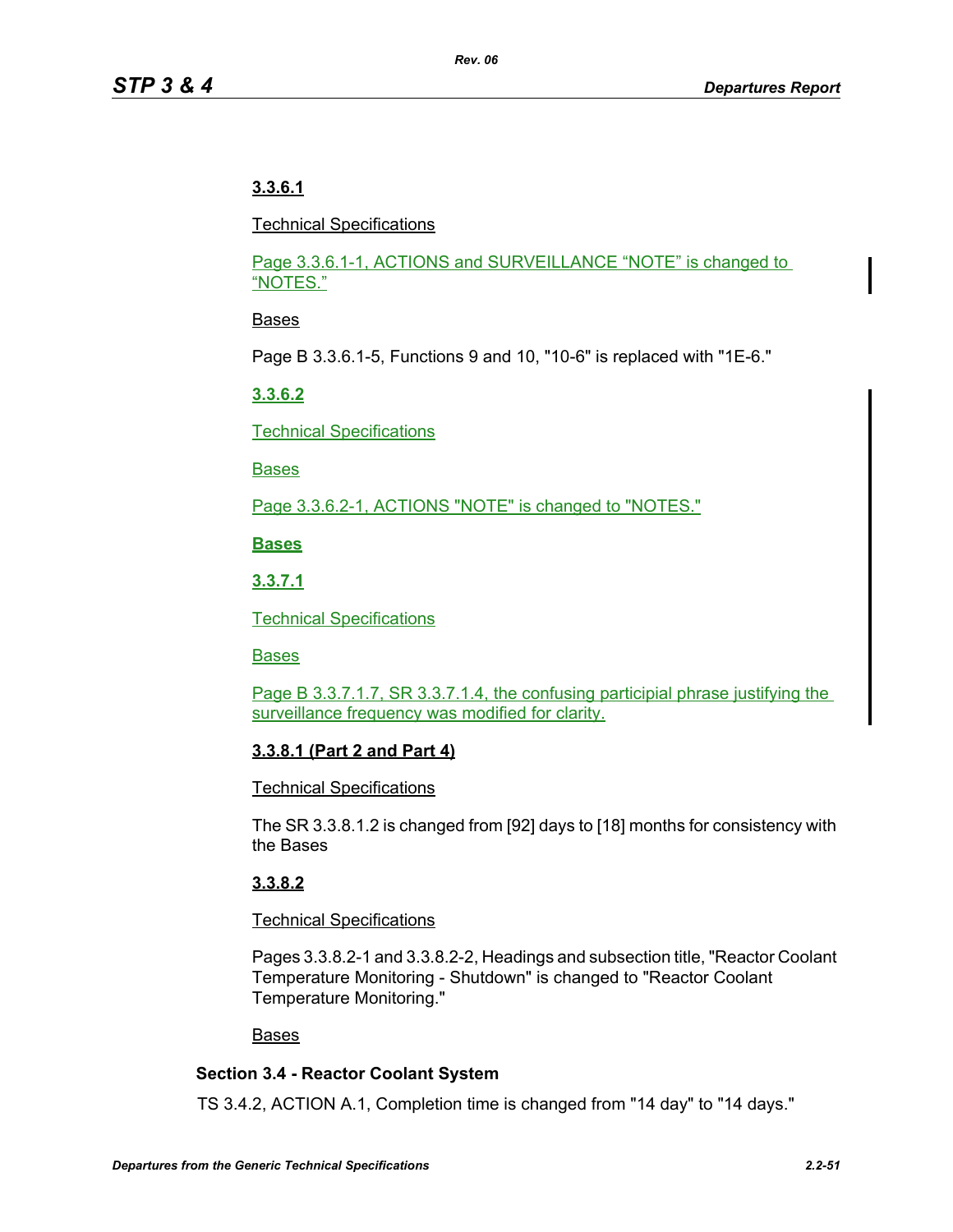Bases B3.4.4, Applicable Safety Analyses, a paragraph break is inserted prior to "RCS PIV leakage satisfies Criterion 2 of the NRC Policy Statement."

Bases B3.4.7, Applicable Safety Analyses, is revised to include the appropriate 10 CFR 50.36 criteria for LCO inclusion in Technical Specifications, namely Criterion 4.

Bases B3.4.7, Required Actions B.1, B.2 and B.3, "LCO Note" is replaced with "LCO Note 1" in the second line of the first paragraph.

Bases B3.4.8, Applicable Safety Analyses, is revised to include the appropriate 10 CFR 50.36 criteria for LCO inclusion in Technical Specifications, namely Criterion 4.

Bases B3.4.8, Required Actions B.1 and B.2, "LCO Note" is replaced with "LCO Note 1" in the second line of the first paragraph.

# **Section 3.5 - Emergency Core Cooling Systems (ECCS)**

Technical Specifications **(Part 2 and Part 4)**

 $TS$  3.5.2, SR 3.5.2.2.b, an "m" for meters is

3.5.1

Technical Specifications

Page 3.5.1-1 ACTION B and page 3.5.1-2 ACTION C, the "OR" is indented in accordance with the Technical Specifications Writer's Guide.

3.5.2 (Part 2 and Part 4)

Technical Specifications

Page 3.5.2-2, SR 3.5.2.2.b, an "m" for meters is added following the brackets.

### **Section 3.6 - Containment Systems**

### **Section 3.7 - Plant Systems**

# **Section 3.8 - Electrical Power Systems**

TS 3.8.2, APPLICABILITY, the conjunction "or" is removed, and the second condition of Operability begins on its own line, in alignment with the first line.

# **Section 3.9 - Refueling Operations**

Bases B3.9.5 **(Part 2 and Part 4)**, LCO, the ">" symbol just prior to "12.75" is replaced by the "≥" symbol.

Bases B3.9.7, Applicable Safety Analyses is revised to include the appropriate 10 CFR 50.36 criteria for LCO inclusion in Technical Specifications, namely Criterion 4.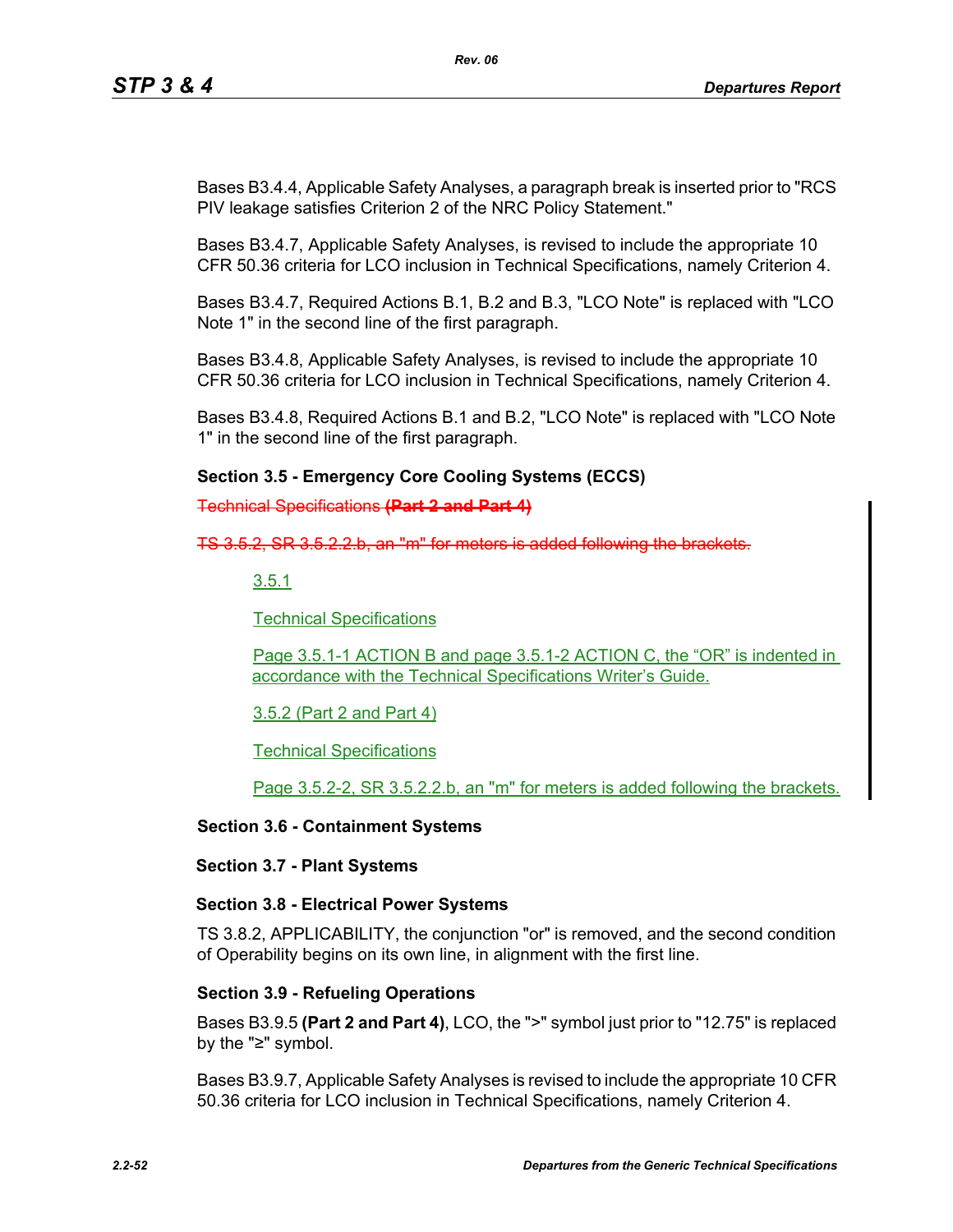Bases B3.9.8, Applicable Safety Analyses is revised to include the appropriate 10 CFR 50.36 criteria for LCO inclusion in Technical Specifications, namely Criterion 4.

# **Section 3.10 - Special Operations**

TS 3.10.1, LCO 3.10.1.a - the closed bracket ( ] ) at the end of the line is removed.

# **STD DEP 16.3-98, SR 3.3.1.1.4, DIVISION FUNCTIONAL TEST for SRNMs**

The Bases for SR 3.3.1.1.4, DIVISION FUNCTIONAL TEST discuss the SRNM-High and the APRM-High Functions. SR 3.3.1.1.4 is specific to the SRNMs. The correct DIVISION FUNCTIONAL TEST for the APRMs is SR 3.3.1.1.5. Therefore, the SR 3.3.1.1.4 Bases are revised to remove mention of the APRM-High Function.

# **STD DEP 16.3-99, Bases Allowable Value Misstatements**

The Bases for SRs 3.3.1.1.3, 3.3.1.1.5 and 3.3.1.1.6, 3.3.1.1.10 and 3.3.1.1.11, 3.3.1.4.6, 3.3.4.1.2, 3.3.4.1.3, 3.3.4.2.2, 3.3.4.2.3, 3.3.5.1.1 and 3.3.5.1.2, and 3.3.7.1.3 contain the following inaccurate statement "If the as found setpoint is not within its required Allowable Value, the plant specific setpoint methodology may be revised, as appropriate, if the history and all other pertinent information indicate a need for the revision," or something similar to this. These statements are deleted because they conflict with Specification 5.5.2.11, Setpoint Control Program. Additionally, the statements "The setpoint shall be left set consistent with the assumptions of the current plant specific setpoint methodology," and "The as left trip point shall be consistent with the assumptions of the current plant specific setpoint methodology," are redundant to the requirements of Specification 5.5.2.11, Setpoint Control Program and are deleted.

# **STD DEP 16.3-100, Setpoint Control Program Implementation**

# **Description**

This departure adds a new Specification, 5.5.2.11, "Setpoint Control Program" in order to utilize the methodology approach (Option 3) specified in Interim Staff Guidance (ISG)-08 for instrument allowable values used in the Technical Specifications. The report upon which this methodology is based is WCAP-17119-P "Methodology for South Texas Project Units 3 & 4 ABWR Technical Specification Setpoints."

The resulting changes include removal of the "Allowable Value" columns and values from Tables 3.3.1.1-1, 3.3.1.4-1, 3.3.4.1-1 and 3.3.7.1-1, including applicable footnotes, restatement of the Allowable Values in SRs 3.3.4.2.3 and 3.3.8.1.2, addition of the SENSOR CHANNEL CALIBRATION (SR 3.3.1.1.10) to Functions 1b (SRNM Neutron Flux – Short Period), 1c (SRNM ATWS Permissive), 2a (APRM Neutron Flux – High Setdown), 2g (APRM ATWS ADS Permissive), 12 (CRD Water Header Charging Pressure – Low), 24a (Reactor Building Area Exhaust Air Radiation – High) and 24b (Fuel Handling Area Exhaust Air Radiation – High), modification of the definition for CHANNEL FUNCTIONAL TEST and DIVISIONAL FUNCTIONAL TEST to include instrument setpoint verification, restatement of the SENSOR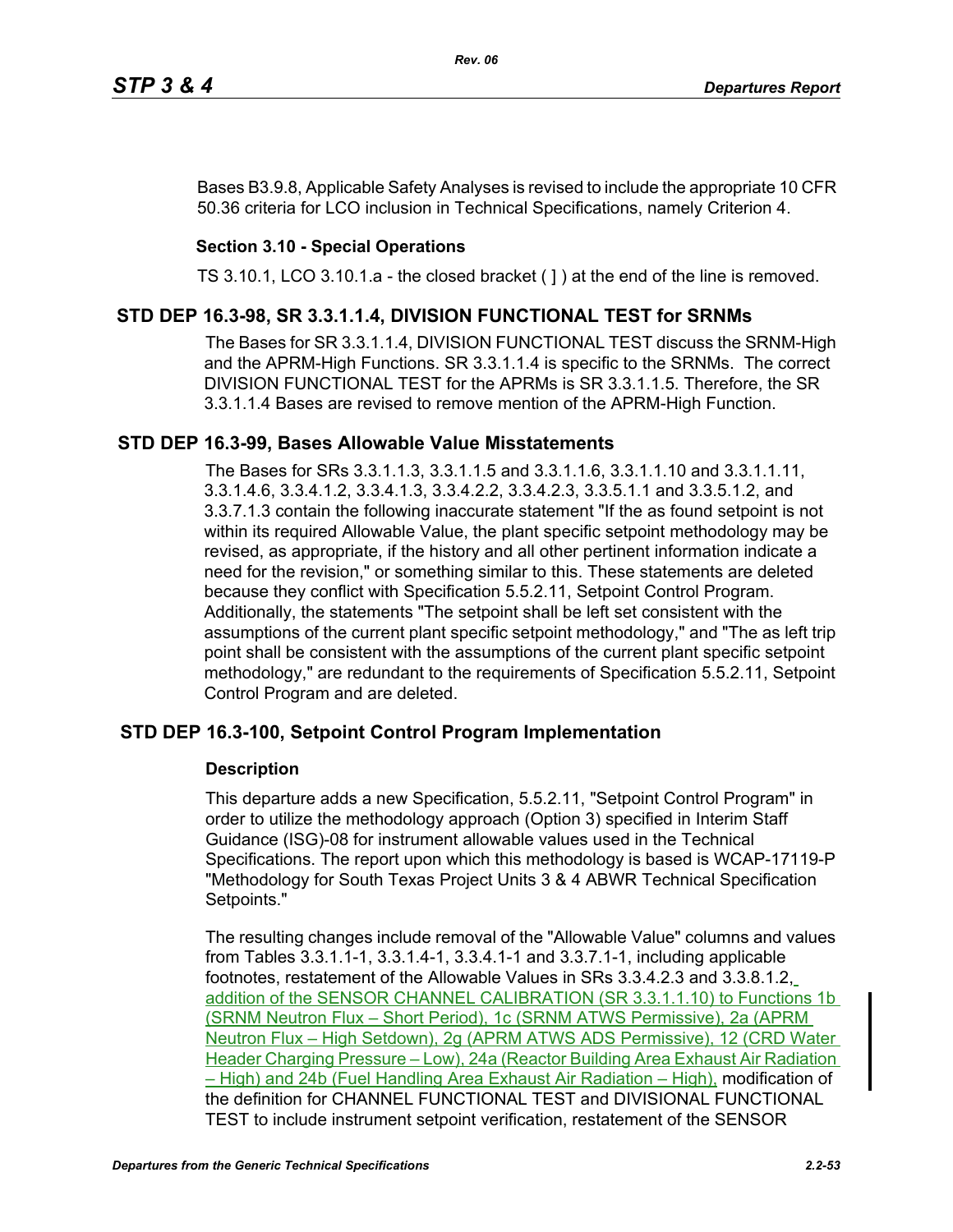Ш

CHANNEL CALIBRATION and CHANNEL CALIBRATION requirements in SRs 3.3.1.1.10, 3.3.1.1.11, 3.3.1.4.6, 3.3.4.1.3, 3.3.4.2.3, 3.3.7.1.3 and 3.3.8.1.2 and the CHANNEL FUNCTIONAL TEST and DIVISION FUNCTIONAL TEST requirements in SRs 3.3.1.1.3, 3.3.1.1.4, 3.3.1.1.5, 3.3.1.1.6, 3.3.1.4.3, 3.3.4.1.2, 3.3.4.2.2, 3.3.7.1.2 and 3.3.8.1.1 to reference TS 5.5.2.11, Setpoint Control Program. The corresponding changes are also made to the Bases and to the reference to the methodology document in Section 7.3.

# **STD DEP 16.3-101, Bases LCO 3.3.5.1, REQUIRED ACTIONS A.1 and C.1**

The Bases for LCO 3.3.5.1, REQUIRED ACTIONS A.1 and C.1 are revised to include additional justification for the restoration Completion Time of 72 hours for the Automated Thermal Limit Monitor (ATLM) and the Rod Worth Minimizer (RWM), namely, "the low probability of an event occurring coincident with a failure in the remaining OPERABLE channel."

# **STD DEP 16.3-102, Bases SR 3.3.5.1.6**

The SR 3.3.5.1.6 Bases are revised to include additional justification for the CHANNEL CHECK Frequency of 24 hours for the Automated Thermal Limit Monitor (ATLM); namely, the Frequency is based upon operating experience that demonstrates channel failure is rare and on the online-diagnostics that monitor the channels for proper operation.

# **STD DEP 16.3-103, SR 3.8.1.15, Note 1**

The values specified in SR 3.8.1.15, Note 1 of  $≥$  5225 kW and  $≤$  5500 kW for the emergency diesel generator continuous load rating of 5000 kW are replaced with the values ≥ 6480 kW and ≤ 7200 kW. In addition to changing the values based on larger, 7200 kW emergency diesel generators in accordance with STD DEP 8.3-1, the values are being changed by this standard departure to reflect 90 to 100% of the continuous rating rather than 105% to 110% of the continuous rating, as specified in the Note.

The values of ≥ 5225 kW and ≤ 5500 kW specified in SR 3.8.1.15, Note 1 are incorrect for the preliminary conditions necessary for performing SR 3.8.1.15, the hot restart test. SR 3.8.1.15, Note 1 contains the values for a load equal to 105% to 110% of the emergency diesel generator's continuous rating, based on the standard plant's 5000 kW emergency diesel generators. However, the Bases for SR 3.8.1.15, Note 1 specify that the surveillance will be performed after the diesel has operated for at least 2 hours at full load temperature conditions, not at the elevated load identified in SR 3.8.1.15, Note 1. Regulatory Guide (RG) 1.9, Revision 3, "Selection, Design, Qualification, and Testing of Emergency Diesel Generator Units used as Class 1E Onsite Electric Power Systems at Nuclear Power Plants," Section 2.2.10 Hot Restart Test confirms the Bases, stating that the test should be performed after the emergency diesel generator has operated for 2 hours at full load, not at the elevated 105% to 110% of continuous rating.